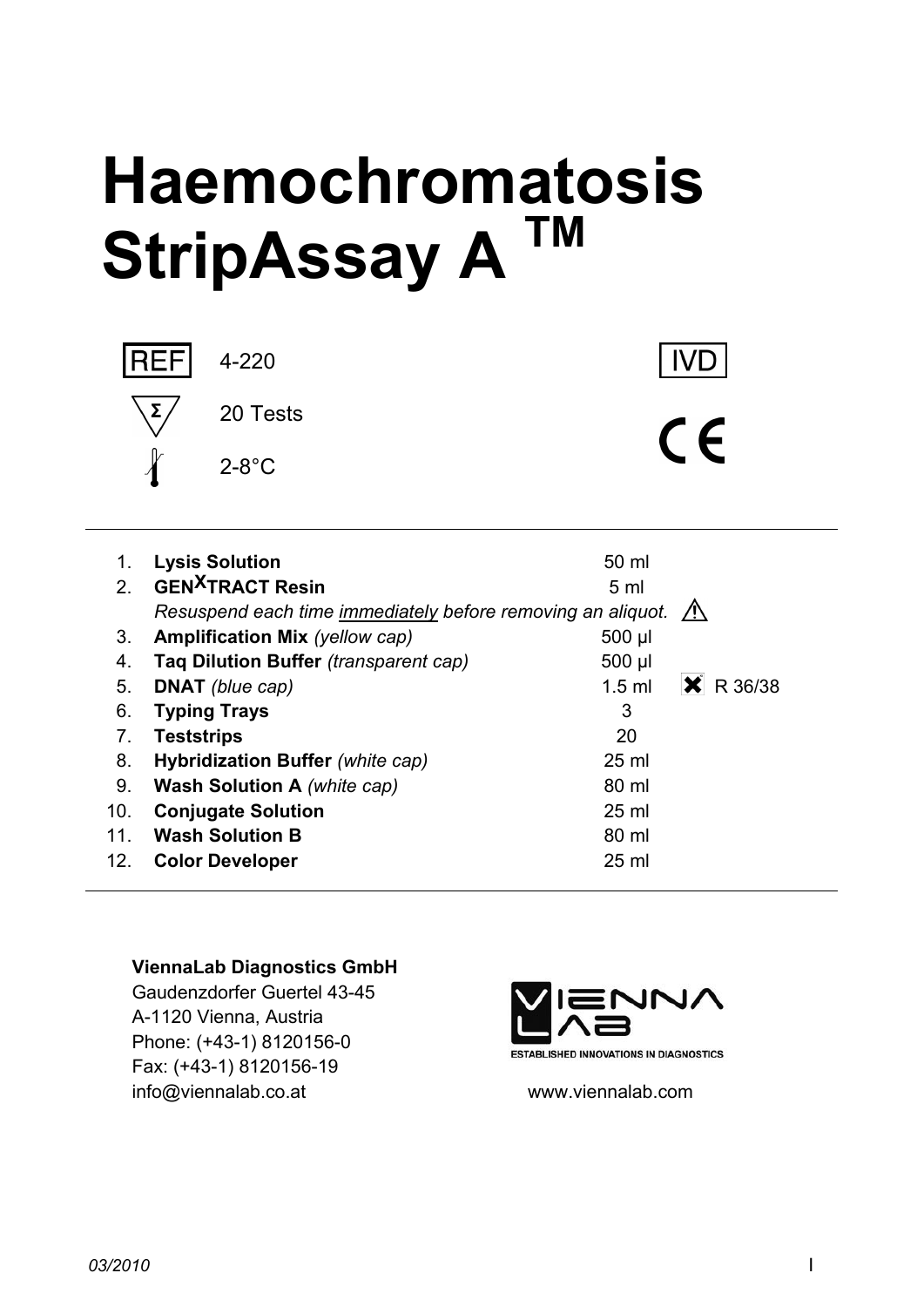

*Fig. 1: Teststrip Design Note: Teststrip is not drawn in real size and must not be used for interpretation of results!*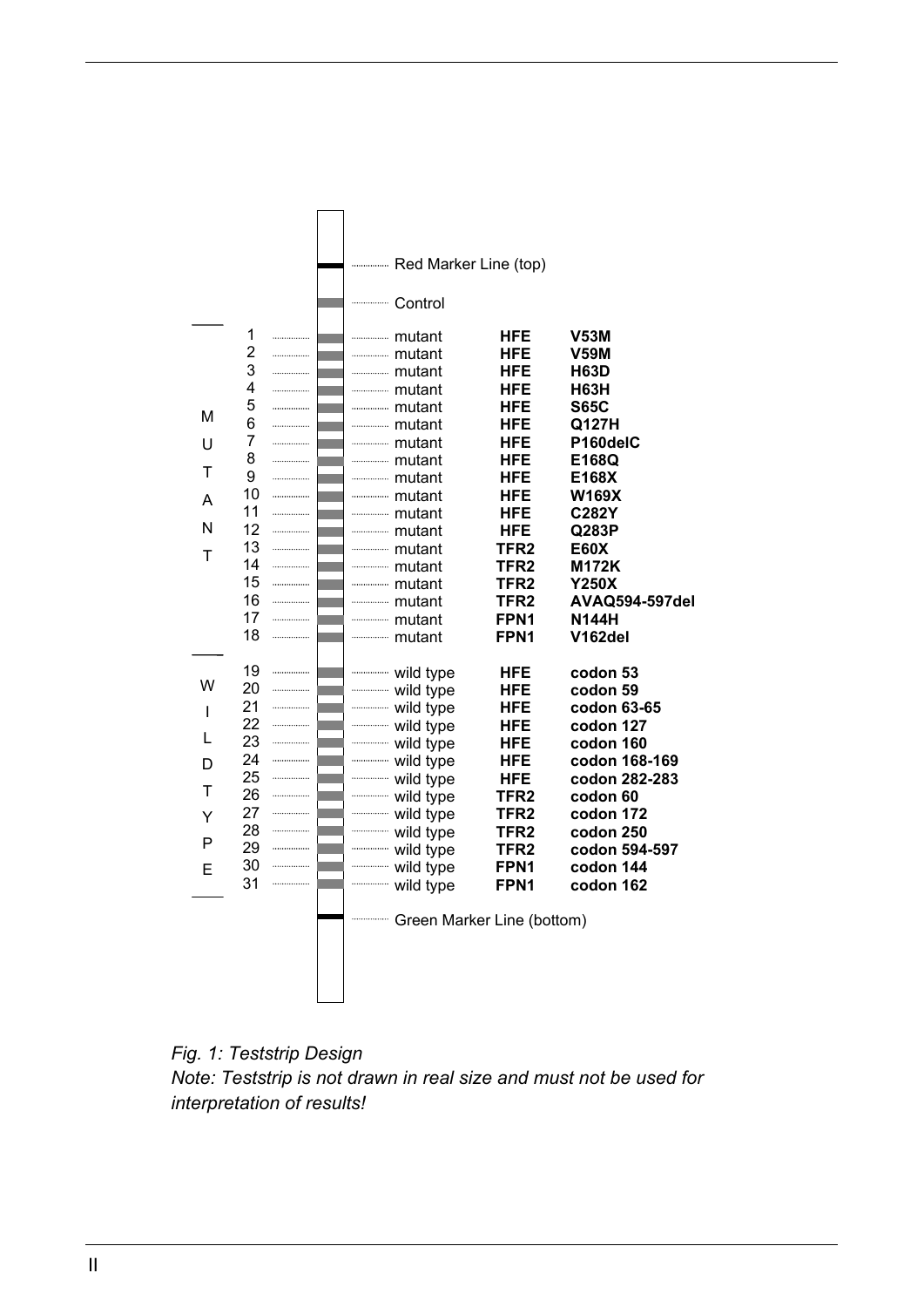# Instructions for use

# **I. INTENDED USE**

Assay for the identification of HFE, TFR2 and FPN1 gene mutations based on polymerase chain reaction (PCR) and reverse-hybridization.

# **II. METHODOLOGY**

The procedure includes three steps: (1) DNA isolation, (2) PCR amplification using biotinylated primers, (3) hybridization of amplification products to a test strip containing allele-specific oligonucleotide probes immobilized as an array of parallel lines (Fig. 1). Bound biotinylated sequences are detected using streptavidin-alkaline phosphatase and color substrates.

The assay covers 12 mutations in the HFE gene (V53M, V59M, H63D, H63H, S65C, Q127H, P160delC, E168Q, E168X, W169X, C282Y, Q283P), 4 mutations in the TFR2 gene (E60X, M172K, Y250X, AVAQ594-597del), and 2 mutations in the FPN1 gene (N144H, V162del). Further genetic information is available at OMIM Online Mendelian Inheritance in Man: www.ncbi.nlm.nih.gov/entrez/query.fcgi?db=OMIM

#### **III. KIT COMPONENTS**

See list of all kit components on page I.

 $\overline{\mathsf{X}}$  DNAT contains 1.6% NaOH (R 36/38).

Amplification Mix, Taq Dilution Buffer, Conjugate Solution, Wash Solution B contain 0.05% NaN3. Conjugate Solution contains streptavidin-alkaline phosphatase. Color Developer contains nitro blue tetrazolium (NBT) and 5-bromo-4-chloro-3-indolyl phosphate (BCIP).

#### *Store all reagents at 2-8°C when not in use !*

# **IV. MATERIALS REQUIRED BUT NOT SUPPLIED**

In addition to standard molecular biology laboratory equipment, the following is needed:

- Adjustable microcentrifuge capable of 3,000-12,000 rpm (1,000-12,000 x g)
- Incubator (e.g. heating block, water bath) capable of  $56^{\circ}$ C and  $98^{\circ}$ C ( $\pm 2^{\circ}$ C)
- Thermocycler and suitable thin-walled plastic reaction tubes/strips
- Taq DNA polymerase
- Waterbath with shaking platform and adjustable temperature (45 $^{\circ}$ C ± 0.5 $^{\circ}$ C)
- Vacuum aspiration apparatus
- Shaker (rocker or orbital shaker)
- • *Optional: agarose gel electrophoresis equipment (for control of amplification products)*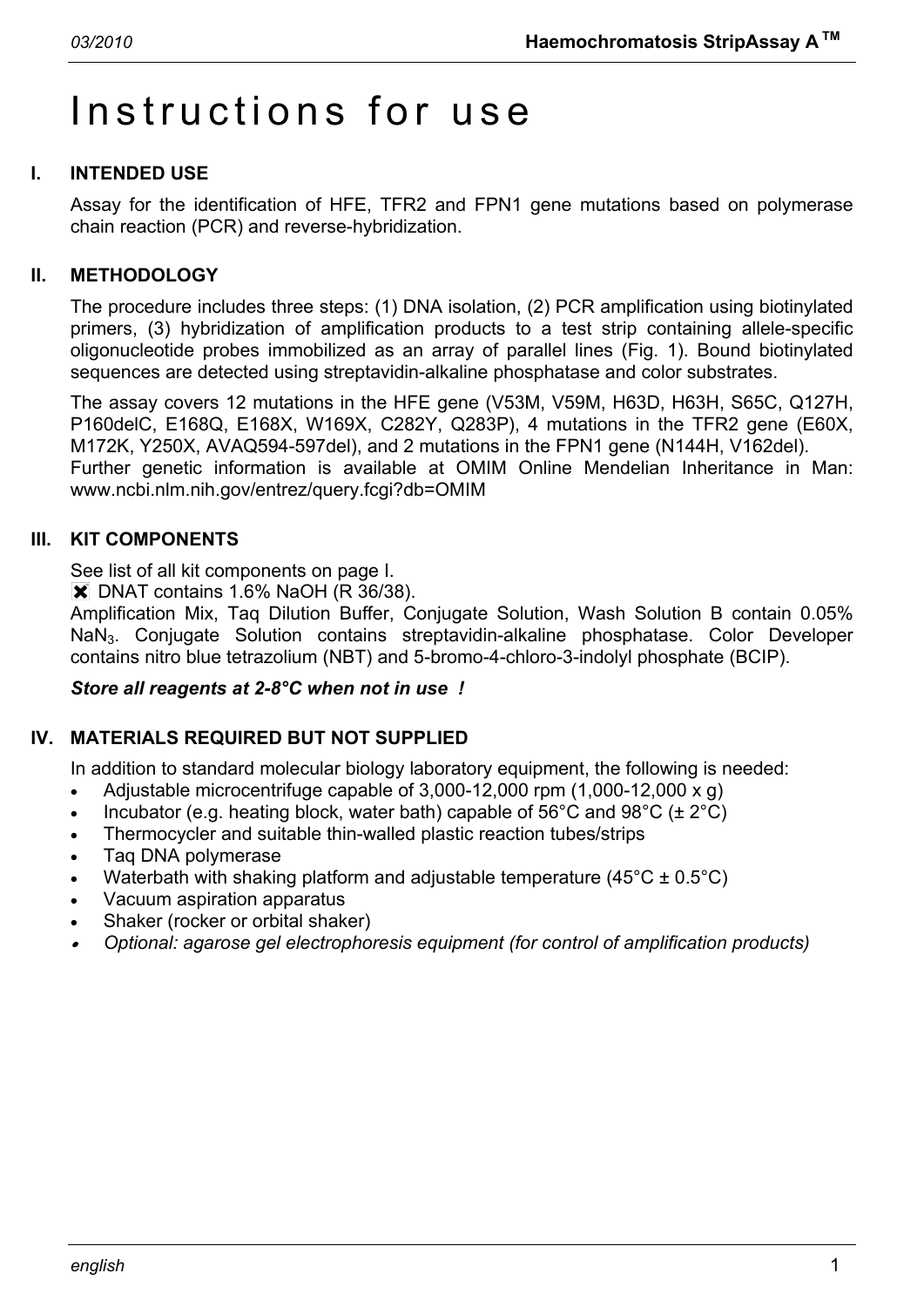#### **V. ASSAY PROCEDURE**

#### **1. DNA Isolation**

*Use fresh or frozen blood with EDTA or citrate anticoagulant; avoid blood containing heparin. Do not store blood for more than 3 days at ambient temperature or more than 1 week at 2-8°C*  before use. Blood which has been kept frozen for more than one year, or gone through more *than three freeze-thaw cycles is unsuitable to be used in this procedure.* 

*Bring blood samples to room temperature. Mix well by carefully inverting blood collection tubes several times. Repeat mixing each time before withdrawing an aliquot of blood. Allow Lysis Solution and GENxTRACT Resin to reach room temperature.*

- Pipette **100 µl blood sample** into a 1.5 ml microtube with screw cap.
- Add **1 ml Lysis Solution**, close tube and mix by inverting several times.
- Let stand for **15 min.** at room temperature.
- Centrifuge for **5 min.** at **3,000 rpm** (approx. 1,000 x g) in a microcentrifuge.
- Remove and discard the upper (top) 1 ml of supernatant.
- Add **1 ml Lysis Solution**, close tube and mix by inverting several times.
- Centrifuge for **5 min.** at **12,000 rpm** (approx. 12,000 x g) in a microcentrifuge.
- Remove and discard the supernatant except for approx. 50 µl of a visible, soft pellet.
- Resuspend GEN<sup>X</sup>TRACT Resin by swirling the bottle thoroughly.
- Add 200 µl GEN<sup>XTRACT</sup> Resin to the pellet. Close tube and vortex for 10 sec. *GENxTRACT Resin sediments quickly. Repeat resuspension each time immediately before removing another aliquot.*
- Incubate for **20 min.** at **56°C**. Vortex for 10 sec.
- Incubate for **10 min.** at **98°C**. Vortex for 10 sec.
- Centrifuge for **5 min.** at **12,000 rpm** in a microcentrifuge. Cool on ice.

*The resulting supernatant contains DNA template suitable for immediate use in PCR. For further storage, the supernatant should be transferred into a fresh tube and kept refrigerated (2-8°C; up to one week) or frozen at -20°C.* 

#### **2.** *In Vitro* **Amplification (PCR)**

*Keep all PCR reagents and DNA templates refrigerated throughout. Perform all steps until start of the thermal cycling program on ice (0-4°C).* 

- Prepare a fresh working dilution (0.2 U/µl) of **Taq DNA polymerase** in **Taq Dilution Buffer** (transparent cap).
- Prepare one reaction tube for each sample to be amplified. Place tubes on ice.
- For each sample prepare a final PCR reaction mix on ice:

**15 µl Amplification Mix** (yellow cap)

**5 µl diluted Taq DNA polymerase** (1U)

**5 µl DNA template**

 *If DNA templates not prepared by the kit isolation protocol (chapter V/1) are used, a DNA concentration range of 5-40 µg/ml (= 25-200 ng DNA per reaction) is recommended.*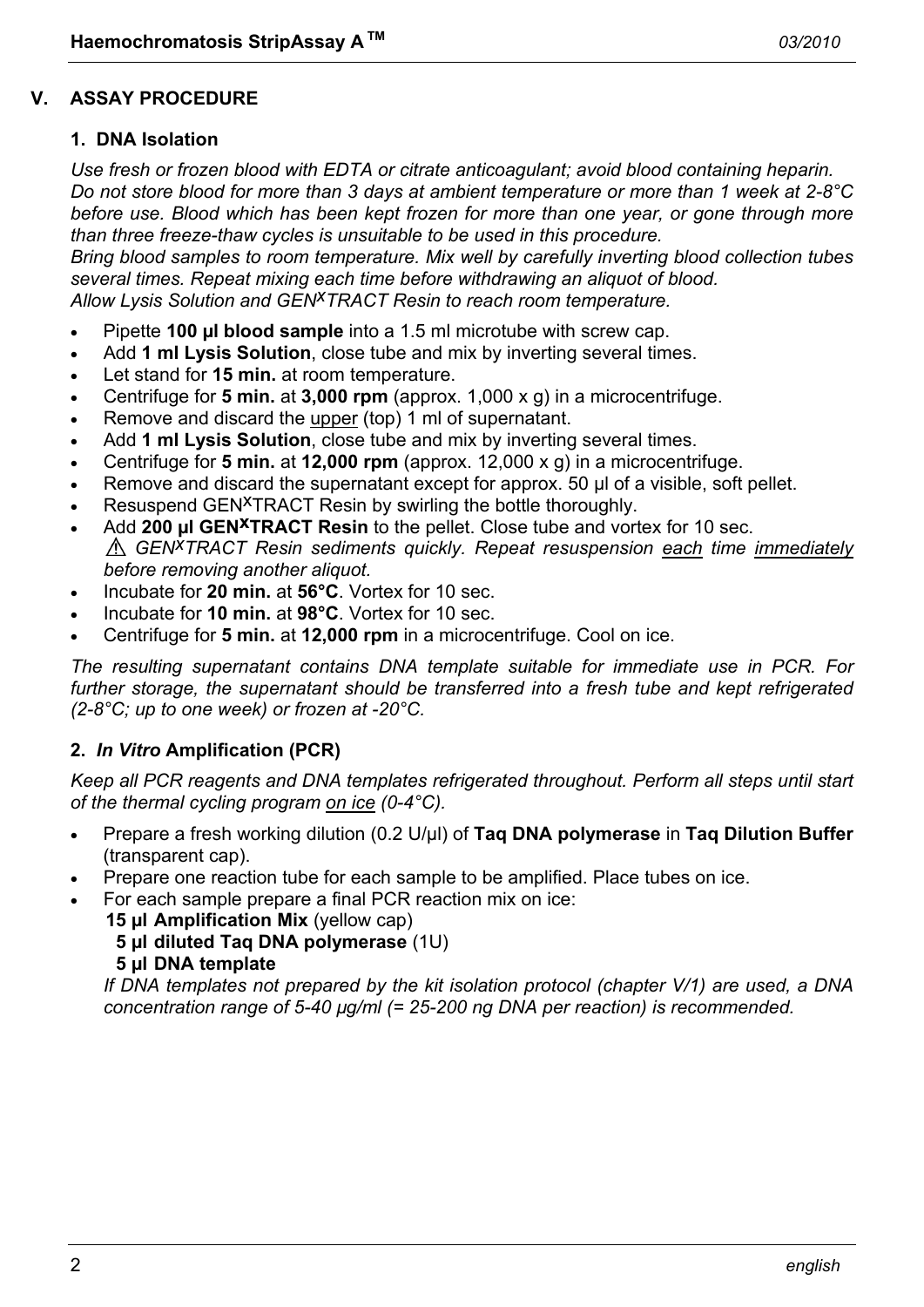- Cap tubes tightly. Preheat the thermocycler to 94°C.
- Insert reaction tubes and run the following thermocycling program:

pre-PCR: 94°C/2 min.

 thermocycling: 94°C/15 sec. - 58°C/30 sec. - 72°C/30 sec. (35 cycles) final extension: 72°C/3 min.

*Store amplification products on ice or at 2-8°C for further use.* 

*Optional: Analyze amplification products by gel electrophoresis (e.g. 3% agarose gel). Fragment lengths: 118, 169, 183, 201, 247, 287, 310, 347 bp* 

# **3. Hybridization** (45°C; shaking waterbath)

*Adjust the water level of the waterbath to approx. ½ of the height of the Typing Tray.* 

*Heat the waterbath to exactly 45°C (± 0.5°C). Check water temperature with a calibrated thermometer.* 

*Prewarm Hybridization Buffer and Wash Solution A to 45°C. (Take care that all precipitates formed at 2-8°C become completely dissolved.)* 

*Allow Teststrips, DNAT, Conjugate Solution, Wash Solution B and Color Developer to reach room temperature. Prepare Typing Tray(s).* 

*Remove one Teststrip for each sample using clean tweezers. (Touch Teststrips with gloves only!) Label Teststrips outside of the marker lines with a pencil. (No ballpoint pens, markers, etc.)* 

- Pipette **10 µl DNAT** (blue cap) into the lower corner of each lane to be used in the Typing Trays (one lane per sample).
- Add **10 µl amplification product** into the corresponding drop of DNAT. Mix thoroughly with a pipette. *(The solution will remain blue.)*
- Let stand for **5 min.** at room temperature.
- Add **1 ml Hybridization Buffer** (prewarmed to 45°C) into each lane. Gently agitate tray. *(The blue color will disappear.)*
- Insert **Teststrips** with marked side up (lines visible!) into the respective lanes. Submerge completely.
- Incubate for **30 min.** at **45°C** on the shaking platform of the waterbath.  *Set moderate shaking frequency (approx. 50 rpm) to avoid spilling. Keep the cover of the waterbath closed to avoid variations in temperature.*
- At the end of incubation remove hybridization solutions by vacuum aspiration.  *Proceed immediately. Do not allow Teststrips to run dry during the entire procedure.*
- **4. Stringent Wash** (45°C; shaking waterbath)
- Add **1 ml Wash Solution A** (prewarmed to 45°C). Rinse briefly (10 sec.). Remove liquids by vacuum aspiration.
- Add **1 ml Wash Solution A** (45°C).
- Incubate for **15 min.** at **45°C** in the shaking waterbath. Remove liquids by vacuum aspiration.
- Add **1 ml Wash Solution A** (45°C).
- Incubate for **15 min.** at **45°C** in the shaking waterbath. Remove liquids by vacuum aspiration.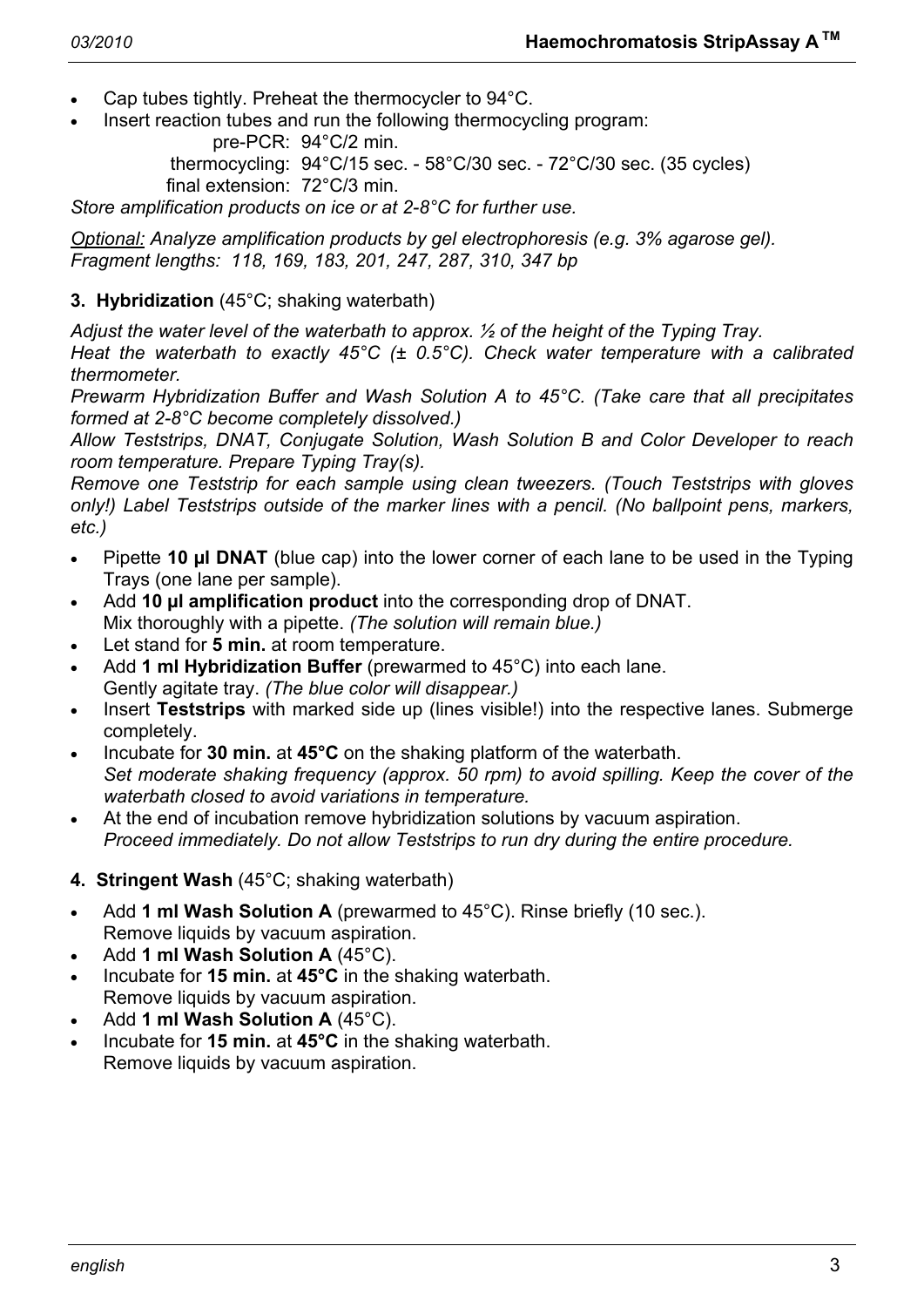- **5. Color development** (room temperature)
- Add **1 ml Conjugate Solution**.
- Incubate for **15 min.** at **room temperature** on a rocker or orbital shaker. Remove liquids by vacuum aspiration.
- Add **1 ml Wash Solution B**. Rinse briefly (10 sec.). Remove liquids by vacuum aspiration.
- Add **1 ml Wash Solution B**.
- Incubate for **5 min.** at **room temperature** on a rocker or orbital shaker. Remove liquids by vacuum aspiration.
- Add **1 ml Wash Solution B**.
- Incubate for **5 min.** at **room temperature** on a rocker or orbital shaker. Remove liquids by vacuum aspiration.
- Add **1 ml Color Developer**.
- Incubate for **15 min.** at **room temperature** in the dark on a rocker or orbital shaker.  *A purple staining will appear upon positive reaction.*
- Wash Teststrips several times with distilled water. Let strips dry in the dark on absorbent paper.  *Do not expose Teststrips to intense light after Color Development.*

# **VI. INTERPRETATION OF RESULTS**

The genotype of a sample is determined using the enclosed Collector<sup>TM</sup> sheet.

Place the processed Teststrip into one of the designated fields, align it to the schematic drawing using the red marker line (top) and the green marker line (bottom), and fix it with adhesive tape.

A positive reaction of the uppermost Control line indicates the correct function of Conjugate Solution and Color Developer. This line should always stain positive.

For each polymorphic position, one of the following staining patterns should be obtained: *Note: Staining intensities of positive lines may vary. This is of no significance for the result.* 



|            | wild type line | mutant line | genotype          |
|------------|----------------|-------------|-------------------|
| <b>NOR</b> | positive       | negative    | normal            |
| HET        | positive       | positive    | heterozygous      |
| <b>HOM</b> | negative       | positive    | homozygous mutant |

See examples of StripAssay results on page III (Fig. 3).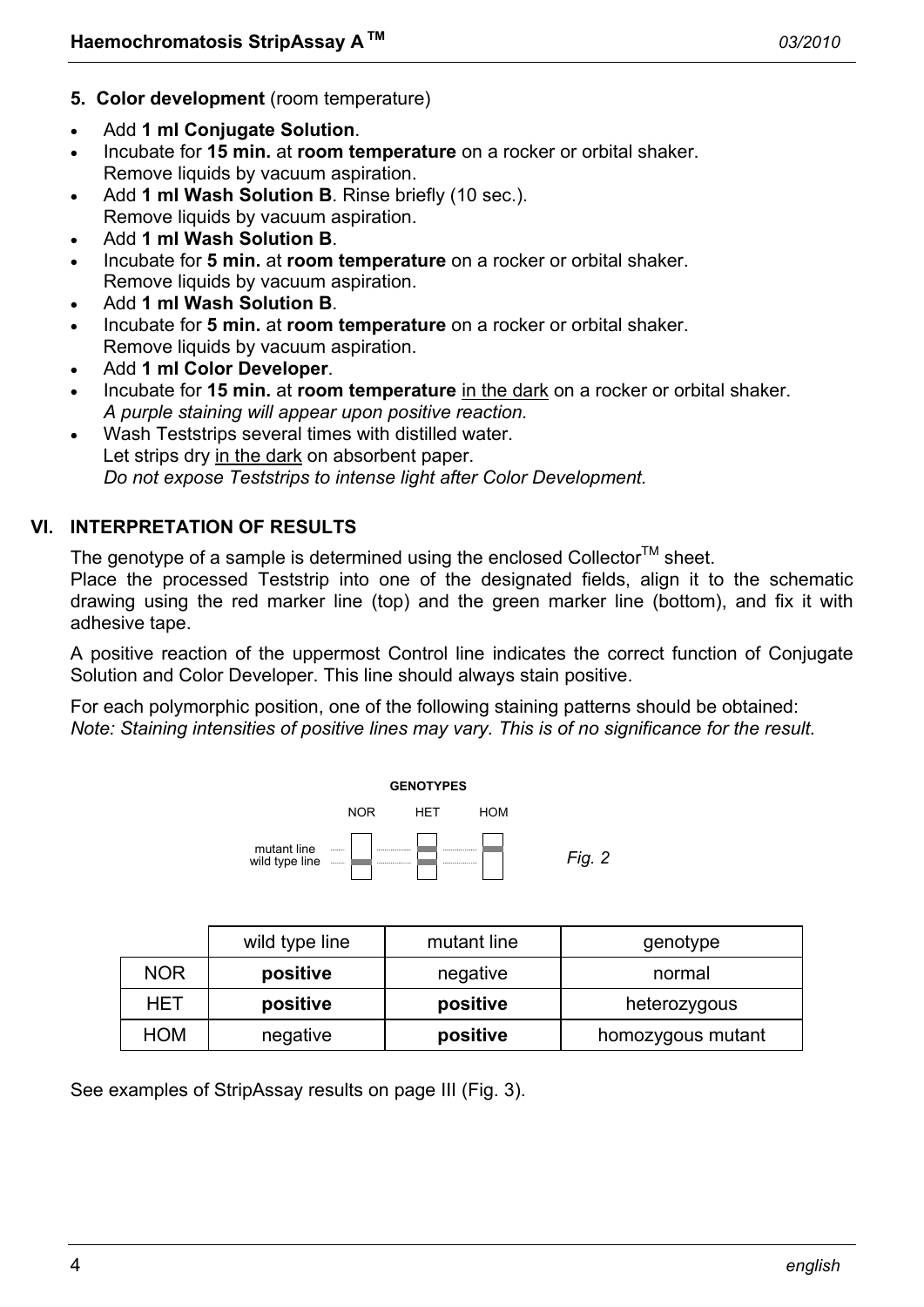Some of the mutations covered by the Haemochromatosis StripAssay  $A^{TM}$  are located within a few nucleotides on their respective genes. On the Teststrips these are represented by a common wild type probe, so that the 18 mutations are covered by 13 wild type probes only.

| line | wild type probe        | mutation                     |
|------|------------------------|------------------------------|
| 19   | HFE: codon 53          | HFE: V53M                    |
| 20   | HFE: codon 59          | HFE: V59M                    |
| 21   | HFE: codon 63 to 65    | <b>HFE: H63D; H63H, S65C</b> |
| 22   | HFE: codon 127         | <b>HFE: Q127H</b>            |
| 23   | HFE: codon 160         | HFE: P160delC                |
| 24   | HFE: codon 168 to 169  | HFE: E168Q, E168X, W169X     |
| 25   | HFE: codon 282 to 283  | <b>HFE: C282Y, Q283P</b>     |
| 26   | TFR2: codon 60         | <b>TFR2: E60X</b>            |
| 27   | TFR2: codon 172        | <b>TFR2: M172K</b>           |
| 28   | TFR2: codon 250        | <b>TFR2: Y250X</b>           |
| 29   | TFR2: codon 594 to 597 | TFR2: AVAQ594-597del         |
| 30   | FPN1: codon 144        | <b>FPN1: N144H</b>           |
| 31   | FPN1: codon 162        | <b>FPN1: V162del</b>         |

Samples that are compound heterozygous for two of these mutations (e.g. H63D + S65C, C282Y + Q283P) will be lacking the common wild type signal (see examples D and H, page III).

Advise on troubleshooting may be obtained by contacting ViennaLab through the local distributor or directly at the address provided on page I.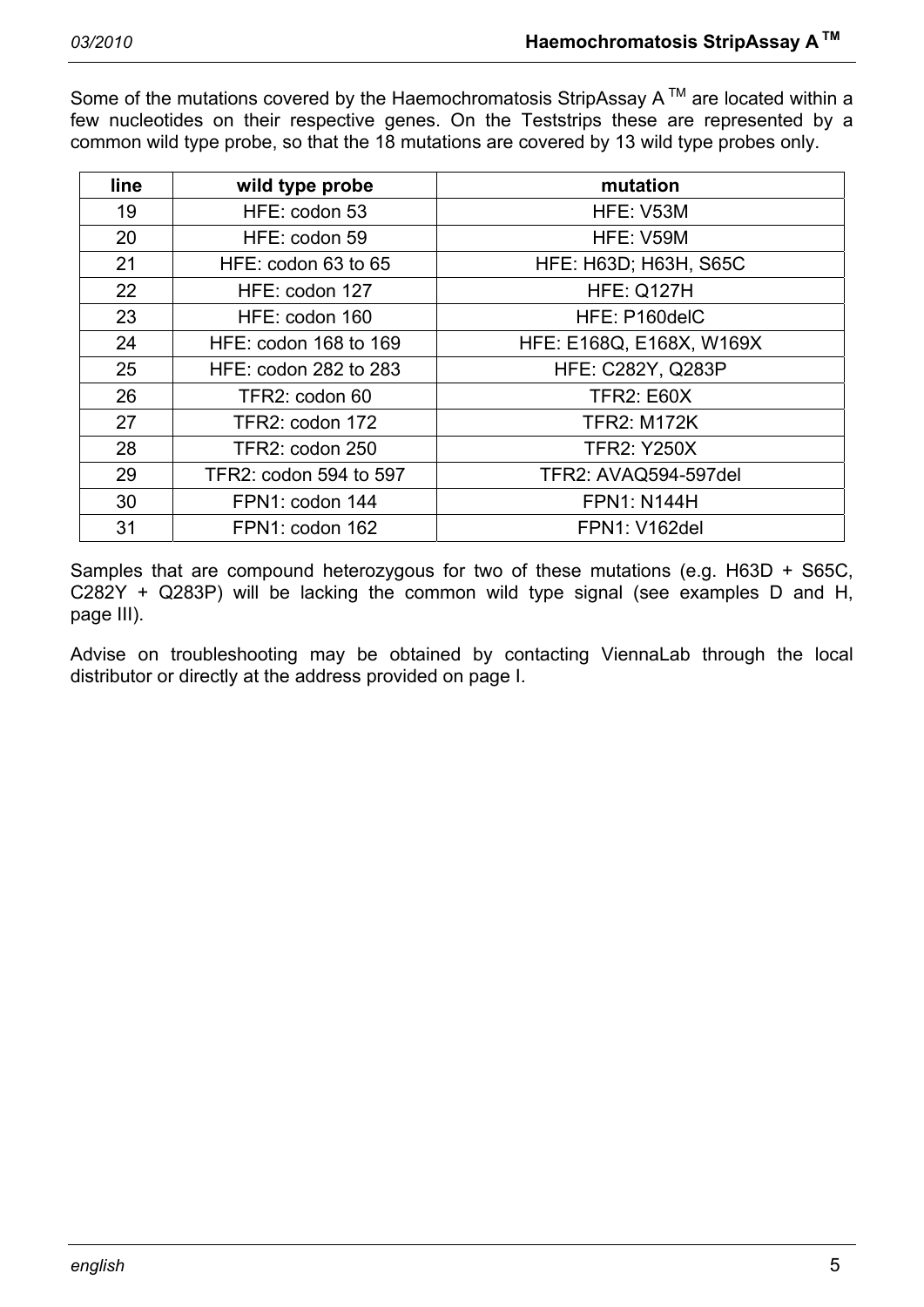#### **VII. QUALITY CONSIDERATIONS**

- A thorough understanding of the procedure outlined here, and precise laboratory equipment and techniques are required to obtain reliable results. Use of the StripAssay for human *in vitro* diagnostics needs to be limited to appropriately trained personnel.
- Do not use StripAssay components beyond the expiration date printed on the outside of the kit box. Do not mix reagents from different lots.
- Avoid microbial contamination and cross-contamination of reagents or samples by using sterile disposable pipette tips throughout. Do not interchange bottle caps.
- The Control line immobilized on each Teststrip allows a performance control of the chromogenic detection system. To monitor and validate the specificity of the hybridization and washing steps, control DNAs of known genotype should be included into each individual experiment.

#### **VIII. SAFETY**

- Do not drink, eat, smoke, or apply cosmetics in designated work areas. Wear laboratory coats and disposable gloves when handling specimens and kit reagents. Wash hands thoroughly afterwards.
- Handle specimens as if capable of transmitting infectious agents. Thoroughly clean and disinfect all materials and surfaces that have been in contact with specimens. Discard all waste associated with clinical specimens in a biohazard waste container.
- Avoid contact of DNAT with skin, eyes, or mucous membranes. If contact does occur, immediately wash with large amounts of water. If spilled, dilute with water before wiping dry.
- Adhere to all local and federal safety and environmental regulations which may apply.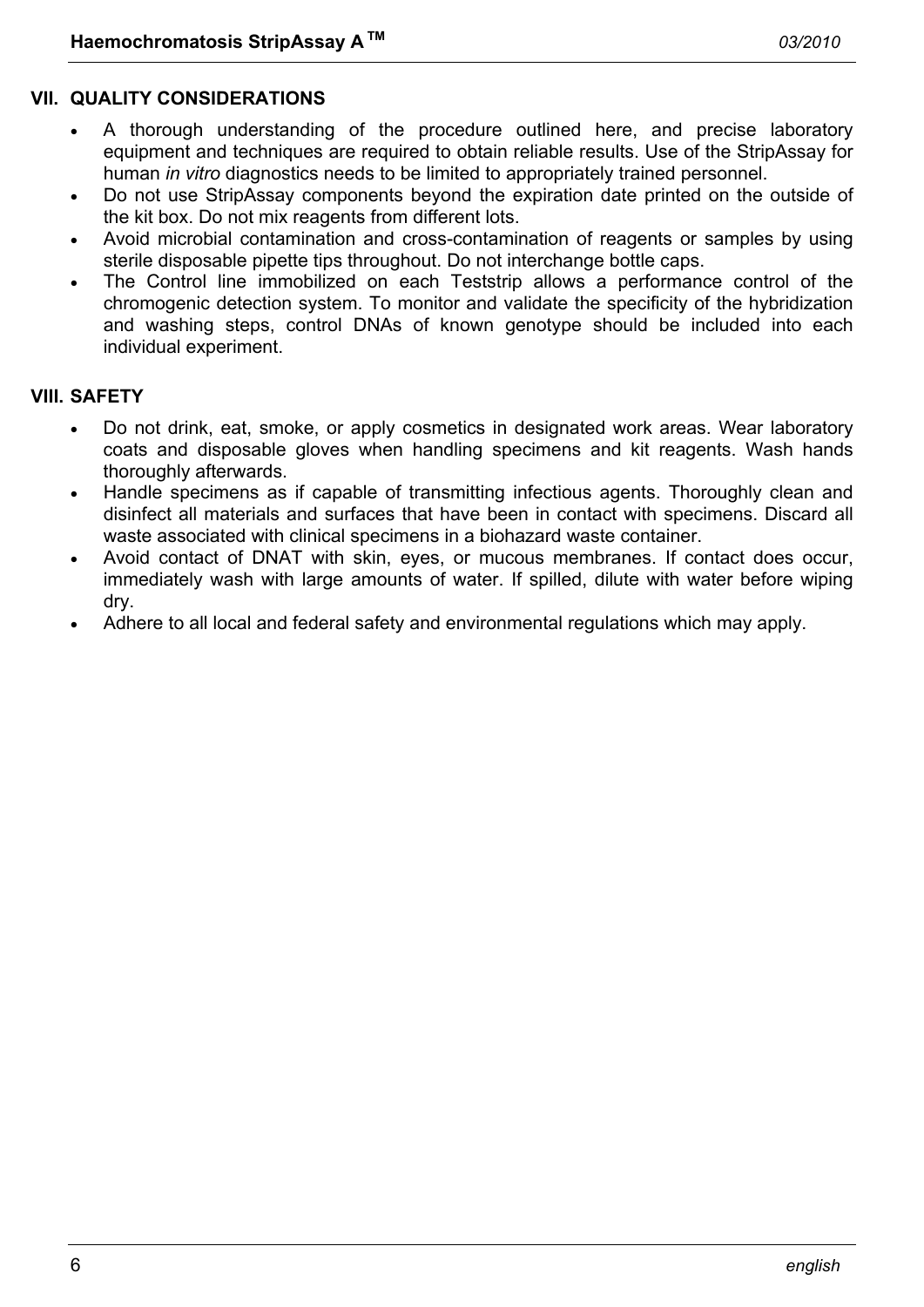# Gebrauchsanweisung

# **I. VERWENDUNGSZWECK**

Test zum Nachweis von HFE, TFR2 und FPN1 Gen-Mutationen basierend auf Polymerase-Kettenreaktion (PCR) und reverser Hybridisierung.

# **II. METHODIK**

Das Verfahren besteht aus drei Schritten: (1) DNA Isolierung, (2) PCR Amplifizierung mittels biotin-markierter Primer, (3) Hybridisierung der Amplifizierungsprodukte an allel-spezifische Oligonukleotid-Sonden, welche als parallele Linien auf einem Teststreifen fixiert vorliegen (Fig. 1). Gebundene, biotin-markierte Sequenzen werden mittels Streptavidin-Alkalischer Phosphatase und Farbsubstraten nachgewiesen.

Der Test erfasst 12 Mutationen im HFE Gen (V53M, V59M, H63D, H63H, S65C, Q127H, P160delC, E168Q, E168X, W169X, C282Y, Q283P), 4 Mutationen im TFR2 Gen (E60X, M172K, Y250X, AVAQ594-597del), and 2 Mutationen im FPN1 Gen (N144H, V162del). Darüberhinausgehende genetische Information unter OMIM Online Mendelian Inheritance in Man: www.ncbi.nlm.nih.gov/entrez/query.fcgi?db=OMIM

# **III. KIT BESTANDTEILE**

Siehe Liste aller Bestandteile des Kits auf Seite I.

 $\overline{\mathsf{X}}$  DNAT enthält 1,6% NaOH (R 36/38).

Amplification Mix, Taq Dilution Buffer, Conjugate Solution, Wash Solution B enthalten 0,05% NaN3. Conjugate Solution enthält Streptavidin-Alkalische Phosphatase. Color Developer enthält Nitro Blue Tetrazolium (NBT) und 5-Brom-4-Chlor-3-Indolylphosphat (BCIP).

# *Alle Bestandteile sind bei 2-8°C aufzubewahren wenn sie nicht in Gebrauch sind !*

# **IV. ERFORDERLICHE ABER NICHT BEREITGESTELLTE MATERIALIEN**

Über die in einem Molekularbiologielabor gebräuchliche Basisausrüstung hinaus benötigt man:

- Tischzentrifuge mit variabler Drehzahl von 3.000-12.000 U/min (1.000-12.000 x g)
- Inkubator (z.B. Heizblock, Wasserbad) für  $56^{\circ}$ C und  $98^{\circ}$ C ( $\pm 2^{\circ}$ C)
- Thermocycler und passende dünnwandige Plastik-Reaktionsgefässe bzw. -strips
- Taq DNA Polymerase
- Schüttelwasserbad mit einstellbarer Temperatur (45°C ± 0,5°C)
- Vakuum-Absaugapparatur
- Schüttler (Wippe oder Kreisschüttler)
- • *Optional: Ausrüstung für Agarose-Gelelektrophorese (Kontrolle der Amplifikate)*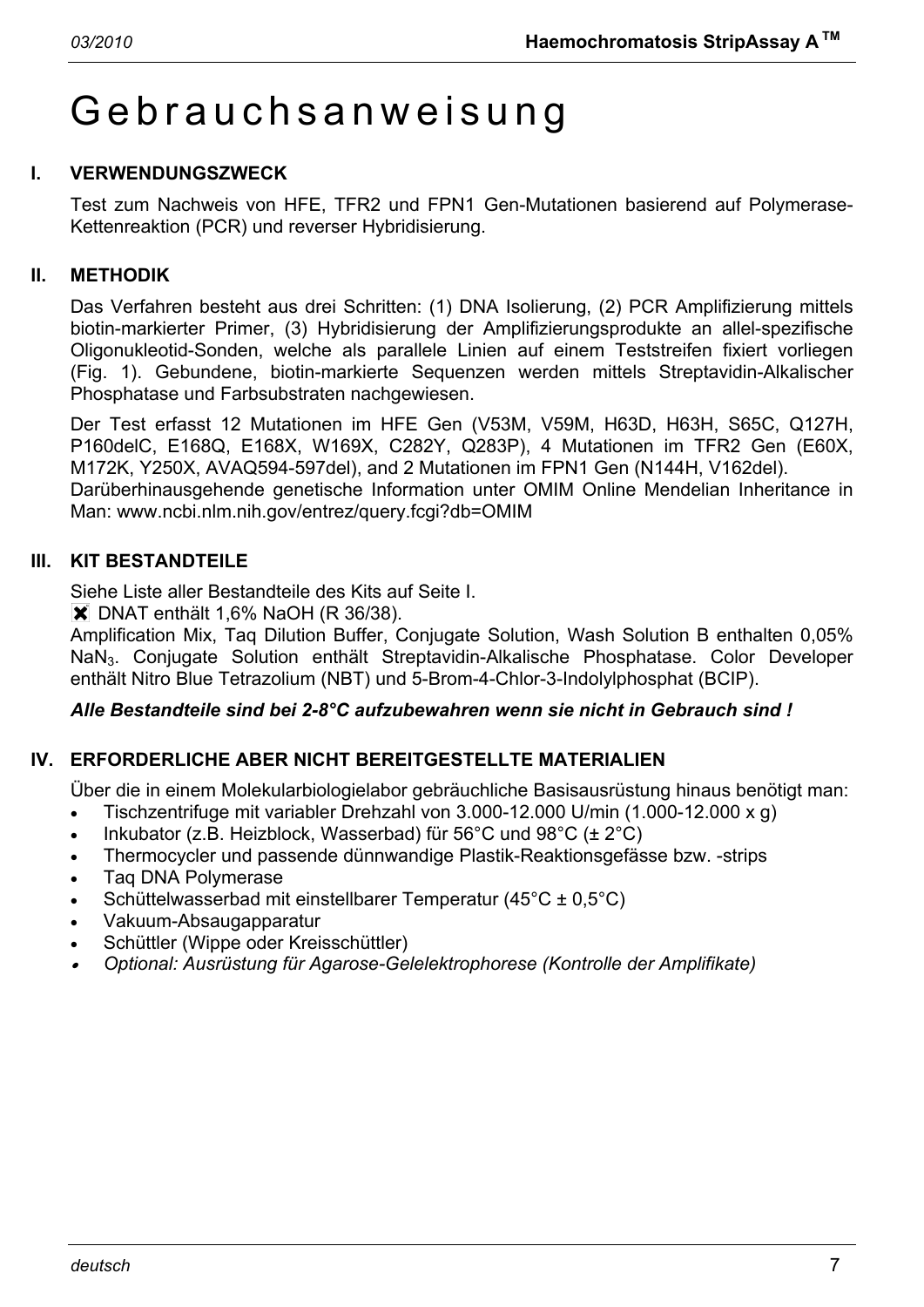#### **V. ARBEITSANLEITUNG**

#### **1. DNA Isolierung**

*Verwenden Sie frisches oder gefrorenes Blut mit EDTA oder Zitrat als Antikoagulans; vermeiden Sie Blut das Heparin enthält.* 

*Lagern Sie Blut vor der Verarbeitung nicht länger als 3 Tage bei Raumtemperatur oder nicht länger als 1 Woche bei 2-8°C. Blut das länger als ein Jahr tiefgefroren aufbewahrt, oder mehr als dreimal aufgetaut und wieder eingefroren wurde ist für die folgende Methode ungeeignet.* 

*Bringen Sie die Blutproben auf Raumtemperatur. Durchmischen Sie die Proben sorgfältig indem Sie die Blutabnahme-Röhrchen mehrmals kippen. Wiederholen Sie das Mischen jedesmal vor Entnahme eines Aliquots an Blut.* 

*Bringen Sie Lysis Solution und GENxTRACT Resin auf Raumtemperatur.* 

- **100 µl Blutprobe** in ein 1,5 ml verschraubbares Reaktionsgefäss pipettieren.
- **1 ml Lysis Solution** zugeben, Deckel aufschrauben und zum Mischen mehrmals kippen.
- **15 min.** bei Raumtemperatur stehen lassen.
- **5 min.** bei **3.000** U/min (ca. 1.000 x g) in einer Tischzentrifuge abzentrifugieren.
- Den obersten 1 ml Überstand abheben und verwerfen.
- **1 ml Lysis Solution** zugeben, Deckel aufschrauben und zum Mischen mehrmals kippen.
- **5 min.** bei **12.000** U/min (ca. 12.000 x g) in einer Tischzentrifuge abzentrifugieren.
- Den Überstand bis auf ca. 50 µl sichtbares, lockeres Pellet abheben und verwerfen.
- GENxTRACT Resin gründlich aufwirbeln.
- **200 µl GENxTRACT Resin** zum Pellet zugeben, Deckel aufschrauben und 10 sec. vortexen.

*GENxTRACT Resin sedimentiert rasch. Das Aufwirbeln muss jedesmal unmittelbar vor Entnahme eines Aliquots wiederholt werden.* 

- **20 min.** bei **56°C** inkubieren. 10 sec. vortexen.
- **10 min.** bei **98°C** inkubieren. 10 sec. vortexen.
- **5 min.** bei **12.000** U/min in einer Tischzentrifuge abzentrifugieren. Auf Eis abkühlen.

*Der gewonnene Überstand enthält DNA Vorlage die unmittelbar für PCR geeignet ist. Für darüberhinausgehende Lagerung sollte der Überstand in ein frisches Gefäss übergeführt werden und darin gekühlt (2-8°C; max. eine Woche) oder bei -20°C gefroren aufbewahrt werden.* 

#### **2.** *In Vitro* **Amplifizierung (PCR)**

*Verwahren Sie sämtliche PCR Reagenzien und DNA Vorlagen permanent gekühlt. Führen Sie alle Schritte bis zum Start des Thermocycling-Programms auf Eis (0-4°C) aus.* 

- Eine frische gebrauchsfertige Verdünnung (0,2 U/µl) von **Taq DNA Polymerase** in **Taq Dilution Buffer** (transparenter Deckel) herstellen.
- Für jede zu amplifizierende Probe ein Reaktionsgefäss auf Eis bereitstellen.
- Pro Probe einen PCR Reaktionsmix auf Eis ansetzen:
	- **15 µl Amplification Mix** (gelber Deckel)

#### **5 µl verd. Taq DNA Polymerase** (1U)

**5 µl DNA Vorlage**

 *Falls DNA Vorlagen verwendet werden, die nicht nach dem Kit Isolierungsprotokoll (Kap. V/1) gewonnen wurden, wird empfohlen die DNA in einem Konzentrationsbereich von 5-40 µg/ml (= 25-200 ng DNA pro Reaktion) einzusetzen.*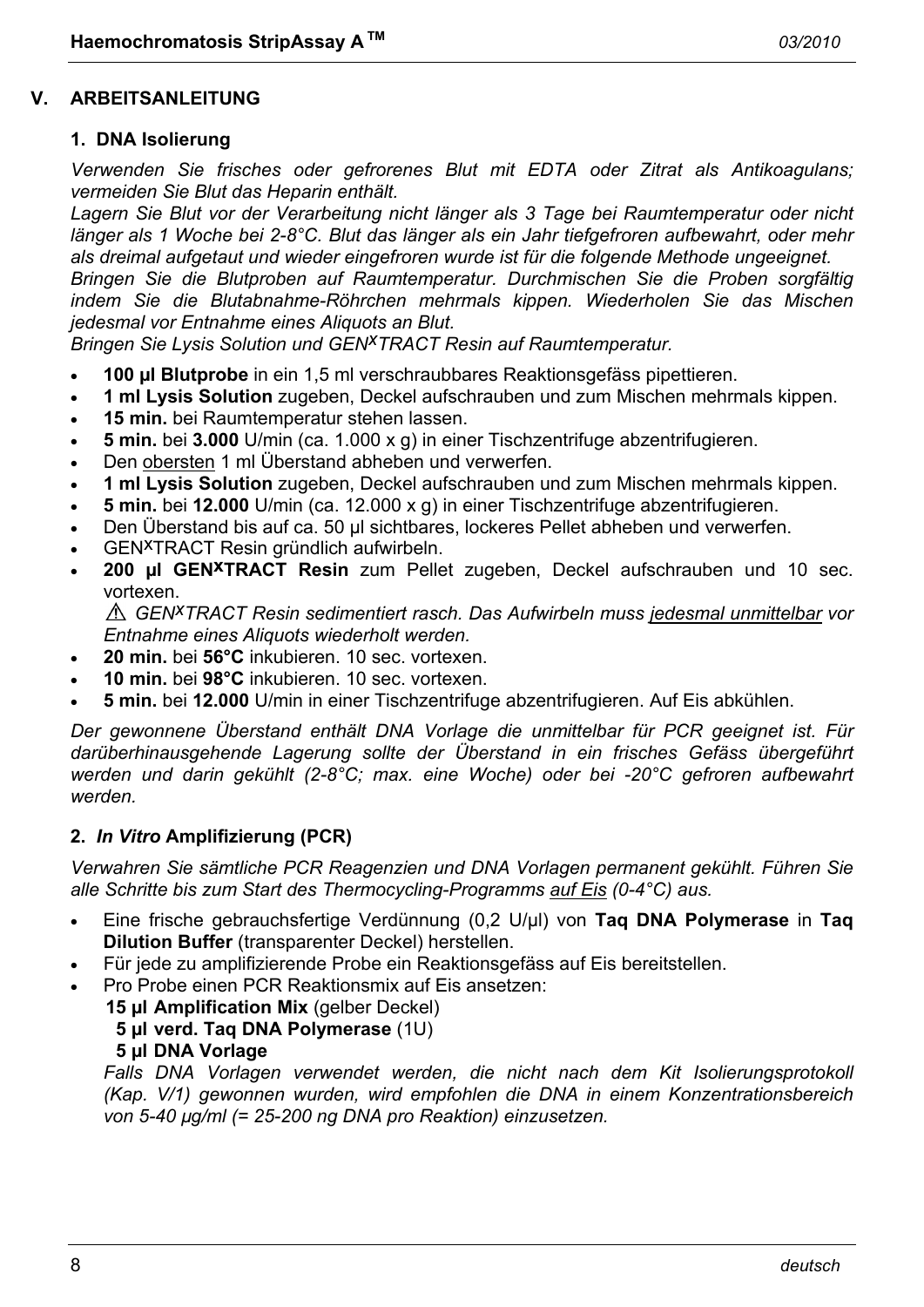- Reaktionsgefässe dicht verschliessen. Den Thermocycler auf 94°C vorheizen.
- Reaktionsgefässe einsetzen und das folgende Thermocycling-Programm starten: prä-PCR: 94°C/2 min.

 Thermocycling: 94°C/15 sec. - 58°C/30 sec. - 72°C/30 sec. (35 Zyklen) Finale Extension: 72°C/3 min.

*Amplifizierungsprodukte auf Eis oder bei 2-8°C für weitere Verwendung aufbewahren.* 

*Optional: Amplifizierungsprodukte mittels Gelelektrophorese (z.B. 3% Agarose-Gel) analysieren.* 

*Fragmentlängen: 118, 169, 183, 201, 247, 287, 310, 347 bp* 

# **3. Hybridisierung** (45°C; Schüttelwasserbad)

*Befüllen Sie das Wasserbad bis etwa zur halben Höhe eines Typing Trays.* 

*Heizen Sie das Wasserbad auf exakt 45°C (± 0,5°C) auf. Überprüfen Sie die Wassertemperatur mit einem geeichten Thermometer.* 

*Wärmen Sie Hybridization Buffer und Wash Solution A auf 45°C vor. (Achten Sie darauf dass sämtliche bei 2-8°C gebildeten Trübungen vollständig aufgelöst werden.)* 

*Bringen Sie Teststrips, DNAT, Conjugate Solution, Wash Solution B und Color Developer auf Raumtemperatur. Stellen Sie Typing Tray(s) bereit.* 

*Entnehmen Sie mit Hilfe einer sauberen Pinzette für jede Probe einen Teststrip. (Berühren Sie Teststrips nur mit Handschuhen!) Beschriften Sie die Teststrips ausserhalb der Markerlinien mit einem Bleistift. (Keine Kugelschreiber, Filzstifte, etc.)* 

- **10 µl DNAT** (blauer Deckel) in die untere Ecke jeder Vertiefung, die in den Typing Trays benutzt werden soll, pipettieren (eine Vertiefung pro Probe).
- **10 µl Amplifizierungsprodukt** zum entsprechenden DNAT Tropfen zugeben. Mit Hilfe einer Pipette gründlich durchmischen. *(Die Lösung bleibt dabei blau gefärbt.)*
- **5 min.** bei Raumtemperatur stehen lassen.
- **1 ml Hybridization Buffer** (vorgewärmt auf 45°C) in jede Vertiefung zugeben. Das Typing Tray vorsichtig hin- und herbewegen. *(Die blaue Färbung verschwindet dabei.)*
- **Teststrips** mit der markierten Seite nach oben (Linien sichtbar!) in die entsprechenden Vertiefungen einlegen und vollständig untertauchen.
- **30 min.** bei **45°C** auf der Schüttelplattform des Wasserbads inkubieren.  *Eine mässige Schüttelfrequenz (ca. 50 U/min) einstellen um ein Überlaufen zu verhindern. Deckel des Wasserbads geschlossen halten um Temperaturschwankungen zu vermeiden.*
- Am Ende der Inkubation Hybridisierlösungen mittels Vakuumabsaugung entfernen.  *Fahren Sie zügig fort. Achten Sie darauf dass die Teststrips während des gesamten Ablaufs nicht austrocknen.*

# **4. Stringente Waschschritte** (45°C; Schüttelwasserbad)

- **1 ml Wash Solution A** (vorgewärmt auf 45°C) zugeben. Kurz (10 sec.) schwenken. Flüssigkeiten mittels Vakuumabsaugung entfernen.
- **1 ml Wash Solution A** (45°C) zugeben.
- **15 min.** bei **45°C** im Schüttelwasserbad inkubieren. Flüssigkeiten mittels Vakuumabsaugung entfernen.
- **1 ml Wash Solution A** (45°C) zugeben.
- **15 min.** bei **45°C** im Schüttelwasserbad inkubieren. Flüssigkeiten mittels Vakuumabsaugung entfernen.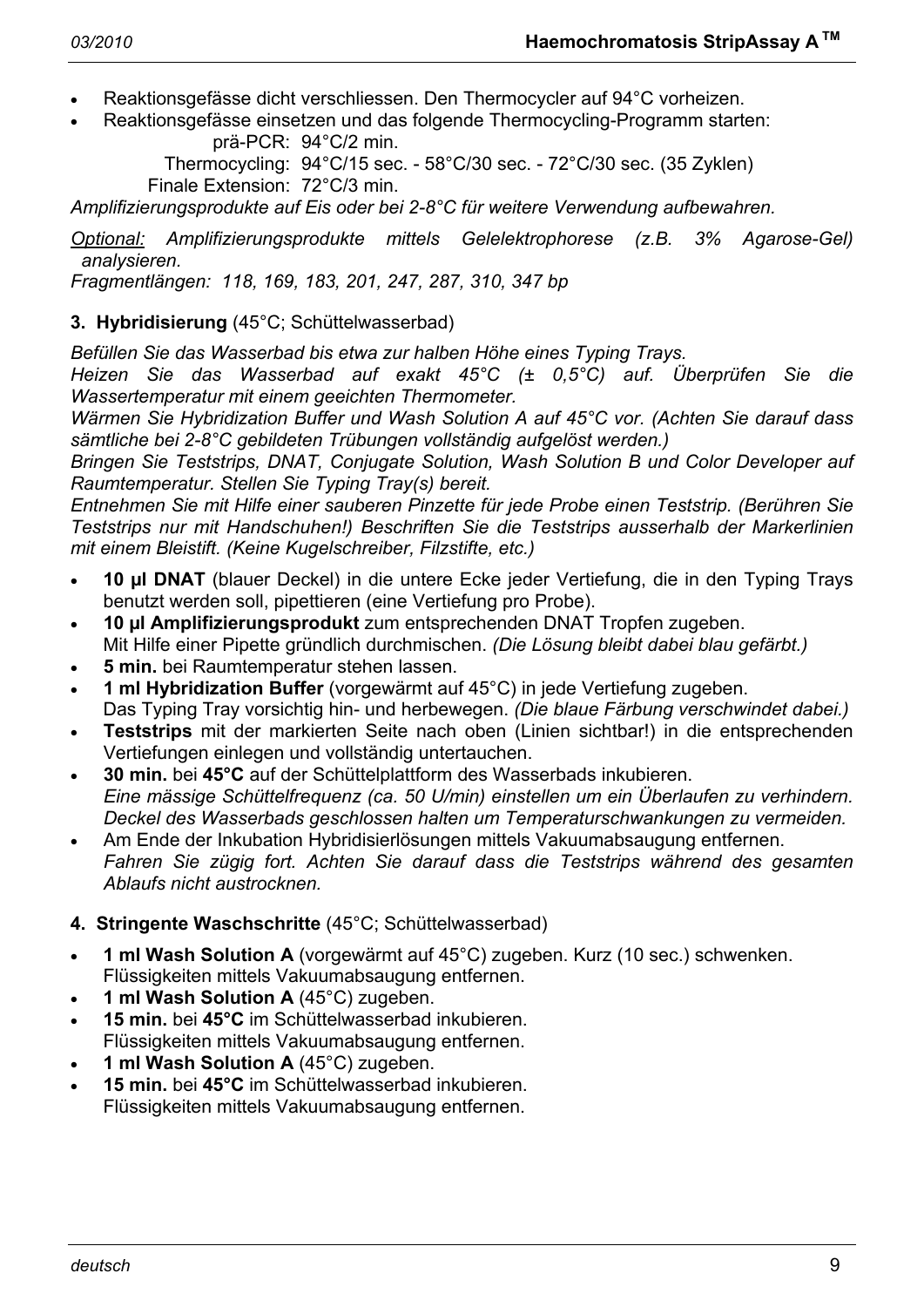- **5. Farbentwicklung** (Raumtemperatur)
- **1 ml Conjugate Solution** zugeben.
- **15 min.** bei **Raumtemperatur** auf einer Wippe oder einem Kreisschüttler inkubieren. Flüssigkeiten mittels Vakuumabsaugung entfernen.
- **1 ml Wash Solution B** zugeben. Kurz (10 sec.) schwenken. Flüssigkeiten mittels Vakuumabsaugung entfernen.
- **1 ml Wash Solution B** zugeben.
- **5 min.** bei **Raumtemperatur** auf einer Wippe oder einem Kreisschüttler inkubieren. Flüssigkeiten mittels Vakuumabsaugung entfernen.
- **1 ml Wash Solution B** zugeben.
- **5 min.** bei **Raumtemperatur** auf einer Wippe oder einem Kreisschüttler inkubieren. Flüssigkeiten mittels Vakuumabsaugung entfernen.
- **1 ml Color Developer** zugeben.
- **15 min.** bei **Raumtemperatur** im Dunkeln auf einer Wippe oder einem Kreisschüttler inkubieren.
	- *Bei positiver Reaktion erscheint dabei eine violette Färbung.*
- Teststrips mehrmals mit destilliertem Wasser spülen. Anschliessend Teststrips im Dunkeln auf Saugpapier trocknen lassen.  *Setzen Sie Teststrips nach der Farbentwicklung keiner intensiven Lichtstrahlung aus.*

# **VI. INTERPRETATION DER ERGEBNISSE**

Der Genotyp einer Probe wird mit Hilfe des beiliegenden Collector™ Blattes ermittelt. Legen Sie den entwickelten Teststrip in eines der vorgesehenen Felder, richten Sie ihn entlang der schematischen Zeichnung mit Hilfe der roten (oben) und grünen (unten) Markerlinie aus, und fixieren Sie ihn mit Klebeband.

Ein positives Signal der obersten Control Linie zeigt das einwandfreie Funktionieren von Conjugate Solution und Color Developer an. Diese Linie sollte immer positiv reagieren.

Für jede polymorphe Position sollte eines der folgenden Färbemuster erhalten werden: *Achtung: Farbintensitäten der positiven Linien können variieren. Dies ist ohne Bedeutung für das Ergebnis.* 



|            | Linie "wild type" | Linie "mutant" | Genotyp           |
|------------|-------------------|----------------|-------------------|
| <b>NOR</b> | positiv           | negativ        | normal            |
| HET        | positiv           | positiv        | heterozygot       |
| <b>HOM</b> | negativ           | positiv        | homozygot mutiert |

Siehe Beispiele von StripAssay Ergebnissen auf Seite III (Fig. 3).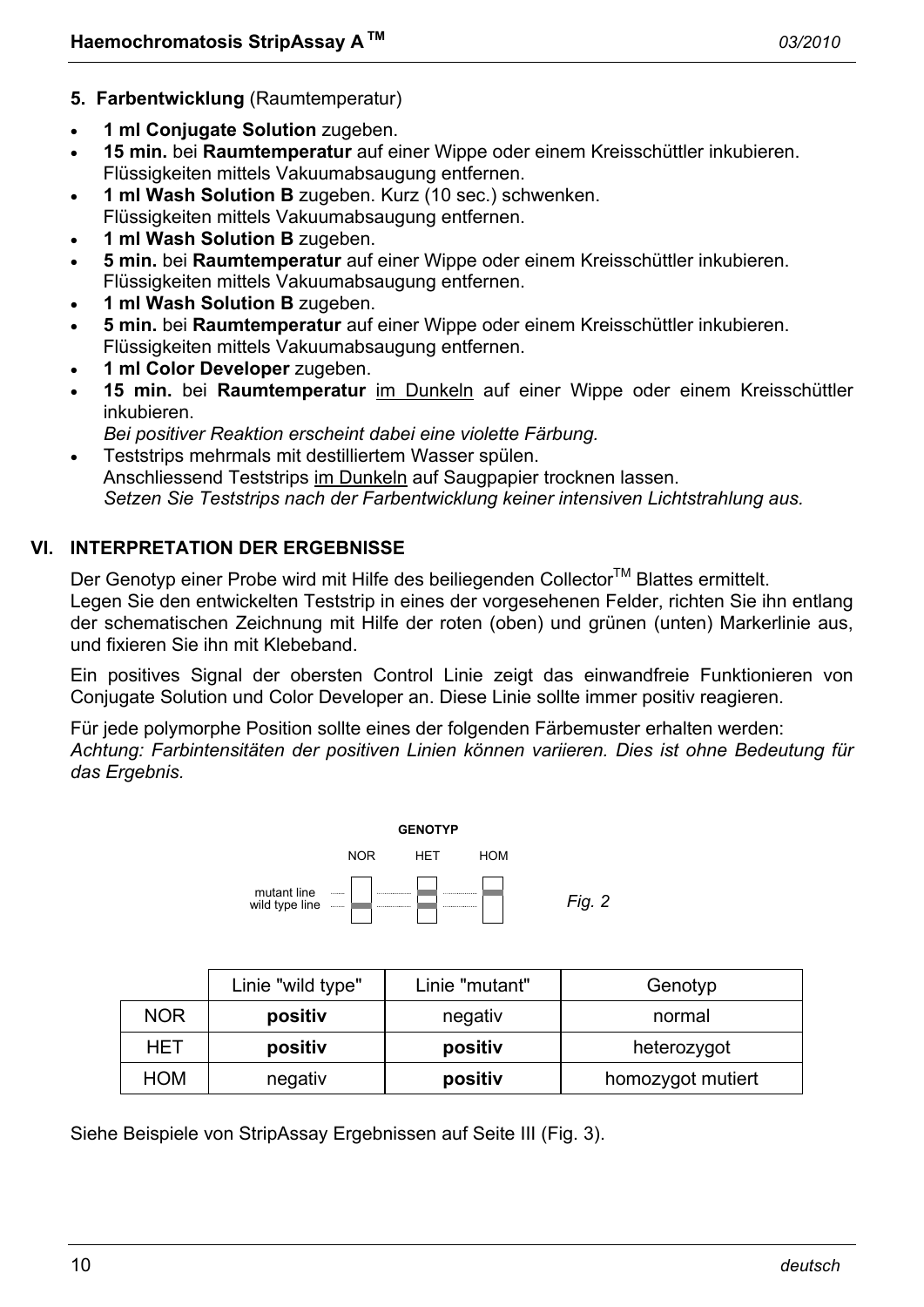Einige der vom Haemochromatosis StripAssay A<sup>™</sup> erfassten Mutationen liegen innerhalb weniger Nukleotide auf den entsprechenden Genen. Auf den Teststrips werden diese von einer gemeinsame "wild type" Sonde abgedeckt, sodass die 18 Mutationen nur durch 13 "wild type" Sonden vertreten sind.

| Linie | "wild type" Sonde             | <b>Mutation</b>              |
|-------|-------------------------------|------------------------------|
| 19    | HFE: codon 53                 | HFE: V53M                    |
| 20    | HFE: codon 59                 | HFE: V59M                    |
| 21    | HFE: codon 63 bis 65          | <b>HFE: H63D; H63H, S65C</b> |
| 22    | HFE: codon 127                | <b>HFE: Q127H</b>            |
| 23    | HFE: codon 160                | HFE: P160delC                |
| 24    | HFE: codon 168 bis 169        | HFE: E168Q, E168X, W169X     |
| 25    | <b>HFE: codon 282 bis 283</b> | <b>HFE: C282Y, Q283P</b>     |
| 26    | TFR2: codon 60                | <b>TFR2: E60X</b>            |
| 27    | TFR2: codon 172               | <b>TFR2: M172K</b>           |
| 28    | TFR2: codon 250               | <b>TFR2: Y250X</b>           |
| 29    | TFR2: codon 594 bis 597       | TFR2: AVAQ594-597del         |
| 30    | FPN1: codon 144               | <b>FPN1: N144H</b>           |
| 31    | FPN1: codon 162               | <b>FPN1: V162del</b>         |

Bei Proben, die gemischt heterozygot für zwei dieser Mutationen (z.B. H63D + S65C, C282Y + Q283P) sind, fehlt das gemeinsame "wild type" Signal (siehe Beispiele D und H, Seite III).

Ratschläge zur Problembehebung erhalten Sie durch Kontaktaufnahme mit ViennaLab über den lokalen Distributor oder direkt unter der auf Seite I angegebenen Adresse.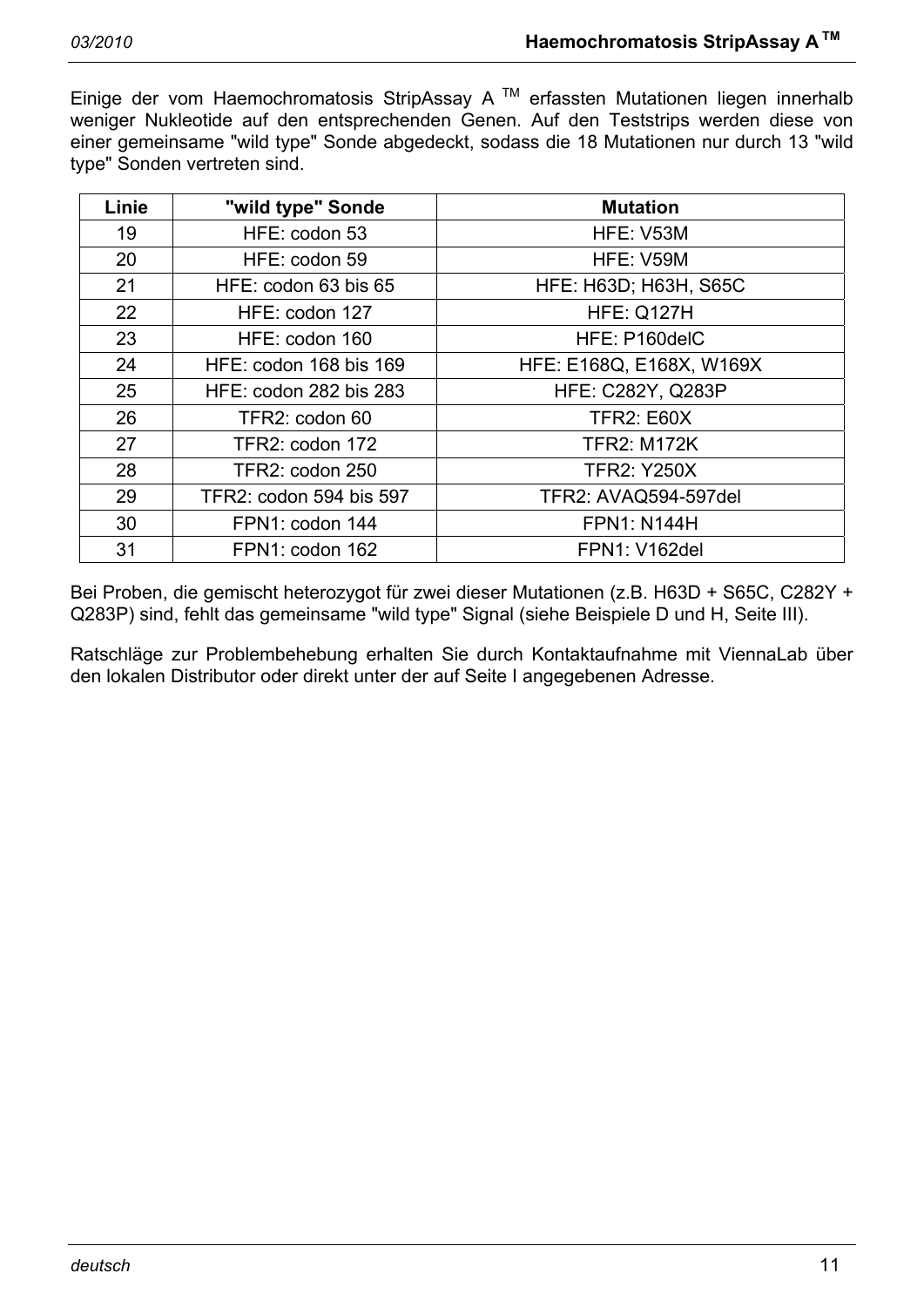# **VII. QUALITÄTSÜBERLEGUNGEN**

- Gründliches Verständnis des hier beschriebenen Verfahrens, sowie präzise Laborausrüstung und Techniken sind erforderlich um zuverlässige Ergebnisse zu erhalten. Die Verwendung des StripAssays für humane *in vitro* Diagnostik ist ausschliesslich entsprechend ausgebildetem Laborpersonal vorbehalten.
- Verwenden Sie StripAssay Komponenten nicht nach dem auf dem Schachteletikett aufgedruckten Ablaufdatum. Mischen Sie keine Reagenzien aus unterschiedlichen Lots.
- Vermeiden Sie mikrobielle Kontamination und Querverunreinigung von Reagenzien und Proben, indem Sie durchgehend sterile Einweg-Pipettenspitzen verwenden. Vertauschen Sie keine Flaschenverschlüsse.
- Die Control Linie auf jedem Teststrip ermöglicht eine Funktionskontrolle des Farb-Detektionssystems. Um die Spezifität der Hybridisier- und Waschschritte zu überwachen und zu bestätigen, sollten bei jedem einzelnen Experiment Kontroll-DNAs mit bekanntem Genotyp mitgeführt werden.

# **VIII. SICHERHEIT**

- In den vorgesehenen Arbeitsräumen ist Essen, Trinken und Rauchen, sowie die Anwendung von Kosmetika untersagt. Tragen Sie Labormäntel und Einweghandschuhe wenn Sie Proben und Reagenzien handhaben. Waschen Sie sich anschliessend gründlich die Hände.
- Behandeln Sie Proben als potentiell infektiös. Säubern und desinfizieren Sie alle Materialien und Oberflächen gründlich, die mit Proben in Kontakt waren. Entsorgen Sie sämtlichen Müll in Zusammenhang mit klinischen Proben in spezielle Müllcontainer für biologische Risikoabfälle.
- Bringen Sie DNAT nicht in Berührung mit Haut, Augen und Schleimhäuten. Falls dennoch Kontakt erfolgt, waschen Sie es sofort mit viel Wasser ab. Sollten Sie DNAT verschütten, verdünnen Sie es vor dem Aufwischen mit Wasser.
- Befolgen Sie alle gültigen lokalen und staatlichen Sicherheits- und Umweltbestimmungen.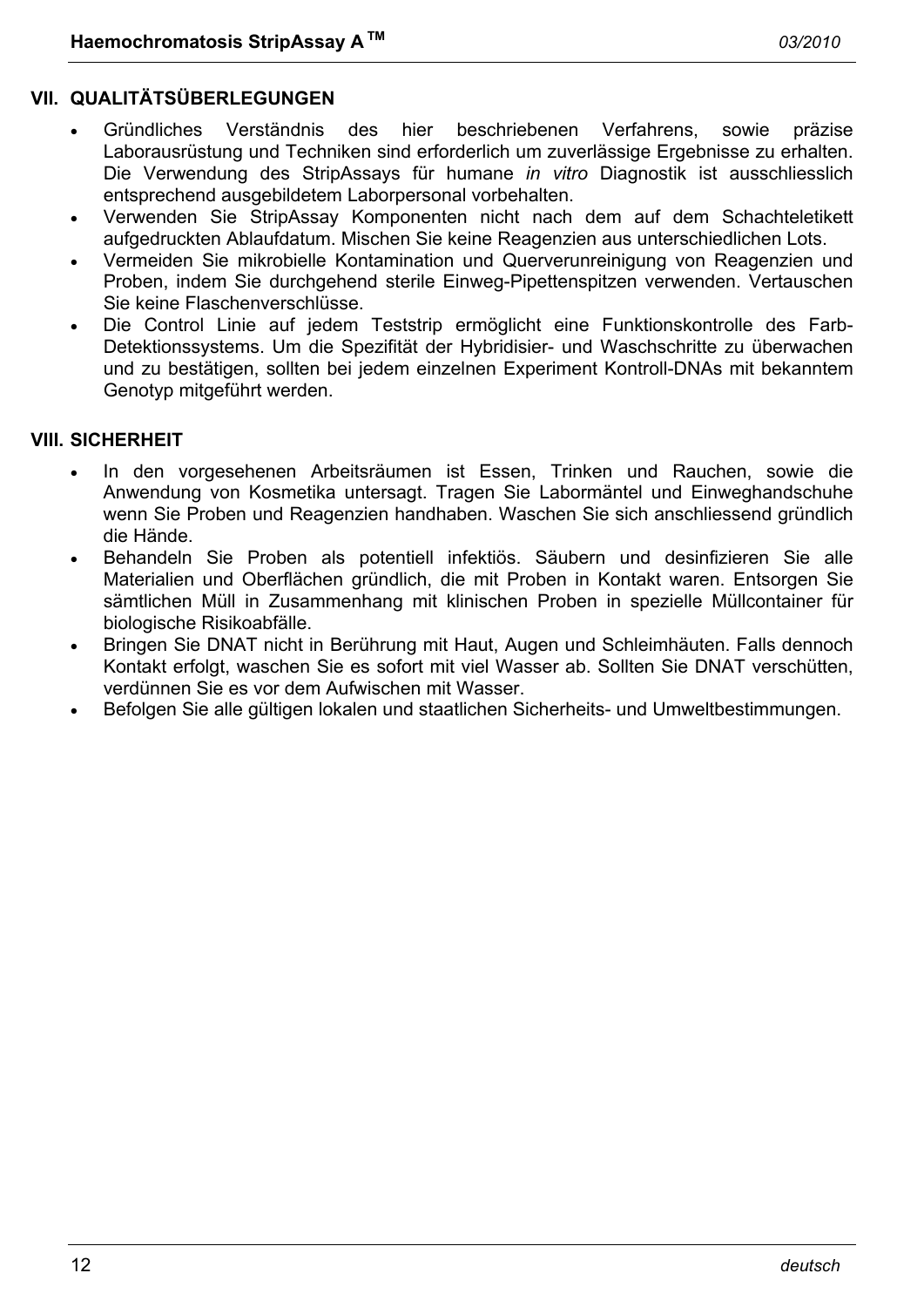# Instructions

# **I. UTILISATION**

Coffret pour l'identification des mutations génétiques de HFE, TFR2 et FPN1, basé sur la réaction en chaîne de polymérase (PCR) et l'hybridation réverse.

# **II. METHODE**

Trois étapes sont incluses à la procédure: (1) isolation de l'ADN, (2) amplification PCR en utilisant des primers biotinylés, (3) hybridisation des produits d'amplification sur une bandelette contenant des sondes allèle-spécifiques, immobilisées sur un arrangement de bandes parallèles (fig. 1). Des séquences biotinylées liées à la bandelette sont détectées en utilisant de la streptavidine-phosphatase alcaline et des substrats chromogènes.

Le test comprend 12 mutations du gène HFE (V53M, V59M, H63D, H63H, S65C, Q127H, P160delC, E168Q, E168X, W169X, C282Y, Q283P), 4 mutations du gène TFR2 (E60X, M172K, Y250X, AVAQ594-597del), et 2 mutations du gène FPN1 (N144H, V162del).

D'autres informations d'ordre génétique se trouvent chez OMIM Online Mendelian Inheritance in Man: www.ncbi.nlm.nih.gov/entrez/query.fcgi?db=OMIM

# **III. CONTENU DU COFFRET**

Voir page I pour la liste des composants du coffret.

 $\overline{\mathsf{X}}$  « DNAT » contient 1.6% NaOH (R 36/38).

« Amplification Mix », « Taq Dilution Buffer », « Conjugate Solution » et « Wash Solution B » contiennent 0.05% NaN<sub>3</sub>. « Conjugate Solution » contient de la streptavidine-phosphatase alcaline. « Color Developer » contient du Nitro Bleu de Tetrazolium (NBT) et du 5-bromo-4 chloro-3-indolyl phosphate (BCIP).

# *Conserver tous les réactifs à 2-8°C jusqu'à l'utilisation !*

# **IV. MATERIEL NECESSAIRE MAIS NON FOURNI**

En plus de l'équipement standard d'un laboratoire de biologie moléculaire le matériel suivant est nécessaire:

- Micro-centrifugeuse réglable de 3'000 à 12'000 rpm (1'000 à 12'000 x g)
- Incubateur (p.ex. bloc chauffant, bain-marie) de  $56^{\circ}$ C à  $98^{\circ}$ C ( $\pm 2^{\circ}$ C)
- Thermocycleur et bandelettes ou tubes à réaction à parois minces adéquats
- Taq DNA Polymerase
- Bain-marie avec agitateur et température réglable (45°C ± 0.5°C)
- Appareil pour l'aspiration à vide
- Agitateur (agitateur basculant ou rotatif)
- • *Facultatif: équipement pour l'électrophorèse sur gel d'agarose (pour le contrôle des produits d'amplification)*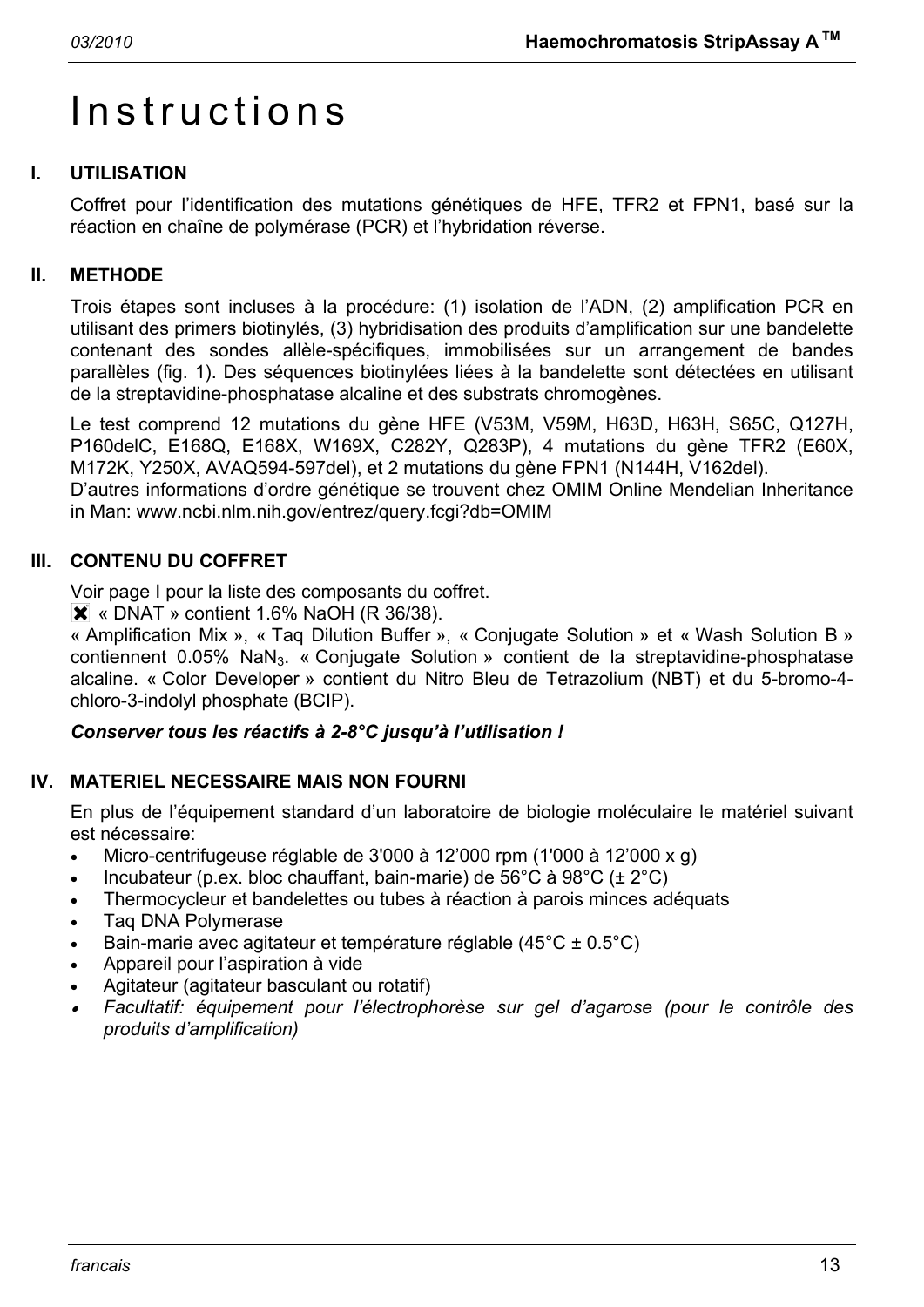#### **V. PROCEDURE**

#### **1. Isolation de l'ADN**

*Utiliser du sang frais ou congelé prélevé sur EDTA ou anticoagulant citraté; éviter le sang contenant de l'héparine.* 

*Ne pas conserver le sang pendant plus de 3 jours à température ambiante ou plus d'une semaine à 2-8°C avant usage. Le sang conservé pendant plus d'un an au congélateur, ou congelé et décongelé plus d'une fois n'est pas approprié à ce procédé.* 

*Amener les échantillons de sang à température ambiante. Bien mixer en retournant avec précaution plusieurs fois les tubes à prélèvement. Agiter chaque fois avant le prélèvement d'un aliquot de sang.* 

*Amener la « Lysis Solution » et le « GENxTRACT Resin » à température ambiante.*

- Pipeter **100 µl** d'**échantillon de sang** dans un microtube de 1.5 ml à couvercle fileté.
- Ajouter **1 ml** de **« Lysis Solution »**, fermer le tube et agiter en retournant plusieurs fois.
- Laisser reposer pendant **15 min** à température ambiante.
- Centrifuger pendant **5 min** à **3'000 rpm** (env. 1'000 x g) dans une micro-centrifugeuse.
- Enlever et éliminer 1 ml de la partie supérieure du surnageant
- Ajouter **1 ml** de **« Lysis Solution »**, fermer le tube et agiter en retournant plusieurs fois.
- Centrifuger pendant **5 min** à **12'000 rpm** (env. 12'000 x g) dans une micro-centrifugeuse.
- Enlever et éliminer le surnageant à l'exception d'environ 50 µl d'un culot cellulaire.
- Remettre en suspension le « GEN<sup>X</sup>TRACT Resin » en agitant le flacon soigneusement.
- Ajouter **200 µl** de **« GENxTRACT Resin »** au culot.
- Fermer le tube et vortexer pendant 10 sec.

*« GENxTRACT Resin » sédimente vite. Répéter la remise en suspension à chaque traitement d'un nouveau aliquot.* 

- Incuber pendant **20 min** à **56°C**. Vortexer pendant 10 sec.
- Incuber pendant **10 min** à **98°C**. Vortexer pendant 10 sec.
- Centrifuger pendant **5 min** à **12'000 rpm** dans une micro-centrifugeuse. Refroidir sur de la glace pilée.

*Le surnageant résultant contient de la matrice d'ADN approprié à l'usage immédiat avec PCR. Pour un stockage ultérieur, transférer le surnageant dans un nouveau tube et garder au frais (à 2-8°C jusqu'à une semaine) ou congelé (à -20°C).* 

# **2. Amplification** *In Vitro* **(PCR)**

*Tenir tous les réactifs PCR et la matrice d'ADN au frais pendant la procédure. Exécuter toutes les étapes jusqu'au commencement du programme du thermocycleur sur glace pilée (0-4°C).* 

- Préparer une nouvelle solution de travail (0.2 U/µl) de **Taq DNA Polymerase** dans du **« Taq Dilution Buffer »** (couvercle transparent).
- Préparer un tube à réaction par échantillon à amplifier. Placer les tubes sur glace pilée.
- Préparer sur glace un mix de réaction PCR final par échantillon:
	- **15 µl Amplification Mix** (couvercle jaune)
		- **5 µl Taq DNA Polymerase diluée** (1U)
		- **5 µl matrice d'ADN**

 *Si de la matrice d'ADN préparé autrement que selon le protocole d'isolation de ce coffret (chapitre V/1) est utilisé, une série de concentrations ADN de 5-40 µg/ml (= 25-200 ng DNA par réaction) est recommandée.*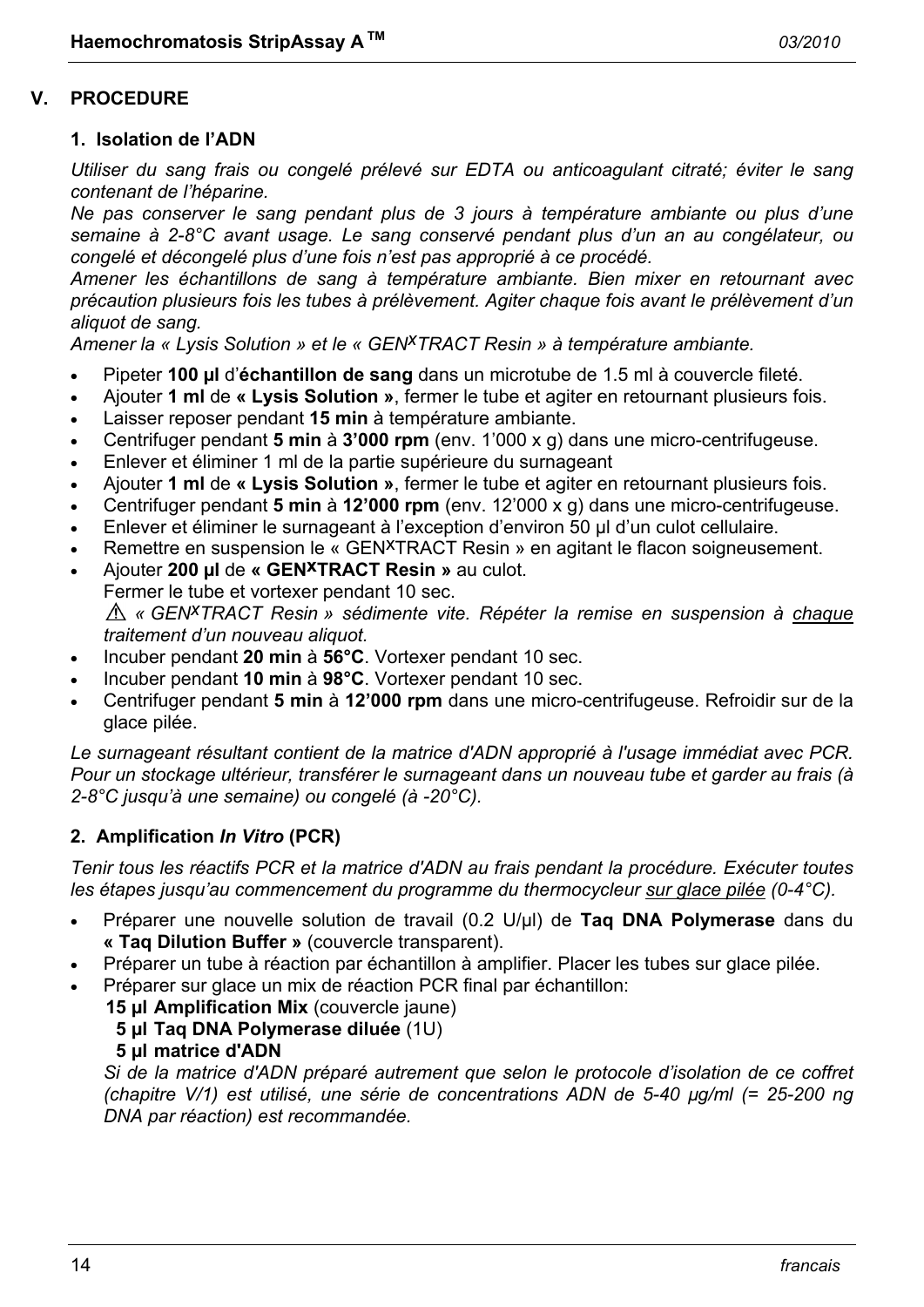- Bien fermer les tubes. Préchauffer le thermocycleur à 94°C.
- Introduire les tubes à réaction et dérouler le programme thermocycleur comme suit: pré-PCR: 94°C/2 min

 thermocyclage: 94°C/15 sec - 58°C/30 sec - 72°C/30 sec (35 cycles) extension finale: 72°C/3 min

*Conserver les produits d'amplification sur glace ou à 2-8°C pour un usage ultérieur.* 

*Facultatif: Analyser les produits d'amplification par gel électrophorèse (p.ex. 3% gel d'agarose).* 

*Longueur des fragments: 118, 169, 183, 201, 247, 287, 310, 347 bp* 

# **3. Hybridisation** (45°C; bain-marie agitant)

*Ajuster le niveau d'eau du bain-marie à environ ½ de la hauteur du plateau de typage.* 

*Chauffer le bain-marie à exactement 45°C (± 0.5°C). Contrôler la température d'eau avec un thermomètre calibré.* 

*Préchauffer « Hybridization Buffer » et « Wash Solution A » à 45°C. (Attention: Toutes les précipitations formées à 2-8°C doivent être complètement solubilisèes.)* 

*Amener les « Teststrips », le « DNAT », le « Conjugate Solution », la « Wash Solution B » et le « Color Developer » à température ambiante. Préparer les plateaux de typage.* 

*Sortir une « Teststrip » par échantillon de l'emballage en utilisant des pinces propres. (Ne toucher les « Teststrips » qu'avec des gants!) Etiqueter les « Teststrips » en dehors des bandes de marquage avec un crayon. (Pas de stylo à bille, pas de marqueurs etc.)* 

- Pipeter **10 µl** de **« DNAT »** (couvercle bleu) au bas de chaque couloir prévu pour l'utilisation dans les plateaux de typage (un couloir par échantillon).
- Ajouter **10 µl** de **produit d'amplification** à la goutte correspondante de « DNAT ». Mélanger soigneusement en utilisant une pipette. *(La solution restera bleue.)*
- Laisser pendant **5 min** à température ambiante.
- Ajouter **1 ml** de **« Hybridization Buffer »** (préchauffé à 45°C) à chaque couloir. Agiter le plateau délicatement. *(La couleur bleue disparaîtra.)*
- Insérer les **« Teststrips »** avec la face marquée vers le haut (bandes visibles!) aux compartiments correspondants. Immerger complètement.
- Incuber pendant **30 min** à **45°C** sur la plaque d'agitation du bain-marie. *Mettre une fréquence d'agitation modérée (env. 50 rpm) pour éviter les pertes. Laisser fermé le couvercle du bain-marie pour éviter des variations de température.*
- A la fin de l'incubation, enlever les solutions d'hybridisation par aspiration à vide.  *Continuer immédiatement. Eviter l'assèchement des « Teststrips » durant la totalité de la procédure.*
- **4. Lavage rigoureux** (45°C; bain-marie agitant)
- Ajouter **1 ml** de **« Wash Solution A »** (préchauffé à 45°C). Rincer brièvement (10 sec). Enlever les liquides par aspiration à vide.
- Ajouter **1 ml** de **« Wash Solution A »** (45°C).
- Incuber pendant **15 min** à **45°C** dans le bain-marie. Enlever les liquides par aspiration à vide.
- Ajouter **1 ml** de **« Wash Solution A »** (45°C).
- Incuber pendant **15 min** à **45°C** dans le bain-marie. Enlever les liquides par aspiration à vide.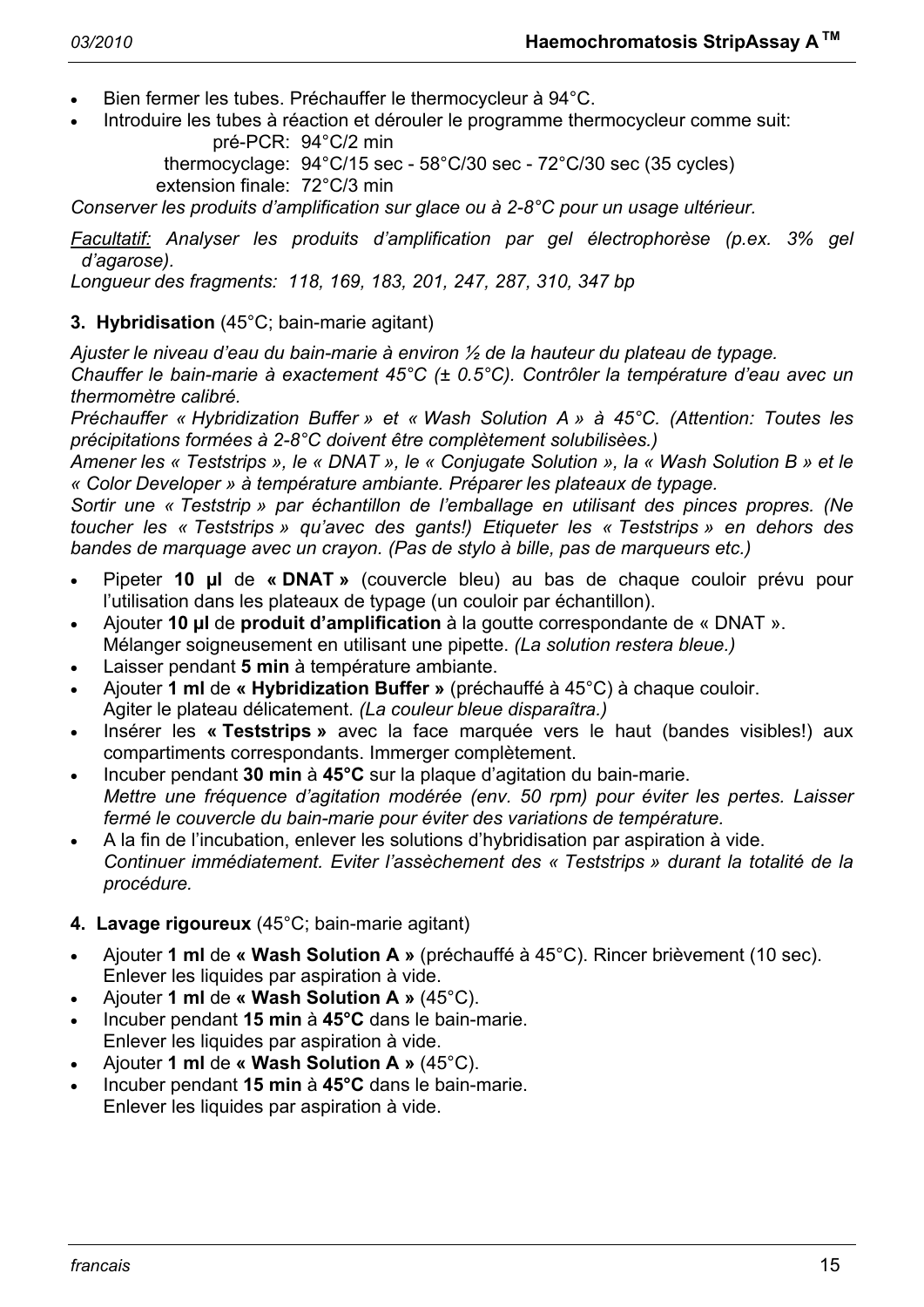- **5. Développement de la coloration** (température ambiante)
- Ajouter **1 ml** de **« Conjugate Solution »**.
- Incuber pendant **15 min** à **température ambiante** sur un agitateur basculant ou rotatif. Enlever les liquides par aspiration à vide.
- Ajouter **1 ml** de **« Wash Solution B »**. Rincer brièvement (10 sec). Enlever les liquides par aspiration à vide.
- Ajouter **1 ml** de **« Wash Solution B »**.
- Incuber pendant **5 min** à **température ambiante** sur un agitateur basculant ou rotatif. Enlever les liquides par aspiration à vide.
- Ajouter **1 ml** de **« Wash Solution B »**.
- Incuber pendant **5 min** à **température ambiante** sur un agitateur basculant ou rotatif. Enlever les liquides par aspiration à vide.
- Ajouter **1 ml** de **« Color Developer »**.
- Incuber pendant **15 min** à **température ambiante** à l'obscurité sur un agitateur basculant ou rotatif
- *Une couleur pourpre apparaîtra comme résultat d'une réaction positive.*
- Laver les « Teststrips » plusieurs fois avec de l'eau distillée. Laisser sécher les « Teststrips » à l'obscurité sur du papier absorbant.  *Eviter d'exposer les « Teststrips » à la pleine lumière après le développement de la coloration.*

# **VI. INTERPRETATION DES RESULTATS**

Le génotype d'un échantillon est déterminé en utilisant le « Collector<sup>TM</sup> » inclus au coffret. Placer la « Teststrip » traité dans une des zones désignées, aligner sur le schéma en utilisant la bande de marquage rouge (en haut) et la bande de marquage verte (en bas), et fixer avec du ruban adhésif.

Une réaction positive de la bande de contrôle tout en haut indique le bon fonctionnement des réactifs « Conjugate Solution » et « Color Developer ». Cette bande devrait toujours être colorée positive.

Pour chaque position polymorphique, un des types de coloration suivants devrait être obtenu: *Note: Les intensités de coloration des bandes positives peuvent varier. Cela est sans aucune importance pour le résultat.* 



|            | bande « wild type » | bande « mutant » | génotype            |
|------------|---------------------|------------------|---------------------|
| <b>NOR</b> | positive            | négative         | normal              |
| HET        | positive            | positive         | hétérozygote        |
| <b>HOM</b> | négative            | positive         | mutation homozygote |

Voir exemples des résultats du StripAssay sur page III (fig. 3).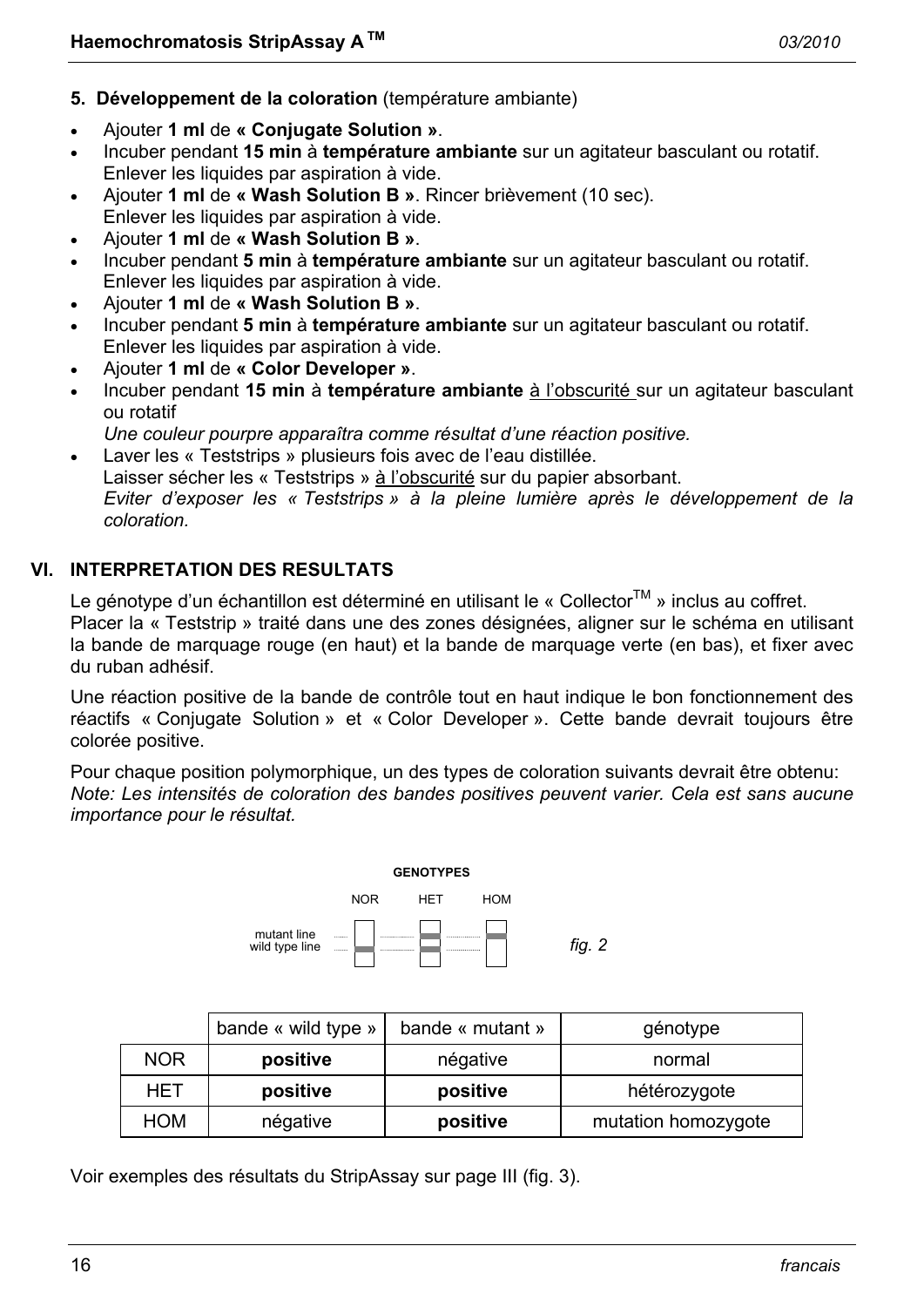Certaines mutations détectées par le Haemochromatosis StripAssay A<sup>™</sup> sont localisées sur les gènes respectifs à quelques nucléotides les unes des autres. Elles sont représentées les « Teststrips » par une sonde « wild type » collective, autant dire que les 18 mutations ne sont couvertes que par 13 sondes « wild type ».

| bande | sonde « wild type »   | mutation                     |
|-------|-----------------------|------------------------------|
| 19    | HFE: codon 53         | HFE: V53M                    |
| 20    | HFE: codon 59         | HFE: V59M                    |
| 21    | HFE: codon 63 à 65    | <b>HFE: H63D; H63H, S65C</b> |
| 22    | HFE: codon 127        | <b>HFE: Q127H</b>            |
| 23    | HFE: codon 160        | HFE: P160delC                |
| 24    | HFE: codon 168 à 169  | HFE: E168Q, E168X, W169X     |
| 25    | HFE: codon 282 à 283  | <b>HFE: C282Y, Q283P</b>     |
| 26    | TFR2: codon 60        | <b>TFR2: E60X</b>            |
| 27    | TFR2: codon 172       | <b>TFR2: M172K</b>           |
| 28    | TFR2: codon 250       | <b>TFR2: Y250X</b>           |
| 29    | TFR2: codon 594 à 597 | TFR2: AVAQ594-597del         |
| 30    | FPN1: codon 144       | <b>FPN1: N144H</b>           |
| 31    | FPN1: codon 162       | <b>FPN1: V162del</b>         |

Des échantillons hétérozygotes composés de deux de ces mutations (p.ex. H63D + S65C, C282Y + Q283P) ne présenteront pas de signal « wild type » commun (voir exemples D et H, page III).

Des conseils sur les erreurs constatées peuvent être obtenus en contactant ViennaLab par l'intermédiaire du distributeur local ou directement sous l'adresse qui se trouve sur page I.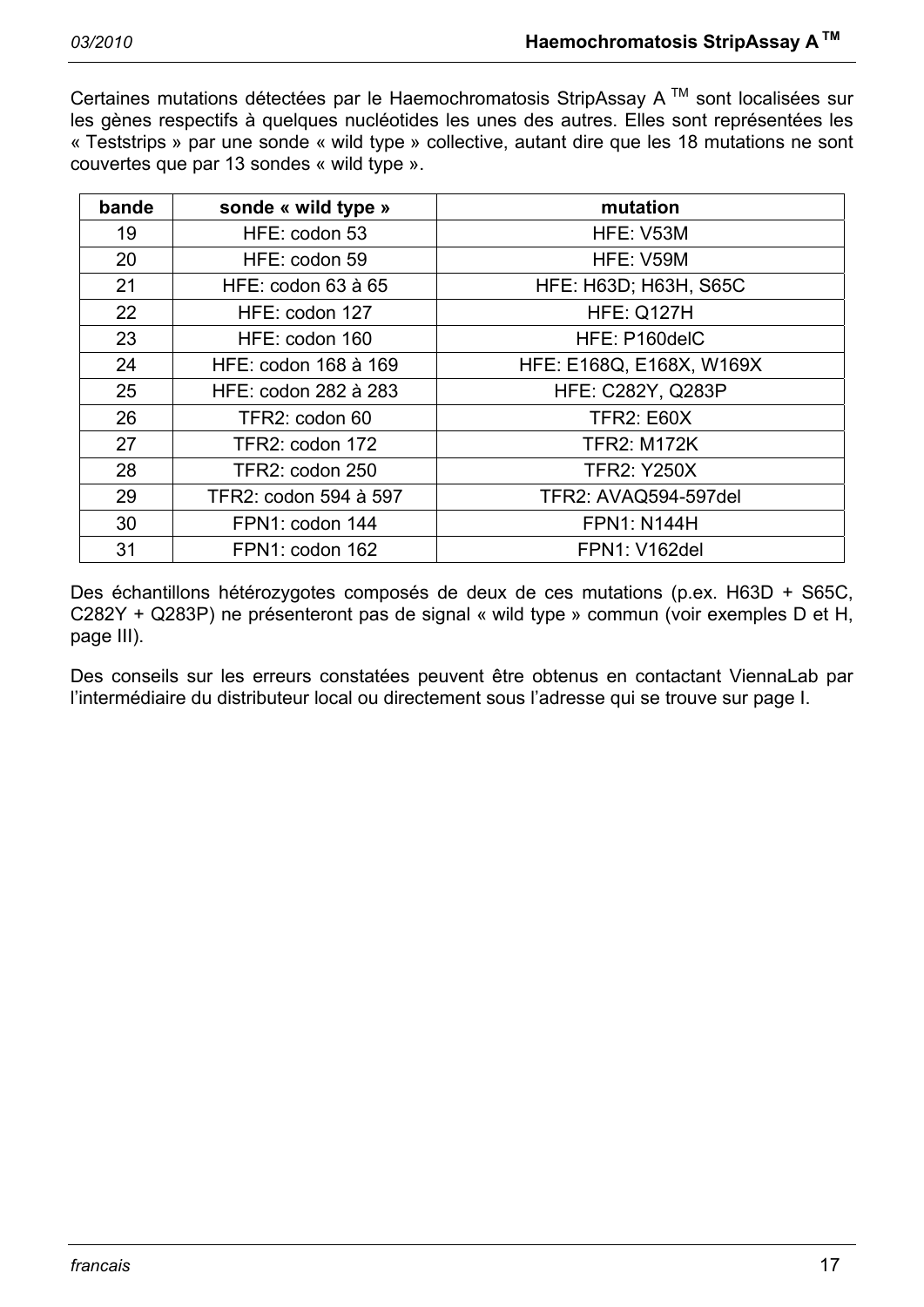#### **VII. PRECAUTIONS D'EMPLOI**

- Une compréhension détaillée de la procédure décrite ici, ainsi qu'un équipement de laboratoire et des techniques précises sont nécessaires pour obtenir des résultats fiables. L'usage du StripAssay pour le diagnostic *in vitro* humain doit être limité au personnel bien entraîné.
- Ne pas utiliser des composants des StripAssay au-delà de la date de péremption imprimée sur le coffret. Ne pas mélanger les réactifs de différents lots.
- Utiliser des embouts de pipette stériles et jetables pendant toute la procédure pour éviter la contamination microbienne et la contamination croisée des réactifs et échantillons. Ne pas échanger les couvercles des flacons.
- La bande de contrôle immobilisée sur chaque « Teststrip » permet un contrôle performant du système de détection chromogénique. Pour surveiller et valider la spécificité des étapes de l'hybridisation et du lavage, des contrôles ADN d'un génotype connu devraient être inclus à chaque expérience individuelle.

#### **VIII. SECURITE**

- Ne pas boire, manger ou appliquer des cosmétiques dans les secteurs réservés au travail. Porter des blouses de laboratoire et des gants à usage unique pendant le travail avec des échantillons et des réactifs. Se laver les mains soigneusement après la procédure.
- Traiter des échantillons comme tous produits potentiellement capables de communiquer des agents infectieux. Soigneusement nettoyer et désinfecter tout matériel et toutes surfaces qui ont été en contact avec des échantillons. Eliminer tous déchets associés avec des échantillons cliniques dans un container prévu à cet effet.
- Eviter tout contact du « DNAT » avec la peau, les yeux ou les muqueuses. En cas de contact, laver immédiatement avec beaucoup d'eau. Si le produit est renversé, diluer avec de l'eau avant d'essuyer.
- Se référer à toutes les réglementations locales et fédérales en cours sur l'environnement.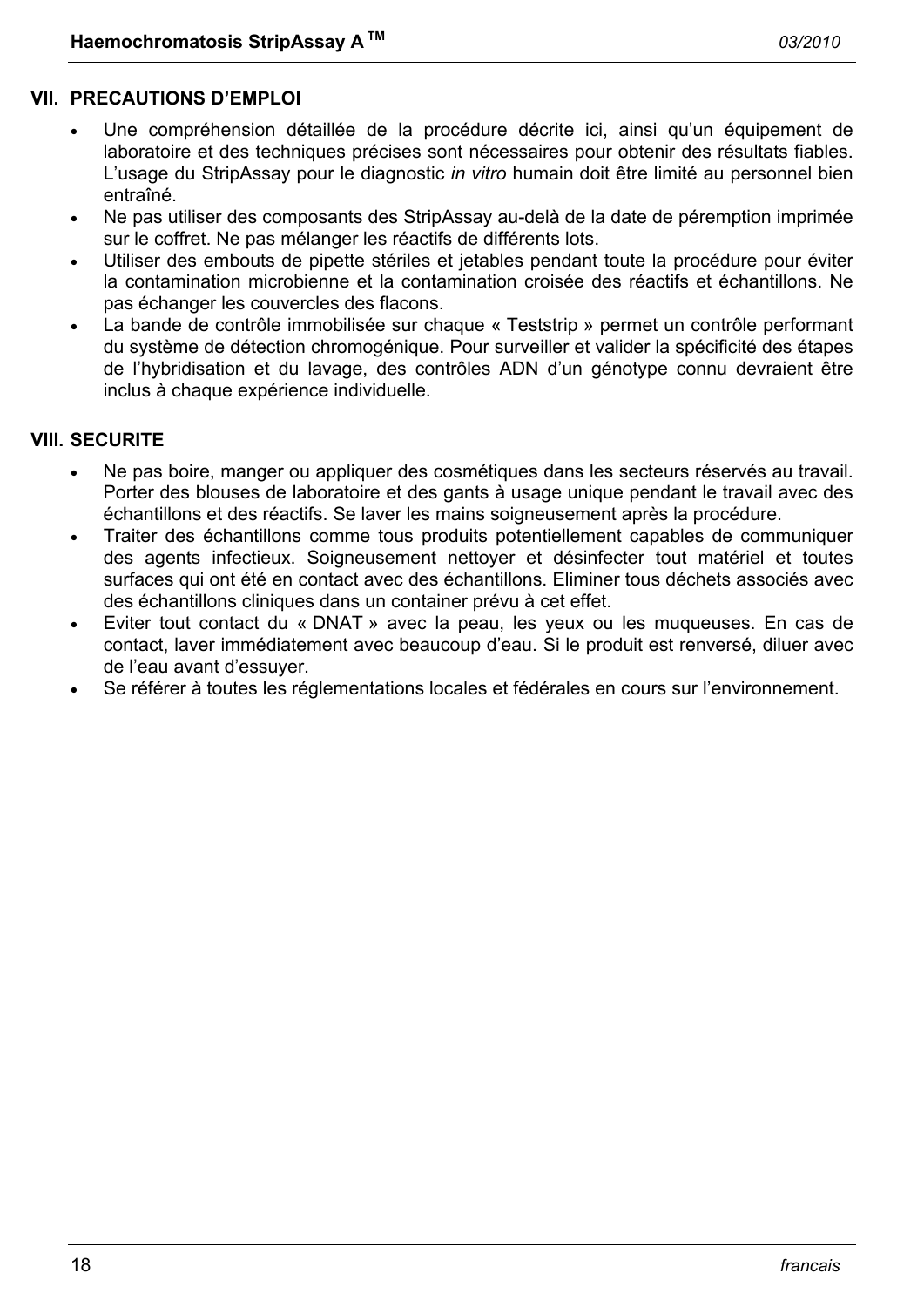# Istruzioni per l'uso

# **I. UTILIZZO**

Saggio per l'identificazione delle mutazioni dei geni HFE, TFR2 e FPN1 basato sulla reazione a catena della polimerasi (PCR) e sull'ibridazione inversa.

#### **II. METODICA**

La procedura si articola in tre passaggi: (1) isolamento del DNA, (2) amplificazione tramite PCR con primer biotinilati, (3) ibridazione dei prodotti amplificati su una striscia contenente sonde oligonucleotidiche allele-specifiche immobilizzate secondo uno schema di bande parallele (Fig. 1). Le sequenze biotinilate legate alle sonde sono rivelate utilizzando fosfatasi alcalina coniugata con streptavidina e, in seguito, il relativo substrato.

Il saggio identifica 12 mutazioni nel gene HFE (V53M, V59M, H63D, H63H, S65C, Q127H, P160delC, E168Q, E168X, W169X, C282Y, Q283P), 4 mutazioni nel gene TFR2 (E60X, M172K, Y250X, AVAQ594-597del) e 2 mutazioni nel gene FPN1 (N144H, V162del).

Ulteriori informazioni sono disponibili su OMIM (Online Mendelian Inheritance in Man): www.ncbi.nlm.nih.gov/entrez/query.fcgi?db=OMIM

#### **III. COMPONENTI DEL KIT**

Vedi la lista di tutti i componenti a pagina I.

**X** DNAT contiene 1.6% NaOH (R 36/38).

Amplification Mix, Taq Dilution Buffer, Conjugate Solution, Wash Solution B contiene 0.05% NaN3. Conjugate Solution contiene fosfatasi alcalina coniugata con streptavidina. Color Developer contiene nitro blue tetrazolium (NBT) and 5-bromo-4-chloro-3-indolyl phosphate (BCIP).

#### *Conservare tutti i reagenti a 2-8°C quando non sono utilizzati !*

#### **IV. MATERIALE RICHIESTO MA NON FORNITO**

Oltre all'equipaggiamento standard per il laboratorio di biologia molecolare, è anche necessario:

- Microcentrifuga regolabile da  $3,000-12,000$  rpm  $(1,000-12,000 \times g)$
- Incubatori (es. termoblocco, bagnomaria) regolabili a 56°C e 98°C ( $\pm 2$ °C)
- Thermociclatore e provette idonee per reazione in plastica sottile
- Taq DNA polymerase
- Bagnomaria con piattaforma basculante e temperatura regolabile (45°C ± 0.5°C)
- Pompa o sistema analogo aspirante
- Agitatore (orizzontale o orbitale)
- • *Opzionale: linea elettroforetica su gel di agarosio (per il controllo dei prodotti di amplificazione)*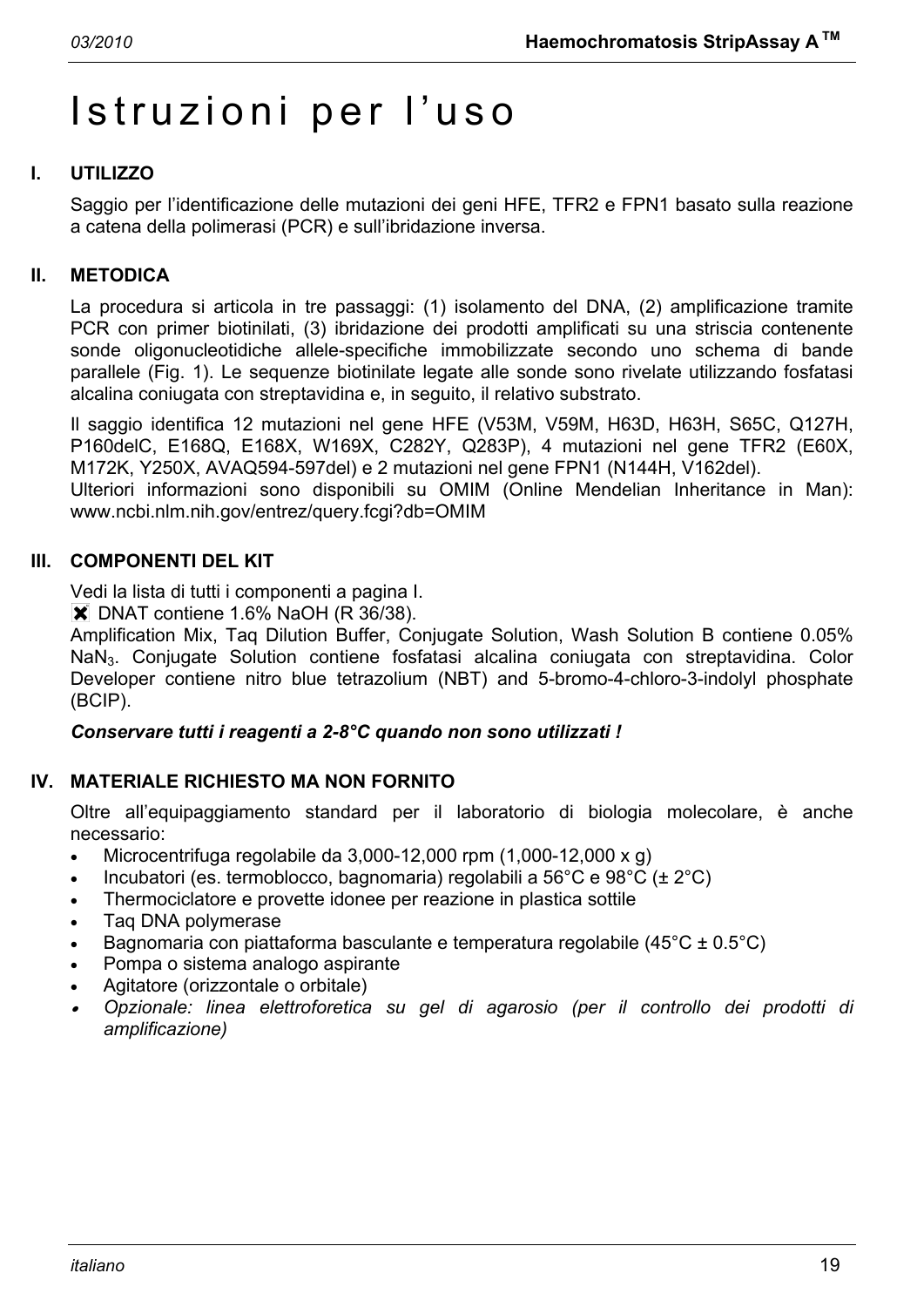#### **V. PROCEDURA**

#### **1. Isolamento del DNA**

*Utilizzare sangue fresco o congelato con EDTA o citrato come anticoagulante; non usare sangue contenente eparina.* 

*Non conservare il sangue per più di 3 giorni a temperatura ambiente o per più di 1 settimana a 2-8°C prima dell'uso. Il sangue tenuto congelato per più di 1 anno, o sottoposto a più di 3 cicli di congelamento/scongelamento non è adatto per essere utilizzato in questa procedura.* 

*Portare i campioni di sangue a temperatura ambiente. Miscelare invertendo delicatamente più volte le provette di raccolta del sangue. Ripetere la miscelazione prima di prelevare ogni aliquota di sangue.* 

*Lasciare che Lysis Solution e GENxTRACT Resin raggiungano la temperatura ambiente.*

- Pipettare **100 µl** di **campione di sangue** in una provetta da 1.5 ml con tappo a vite.
- Aggiungere **1 ml Lysis Solution**, chiudere la provetta e miscelare per inversione diverse volte.
- Lasciare per **15 min.** a temperatura ambiente.
- Centrifugare per **5 min.** a **3,000 rpm** (ca. 1,000 x g) in una microcentrifuga.
- Rimuovere ed eliminare dalla parte superiore 1 ml di surnatante.
- Aggiungere **1 ml Lysis Solution**, chiudere la provetta e miscelare per inversione diverse volte.
- Centrifugare per **5 min.** a **12,000 rpm** (ca. 12,000 x g) in una microcentrifuga.
- Rimuovere ed eliminare il surnatante lasciando circa 50 µl di pellet visibile.
- Risospendere GEN<sup>X</sup>TRACT Resin agitando vigorosamente la bottiglia.
- Aggiungere **200 µl GENxTRACT Resin** al pellet. Chiudere la provetta e vortexare per 10 sec.

*GENxTRACT Resin si deposita rapidamente. Ripetere la risospensione ogni volta immediatamente prima di prelevare un'altra aliquota.* 

- Incubare per **20 min.** a **56°C**. Vortexare per 10 sec.
- Incubare per **10 min.** a **98°C**. Vortexare per 10 sec.
- Centrifugare per **5 min.** a **12,000 rpm** in una microcentrifuga. Raffreddare in ghiaccio.

*Il surnatante ottenuto contiene DNA idoneo per un uso immediato in PCR. Per essere conservato, il surnatante dovrebbe essere trasferito in una nuova provetta e tenuto refrigerato (2-8°C; fino a una settimana) o congelato a -20°C.* 

#### **2. Amplificazione** *In Vitro* **(PCR)**

*Conservare tutti i reagenti per la PCR e i DNA estratti refrigerati. Condurre tutti i passaggi fino alla partenza del programma del termociclatore in ghiaccio (0-4°C).* 

- Preparare una diluizione fresca (0.2 U/µl) di **Taq DNA polymerase** nel **Taq Dilution Buffer** (tappo trasparente).
- Preparare 1 provetta di reazione per ogni campione da amplificare. Mettere le provette in ghiaccio.
- Per ogni campione preparare 1 mix di reazione per PCR in ghiaccio:
	- **15 µl Amplification Mix** (tappo giallo)
		- **5 µl Taq DNA polymerase diluita** (1U)

#### **5 µl DNA template**

 *Se i DNA estratti non sono stati ottenuti secondo il protocollo fornito (capitolo V/1), si raccomanda una concentrazione di DNA in un range di 5-40 µg/ml (= 25-200 ng DNA per reazione).*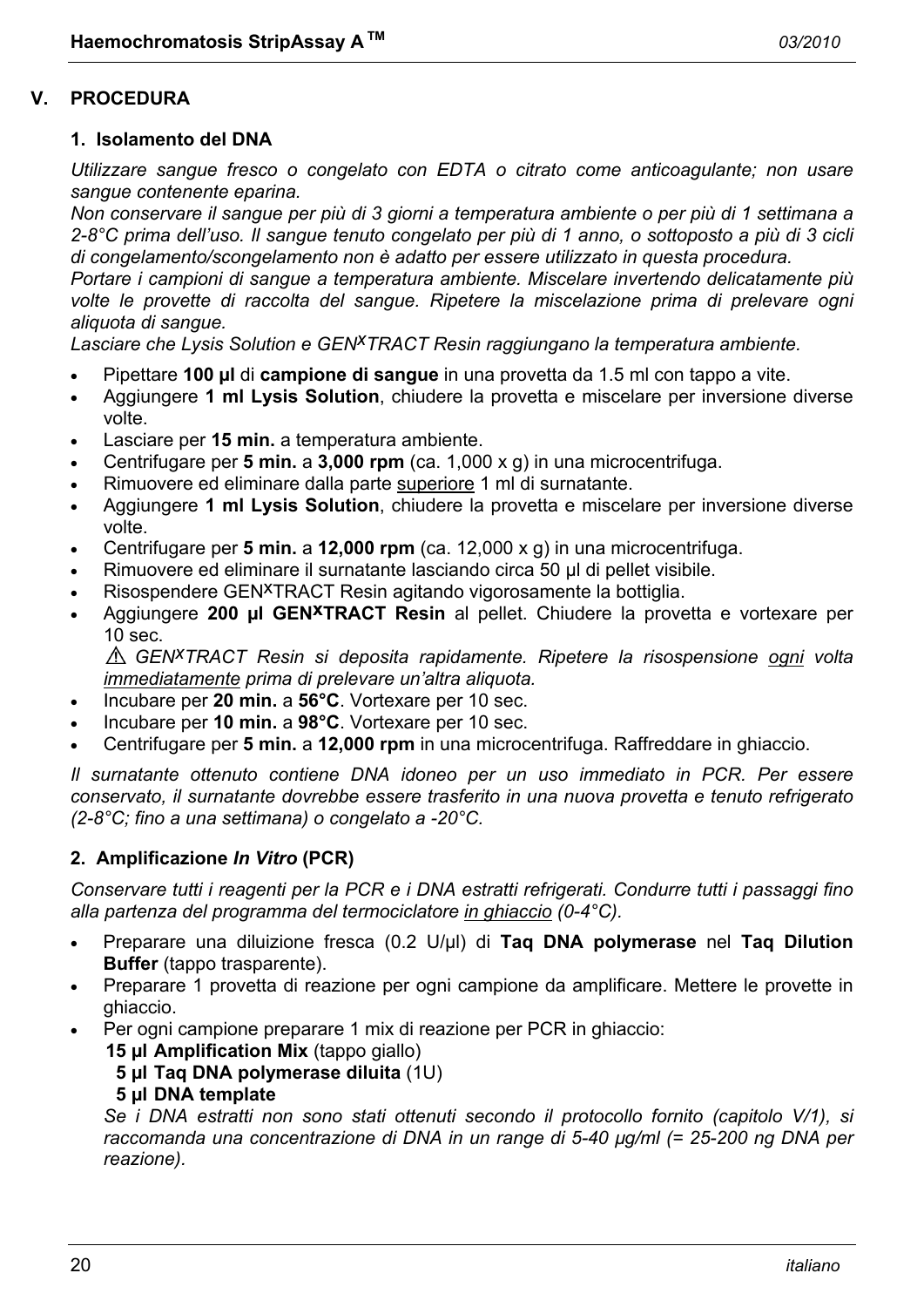- Chiudere bene le provette. Preriscaldare il termociclatore a 94°C.
- Inserire le provette e far partire il seguente programma:

```
 pre-PCR: 94°C/2 min.
```
cicli: 94°C/15 sec. - 58°C/30 sec. - 72°C/30 sec. (35 cicli)

estensione finale: 72°C/3 min.

*Conservare i prodotti amplificati in ghiaccio o a 2-8°C per utilizzi futuri.* 

*Opzionale: Analizzare i prodotti di amplificazione con elettroforesi su gel (e.g. 3% agarose gel). Lunghezze dei frammenti: 118, 169, 183, 201, 247, 287, 310, 347 bp* 

# **3. Ibridazione** (45°C; bagnomaria basculante)

*Regolare il livello dell'acqua a circa ½ dell'altezza del Typing Tray (vassoio porta strisce).* 

*Scaldare il bagnomaria esattamente a 45°C (± 0.5°C). Controllare la temperatura dell'acqua con un termometro calibrato.* 

*Preriscaldare Hybridization Buffer e Wash Solution A a 45°C. (Assicurarsi che tutti i precipitati formatisi a 2-8°C siano completamente disciolti.)* 

*Lasciare che Teststrips, DNAT, Conjugate Solution, Wash Solution B e Color Developer raggiungano la temperatura ambiente. Preparare Typing Tray(s).* 

*Prendere una Teststrip per ogni campione utilizzando pinzette pulite. (Toccare le Teststrip solo coi guanti!) Contrassegnare le Teststrip oltre le linee colorate con una matita. (Non penne a sfera, pennarelli, ecc.)* 

- Pipettare **10 µl DNAT** (tappo blu) nell'angolo in basso di ogni corsia del Typing Trays (una corsia per campione).
- Aggiungere **10 µl amplification product** nella corrispondente goccia di DNAT. Miscelare bene con una pipetta. *(La soluzione rimarrà blu.)*
- Incubare per **5 min.** a temperatura ambiente.
- Aggiungere **1 ml Hybridization Buffer** (preriscaldata a 45°C) in ogni corsia. Agitare delicatamente il vassoio. *(Il colore blu scomparirà.)*
- Inserire le **Teststrip** con il lato contrassegnato verso l'alto (linee visibili!) nelle rispettive corsie. Immergere completamente.
- Incubare per **30 min.** a **45°C** nella piattaforma basculante del bagnomaria.  *Selezionare una frequenza di agitazione moderata (ca. 50 rpm) per evitare fuoruscita del liquido. Tenere il coperchio del bagnomaria chiuso per evitare variazioni di temperatura.*
- Alla fine dell'incubazione rimuovere la soluzione di ibridazione tramite aspirazione a vuoto.  *Procedere immediatamente. Non fare seccare le Teststrip durante l'intera procedura.*
- **4. Lavaggio stringente** (45°C; bagnomaria basculante)
- Aggiungere **1 ml Wash Solution A** (preriscaldata a 45°C). Lavare brevemente (10 sec.). Rimuovere i liquidi tramite aspirazione a vuoto.
- Aggiungere **1 ml Wash Solution A** (45°C).
- Incubare per **15 min.** a **45°C** nel bagnomaria basculante. Rimuovere i liquidi tramite aspirazione a vuoto.
- Aggiungere **1 ml Wash Solution A** (45°C).
- Incubare per **15 min.** a **45°C** nel bagnomaria basculante. Rimuovere i liquidi tramite aspirazione a vuoto.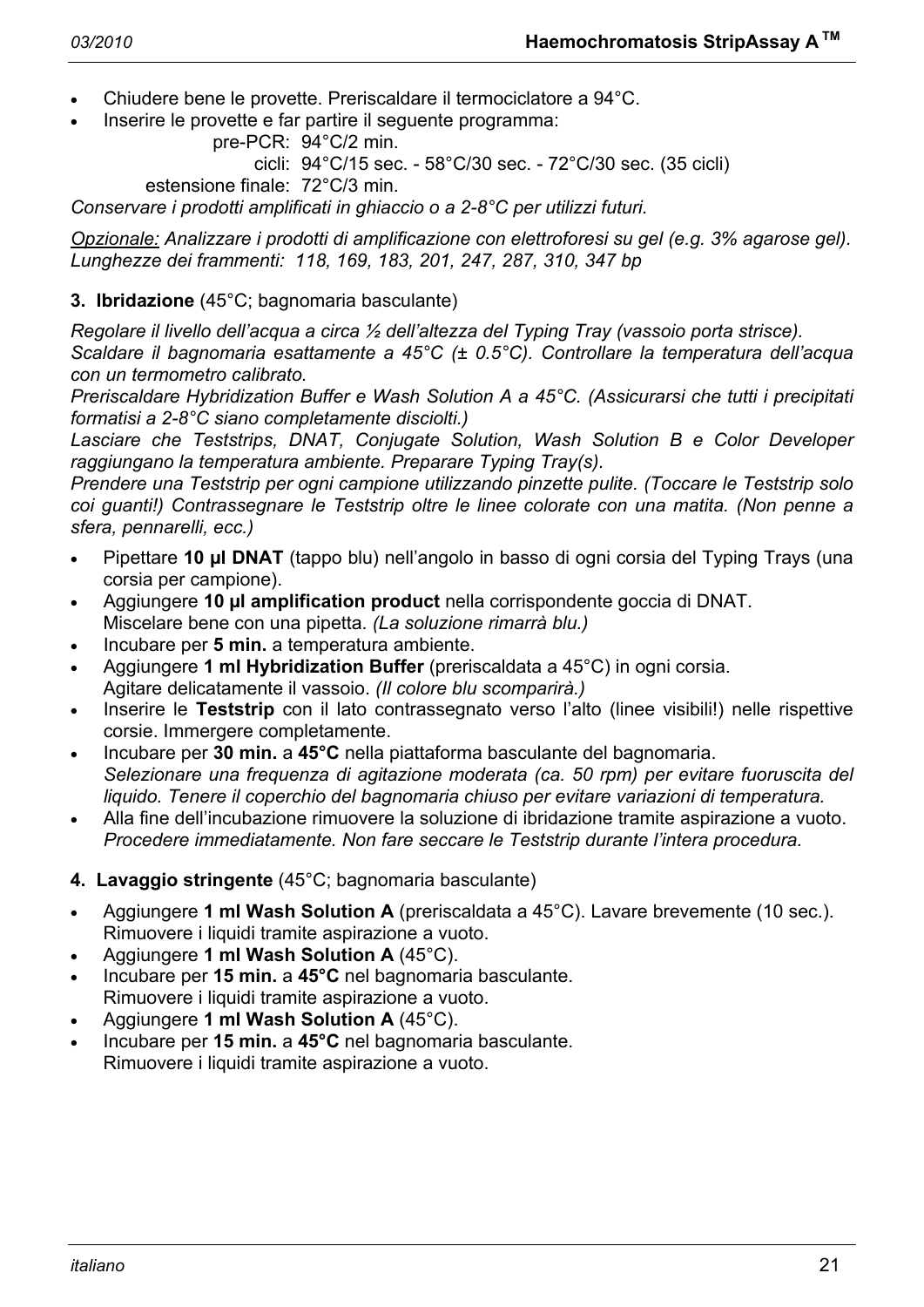- **5. Sviluppo del colore** (temperatura ambiente)
- Aggiungere **1 ml Conjugate Solution**.
- Incubare per **15 min.** a **temperatura ambiente** su un agitatore orizzontale o orbitale. Rimuovere i liquidi tramite aspirazione a vuoto.
- Aggiungere **1 ml Wash Solution B**. Lavare brevemente (10 sec.). Rimuovere i liquidi tramite aspirazione a vuoto.
- Aggiungere **1 ml Wash Solution B**.
- Incubare per **5 min.** a **temperatura ambiente** su un agitatore orizzontale o orbitale. Rimuovere i liquidi tramite aspirazione a vuoto.
- Aggiungere **1 ml Wash Solution B**.
- Incubare per **5 min.** a **temperatura ambiente** su un agitatore orizzontale o orbitale. Rimuovere i liquidi tramite aspirazione a vuoto.
- Aggiungere **1 ml Color Developer**.
- Incubare per **15 min.** a **temperatura ambiente** al buio su agitatore orizzontale o orbitale.  *Una colorazione viola apparirà in corrispondenza di una reazione positiva.*
- Lavare le Teststrip diverse volte con acqua distillata. Lasciare asciugare le Teststrip al buio su carta assorbente.  *Non esporre le Teststrip a luce intensa dopo lo sviluppo del colore.*

# **VI. INTERPRETAZIONE DEI RISULTATI**

Il genotipo di un campione si determina usando il « Collector<sup>TM</sup> » incluso nel kit. Mettere la Teststrip sviluppata in uno degli spazi assegnati, allinearla allo schema disegnato utilizzando la linea rossa (alto) e la linea verde (basso) e fissarla con nastro adesivo.

Una reazione positiva nella banda di Controllo in alto indica il corretto funzionamento della Conjugate Solution e del Color Developer. Questa banda deve sempre risultare positiva.

Per ogni posizione polimorfica, si dovrebbe ottenere una delle seguenti combinazioni di colorazione:

*Nota: l'intensità di colorazione delle bande positive può variare. Questo non è significativo per il risultato.* 



|            | banda « wild type » | banda « mutant » | genotipo          |
|------------|---------------------|------------------|-------------------|
| <b>NOR</b> | positivo            | negativo         | normale           |
| HET        | positivo            | positivo         | eterozigote       |
| <b>HOM</b> | negativo            | positivo         | omozigote mutante |

Vedi esempi dei risultati StripAssay a pagina III (Fig. 3).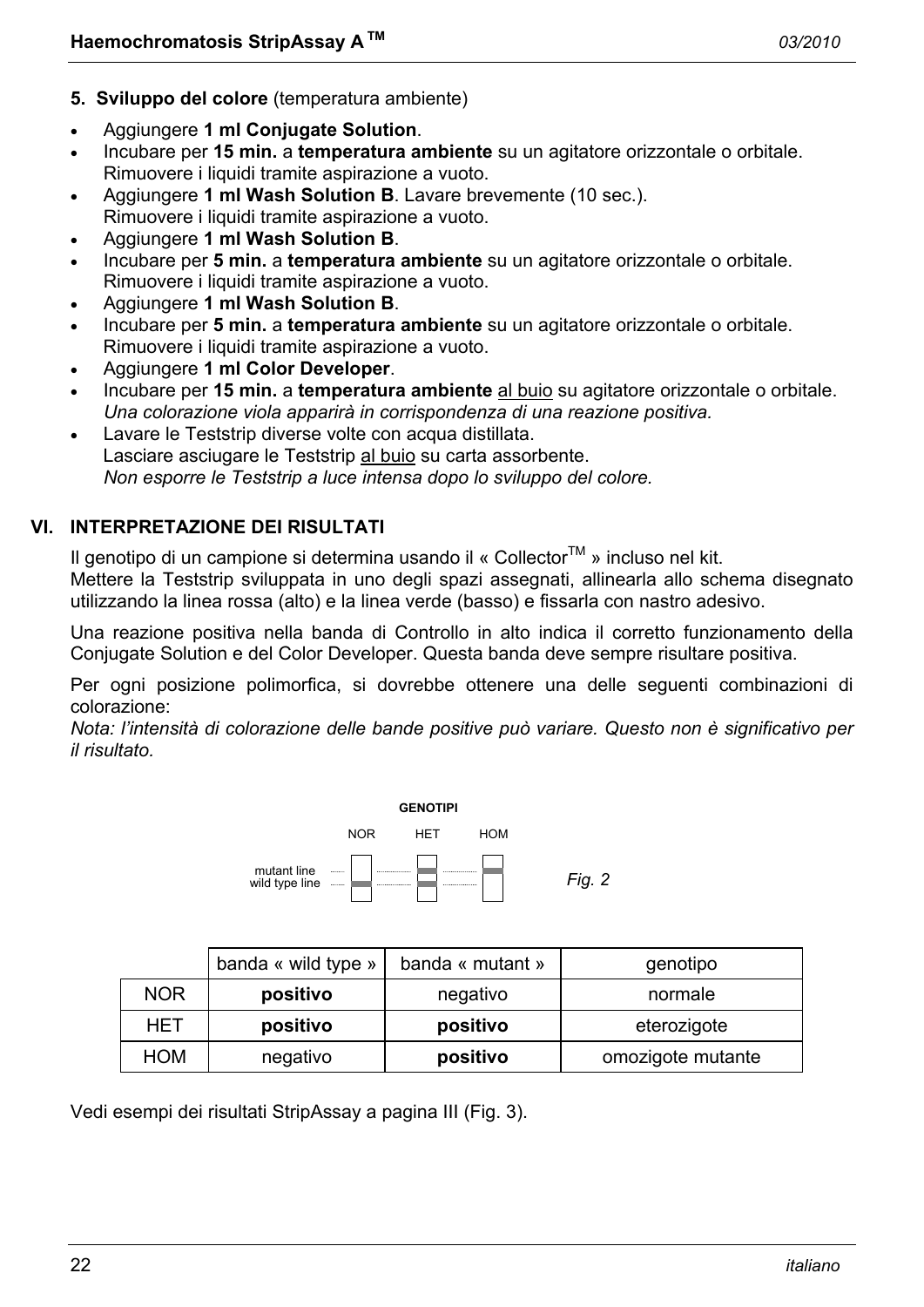Alcune mutazioni individuate dalla Haemochromatosis StripAssay A  $TM$  sono distanziate da pochi nucleotidi nei geni. Sulle Teststrips queste hanno una sonda wild type comune, quindi 13 sonde wild type sono sufficienti per coprire le 18 mutazioni.

| banda | sonda « wild type »        | mutazione                    |
|-------|----------------------------|------------------------------|
| 19    | HFE: codon 53              | HFE: V53M                    |
| 20    | HFE: codon 59              | HFE: V59M                    |
| 21    | HFE: codon 63 fino a 65    | <b>HFE: H63D; H63H, S65C</b> |
| 22    | HFE: codon 127             | <b>HFE: Q127H</b>            |
| 23    | HFE: codon 160             | HFE: P160delC                |
| 24    | HFE: codon 168 fino a 169  | HFE: E168Q, E168X, W169X     |
| 25    | HFE: codon 282 fino a 283  | <b>HFE: C282Y, Q283P</b>     |
| 26    | TFR2: codon 60             | <b>TFR2: E60X</b>            |
| 27    | TFR2: codon 172            | <b>TFR2: M172K</b>           |
| 28    | TFR2: codon 250            | <b>TFR2: Y250X</b>           |
| 29    | TFR2: codon 594 fino a 597 | TFR2: AVAQ594-597del         |
| 30    | FPN1: codon 144            | <b>FPN1: N144H</b>           |
| 31    | FPN1: codon 162            | <b>FPN1: V162del</b>         |

Campioni doppi eterozigoti per due di queste mutazioni (es. H63D + S65C, C282Y + Q283P) non presenteranno il segnale sulla sonda wild type comune (vedi esempi D e H, pagina III).

Consigli sulla soluzione dei problemi possono essere ottenuti contattando il distributore locale della ViennaLab. In alternativa ci si può rivolgere direttamente all'indirizzo fornito a pagina I.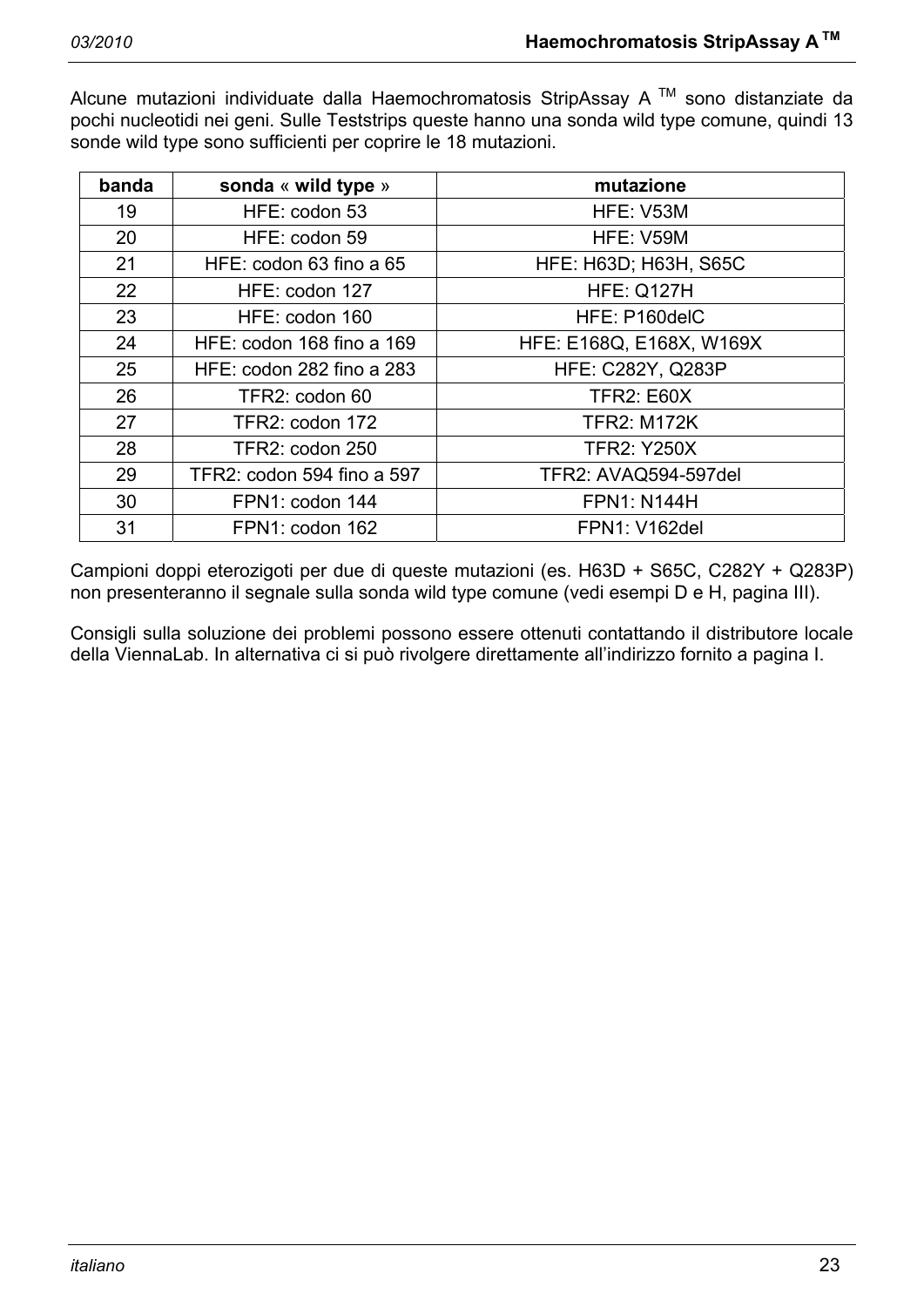### **VII. CONSIDERAZIONI SULLA QUALITA'**

- Una piena comprensione della procedura qui esposta e precisi equipaggiamenti e tecniche di laboratorio sono necessari per ottenere risultati affidabili. L'utilizzo del kit StripAssay per la diagnostica umana *in vitro* deve essere limitato a personale correttamente addestrato.
- Non usare i componenti del kit StripAssay oltre la data di scadenza riportata sull'esterno della scatola. Non mischiare reagenti di lotti diversi.
- Per evitare contaminazioni microbiche e cross-contaminazione dei reagenti o dei campioni utilizzare solo consumabili e puntali sterili. Non scambiare i tappi delle bottiglie tra di loro.
- La banda di controllo immobilizzata su ogni Teststrip consente un controllo di qualità del sistema di rivelazione colorimetrico. Per tenere sotto controllo e garantire la specificità dell'ibridazione e dei lavaggi, uno o più DNA di controllo a genotipo noto dovrebbero essere inseriti in ogni esperimento.

#### **VIII. SICUREZZA**

- Non bere, mangiare, fumare o utilizzare cosmetici nelle apposite aree di lavoro. Indossare camici da laboratorio e guanti usa e getta quando si maneggiano i campioni e i reagenti del kit. Lavarsi accuratamente le mani alla fine del lavoro.
- Maneggiare tutti i campioni come se questi potessero trasmettere malattie infettive. Pulire e disinfettare accuratamente tutto il materiale e le superfici che sono entrati in contatto con i campioni. Eliminare tutti gli scarti inerenti i campioni in appositi contenitori per rischio biologico.
- Evitare il contatto del DNAT con pelle, occhi, o membrane mucose. Se il contatto avviene, lavare immediatamente con grandi quantità d'acqua. Se lo stesso si rovescia, diluire con acqua prima di asciugare.
- Aderire a tutte le regolamentazioni locali e federali che sono applicate in merito ai temi della sicurezza e dell'ambiente.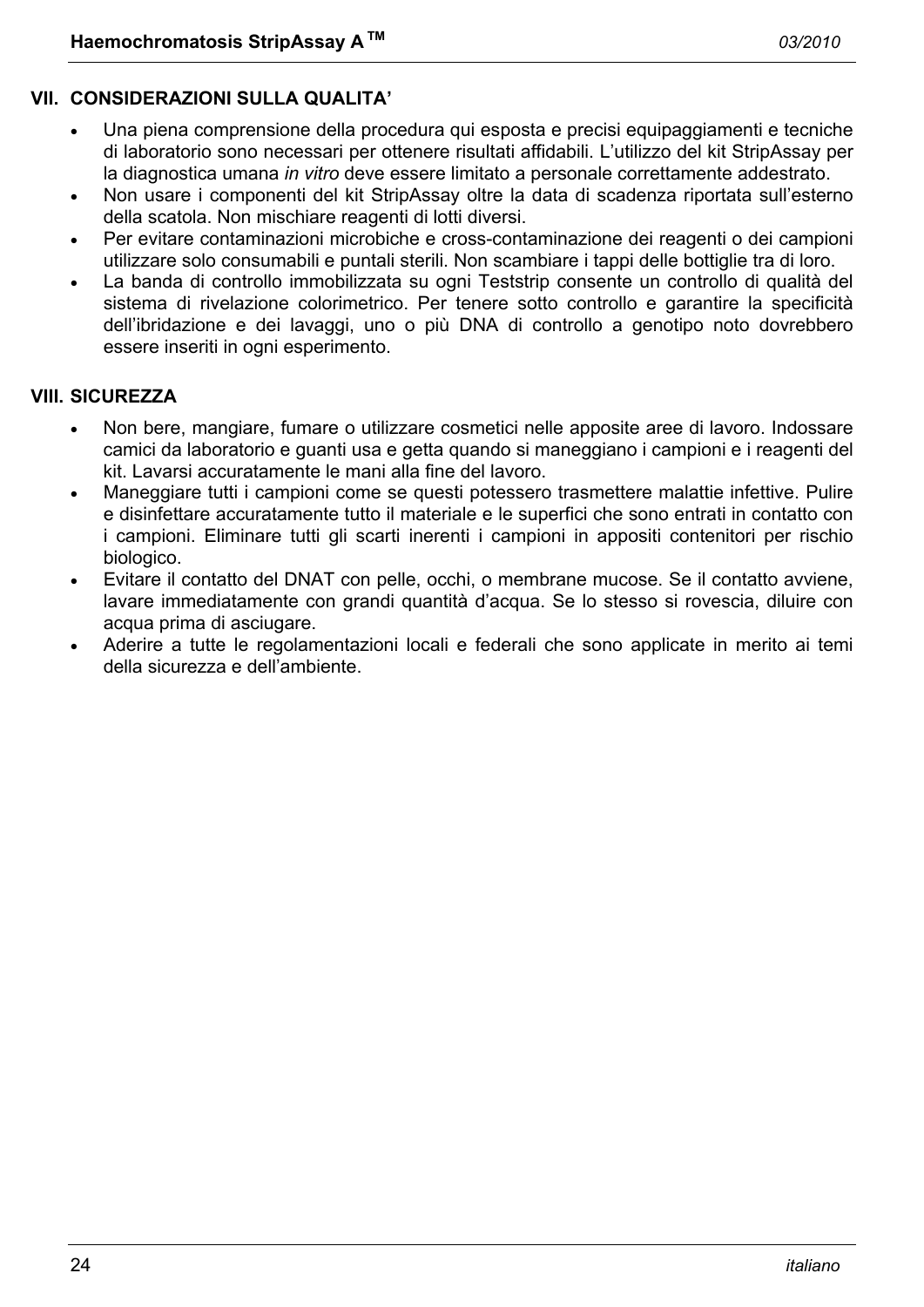# Instrucciones de uso

# **I. APLICACIÓN**

Ensayo para la identificación de las mutaciones de los genes HFE, TFR2 y FPN1 basado en la reacción en cadena de la polimerasa (PCR) e hibridación inversa.

# **II. METODOLOGÍA**

El procedimiento incluye tres pasos: (1) aislamiento del ADN, (2) amplificación PCR utilizando primers marcados con biotina, (3) hibridación de los productos de amplificación en una tira que contiene sondas de oligonucleótido alelo-específico fijadas en líneas paralelas (Fig. 1). Las secuencias marcadas con biotina unidas a la tira se detectan utilizando estreptavidinafosfatasa-alcalina y sustrato de color.

El ensayo incluye 12 mutaciones del gen HFE (V53M, V59M, H63D, H63H, S65C, Q127H, P160delC, E168Q, E168X, W169X, C282Y, Q283P), 4 mutaciones del gen TFR2 (E60X, M172K, Y250X, AVAQ594-597del), y 2 mutaciones del gen FPN1 (N144H, V162del). Se puede encontrar más información sobre genética en OMIM (Online Mendelian Inheritance in Man): www.ncbi.nlm.nih.gov/entrez/query.fcgi?db=OMIM

# **III. COMPONENTES DEL KIT**

Véase la lista de todos los componentes del kit en la página I.

**X** El DNAT contiene 1,6% NaOH (R 36/38).

Amplification Mix, Taq Dilution Buffer, Conjugate Solution, Wash Solution B contiene 0,05% NaN3. Conjugate Solution contiene estreptavidina-fosfatasa alcalina. Color Developer contiene nitroazul de tetrazolio (NBT) y 5-bromo-4-cloro-3-indolil fosfato (BCIP).

#### *¡Conservar todos los reactivos a 2-8°C cuando no se estén utilizando!*

# **IV. MATERIALES REQUERIDOS PERO NO SUMINISTRADOS**

Aparte del equipamiento de un laboratorio de biología molecular estándar, se necesita:

- Microcentrifuga regulable de  $3.000-12.000$  rpm  $(1.000-12.000 \times g)$
- Incubador (p.e. bloque de calor, baño de agua) capaz de alcanzar 56°C y 98°C ( $\pm 2$ °C)
- Termociclador y tubos de reacción de plástico fino adecuados.
- Taq ADN polimerasa
- Baño de agua con plataforma de agitación y temperatura regulable (45°C ± 0,5°C)
- Aparato de aspiración al vacío
- Agitador (balanceo o agitador orbital)
- • *Opcional: equipo de electroforesis en gel de agarosa (para el control de los productos de amplificación)*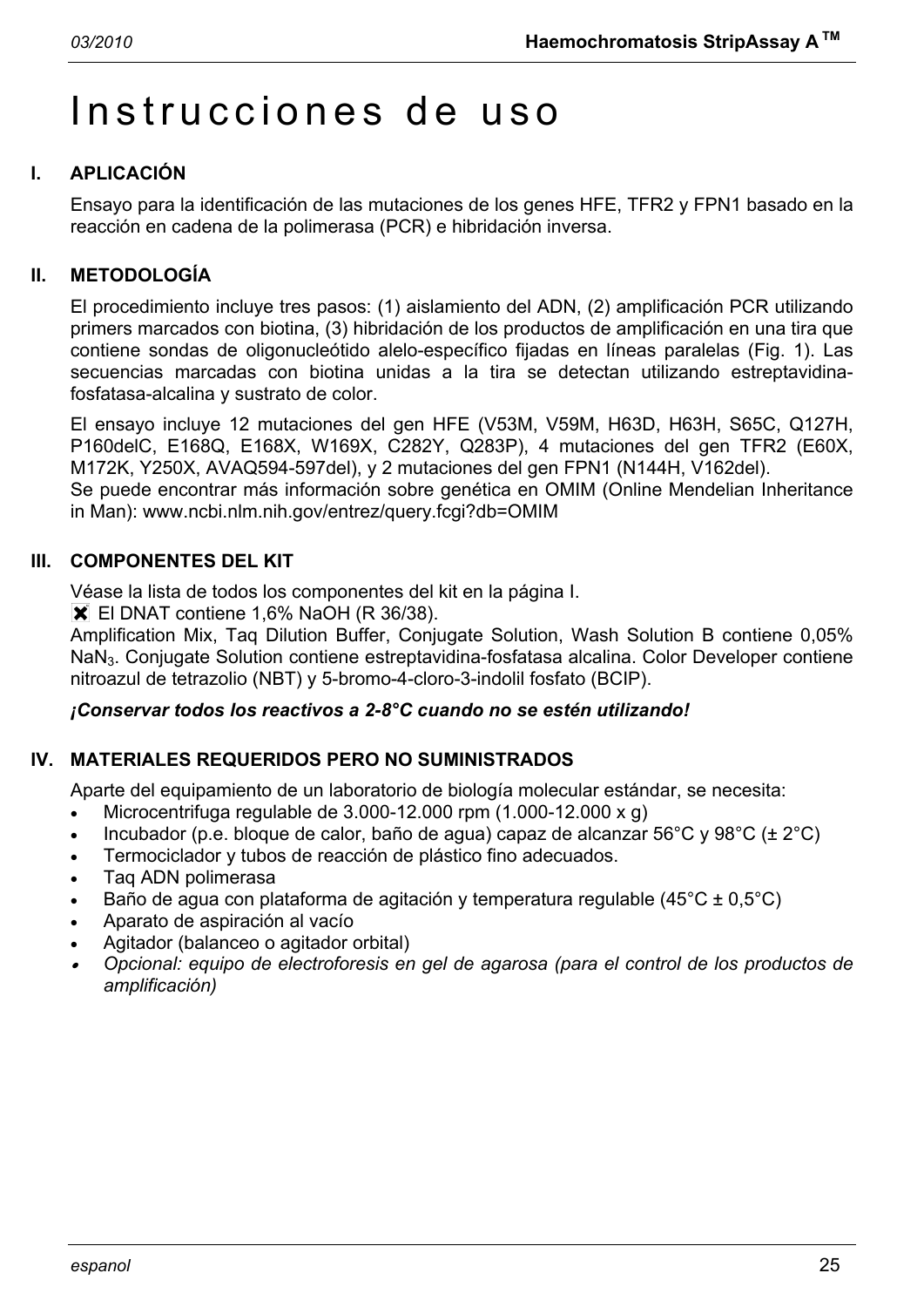#### **V. PROCEDIMIENTO DEL ENSAYO**

#### **1. Aislamiento del ADN**

*Utilizar sangre fresca o congelada con EDTA o anticoagulante citrato; evitar sangre que contenga heparina.* 

*No conservar la sangre durante más de tres días a temperatura ambiente o más de 1 semana a 2-8°C antes de utilizarla. La sangre que se ha mantenido congelada durante más de un año o que ha pasado más de tres ciclos de congelación-descongelación no se puede utilizar en este procedimiento.* 

*Esperar a que las muestras de sangre alcancen la temperatura ambiente. Mezclar bien invirtiendo con cuidado los tubos de extracción de sangre varias veces. Repetir el proceso de mezclado cada vez que se vaya a extraer una alícuota de sangre.* 

*Esperar a que la Lysis Solution y la GENxTRACT Resin alcancen la temperatura ambiente.*

- Pipetear **100 µl** de **sangre** en un microtubo de 1,5 ml con tapón de rosca.
- Añadir **1 ml** de la **Lysis Solution** , cerrar el tubo y mezclar invirtiéndolo varias veces.
- Dejar reposar durante **15 min.** a temperatura ambiente.
- Centrifugar durante **5 min.** a **3.000 rpm** (apox. 1.000 x g) en una microcentrífuga.
- Aspirar y desechar la parte superior (1 ml) del sobrenadante.
- Añadir **1 ml** de la **Lysis Solution**, cerrar el tubo y mezclar invirtiéndolo varias veces.
- Centrifugar durante **5 min.** a **12.000 rpm** (aprox. 12.000 x g) en una microcentrífuga.
- Aspirar y desechar el supernadante exceptuando aprox. 50 µl de un precipitado visible y esponjoso.
- Resuspender la GEN<sup>X</sup>TRACT Resin agitando el frasco.
- Añadir **200 µl** de **GENxTRACT Resin** al precipitado. Cerrar el tubo y mezclar en un agitador tipo vortex durante 10 seg. *La GENxTRACT Resin sedimenta rápidamente. Repetir la resuspensión cada vez*

*inmediatamente antes de aspirar otra alícuota.* 

- Incubar durante **20 min.** a **56°C**. Mezclar en un agitador tipo vortex durante 10 seg.
- Incubar durante **10 min.** a **98°C**. Mezclar en un agitador tipo vortex durante 10 seg.
- Centrifugar durante **5 min.** a **12.000 rpm** en una microcentrífuga. Enfriar en hielo.

*El sobrenadante resultante contiene ADN adecuado para ser utilizado inmediatamente en la PCR. Para conservarlo de cara al futuro, el sobrenadante debería transferirse a un tubo nuevo y guardarse en un frigorífico (a 2-8°C hasta una semana) o en un congelador a -20°C.* 

#### **2. Amplificación** *In Vitro* **(PCR)**

*Conservar todos los reactivos PCR y el ADN en frío durante todo el proceso. Realizar todos los pasos hasta el inicio de la amplificación en hielo (0-4°C).* 

- Preparar una dilución de trabajo fresca (0,2 U/µl) de **Taq ADN polimerasa** en **Taq Dilution Buffer** (tapón transparente).
- Preparar un tubo de reacción para cada muestra a amplificar. Colocar los tubos en hielo.
- Para cada muestra, preparar una mezcla de reacción PCR final en hielo:
	- **15 µl** de **Amplification Mix** (tapón amarillo)
		- **5 µl** de **Taq ADN polimerasa diluida** (1U)
		- **5 µl** de **ADN**

 *Si no se utilizan ADN preparado siguiendo el protocolo de aislamiento del kit (capítulo V/1), se recomienda utilizar un rango de concentración del ADN de 5-40 µg/ml (= 25-200 ng de ADN por reacción).*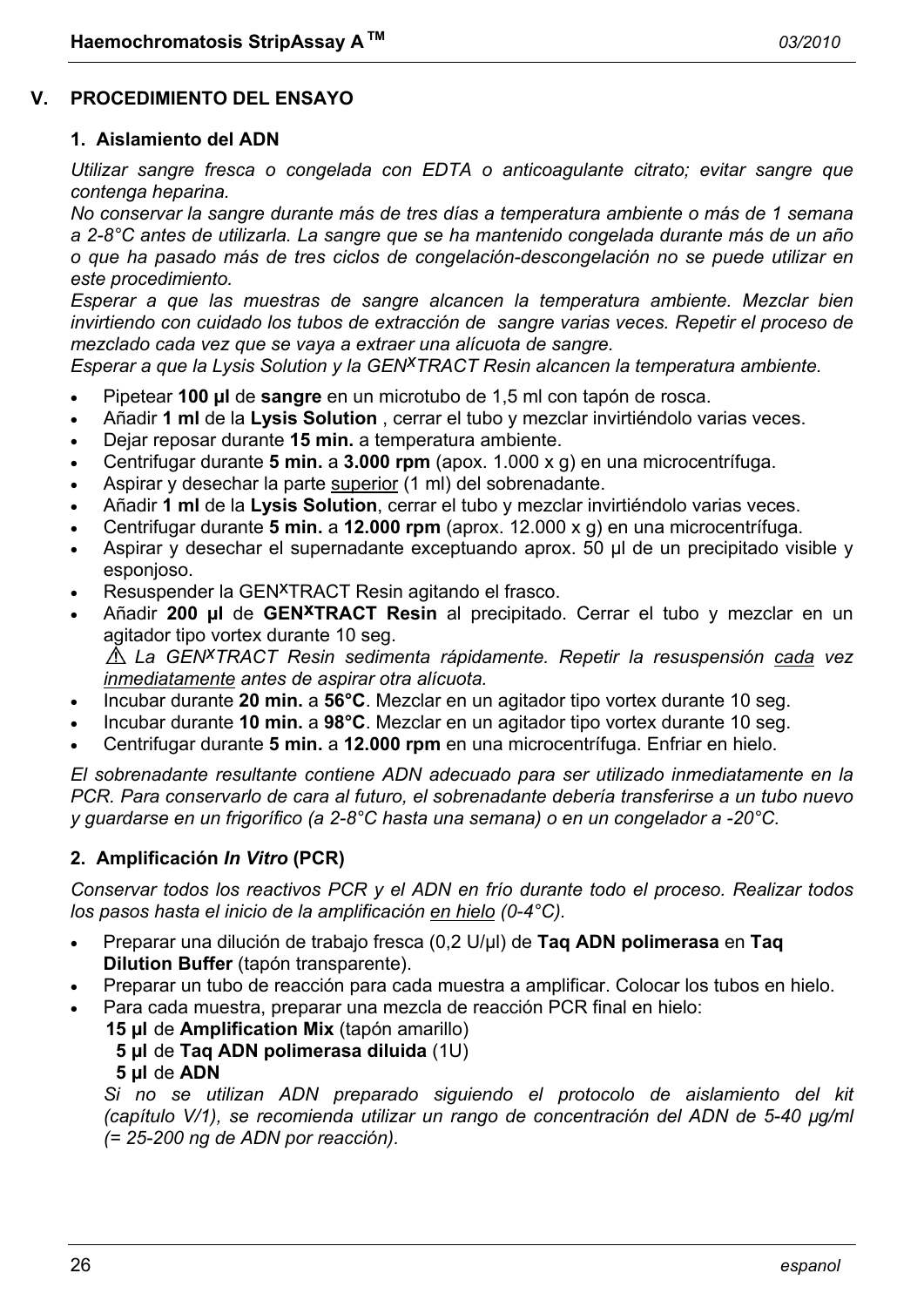- Tapar fuertemente los tubos. Precalentar el termociclador a 94°C.
- Introducir los tubos de reacción y ejecutar el siguiente programa de termociclado: Pre-PCR: 94°C/2 min.

 Termociclado: 94°C/15 seg. - 58°C/30 seg. - 72°C/30 seg. (35 ciclos) Exensión final: 72°C/3 min.

*Conservar los productos de amplificación en hielo a 2-8°C para utilizarlos más adelante.* 

*Opcional: Analizar los productos de amplificación mediante electroforesis en gel (p.e. 3% gel de agarosa).* 

*Longitudes de fragmento: 118, 169, 183, 201, 247, 287, 310, 347 bp* 

#### **3. Hibridación** (45°C; baño de agua con agitación)

*Ajustar el nivel de agua del baño a aprox. ½ de la altura de la Typing Tray.* 

*Calentar el baño de agua a exactamente 45°C (± 0,5°C). Comprobar la temperatura del agua con un termómetro calibrado.* 

*Precalentar el Hybridization Buffer y la Wash Solution A a 45°C. (Fijarse en que todos los precipitados formados a 2-8°C se disuelvan completamente.)* 

*Esperar a que los Teststrips, el DNAT, la Conjugate Solution, la Wash Solution B y el Color Developer alcancen la temperatura ambiente. Preparar la/s Typing Tray/s.* 

*Extraer un Teststrip para cada muestra utilizando unas pinzas limpias. (¡Tocar siempre los Teststrips con guantes!) Identificar los Teststrips fuera de las líneas marcadas con lápiz. (No utilizar bolígrafos, rotuladores etc.)* 

- Pipetear **10 µl** de **DNAT** (tapón azul) en la esquina inferior de cada compartimento que se vaya a utilizar en las Typing Trays (un compartimento por muestra).
- Añadir **10 µl** del **producto de amplificación** sobre la gota correspondiente de DNAT. Mezclar bien con una pipeta. *(La solución permanecerá azul.)*
- Incubar durante **5 min.** a temperatura ambiente.
- Añadir **1 ml** de **Hybridization Buffer** (precalentado a 45°C) en cada compartimento. Agitar la Typing Tray con suavidad. *(Desaparecerá el color azul.)*
- Introducir los **Teststrips** con el lado marcado hacia arriba (¡líneas visibles!) en los compartimentos correspondientes. Sumergir completamente.
- Incubar durante **30 min.** a **45°C** en la plataforma de agitación del baño de agua.  *Ajustar una frecuencia de agitación moderada (aprox. 50 rpm) para evitar derrames. Mantener cerrada la tapa del baño de agua para evitar variaciones en la temperatura.*
- Al final de la incubación, aspirar las soluciones de hibridación mediante aspiración al vacío.

 *Hacerlo inmediatamente. No permitir que las tiras se sequen durante el proceso.* 

- **4. Lavado riguroso** (45°C; baño de agua con agitación)
- Añadir **1 ml** de **Wash Solution A** (precalentada a 45°C). Lavar brevemente (10 seg.). Aspirar los líquidos mediante aspiración al vacío.
- Añadir **1 ml** de **Wash Solution A** (45°C).
- Incubar durante **15 min.** a **45°C** en el baño de agua con agitación. Aspirar los líquidos mediante aspiración al vacío.
- Añadir **1 ml** de **Wash Solution A** (45°C).
- Incubar durante **15 min.** a **45°C** en el baño de agua con agitación. Aspirar los líquidos mediante aspiración al vacío.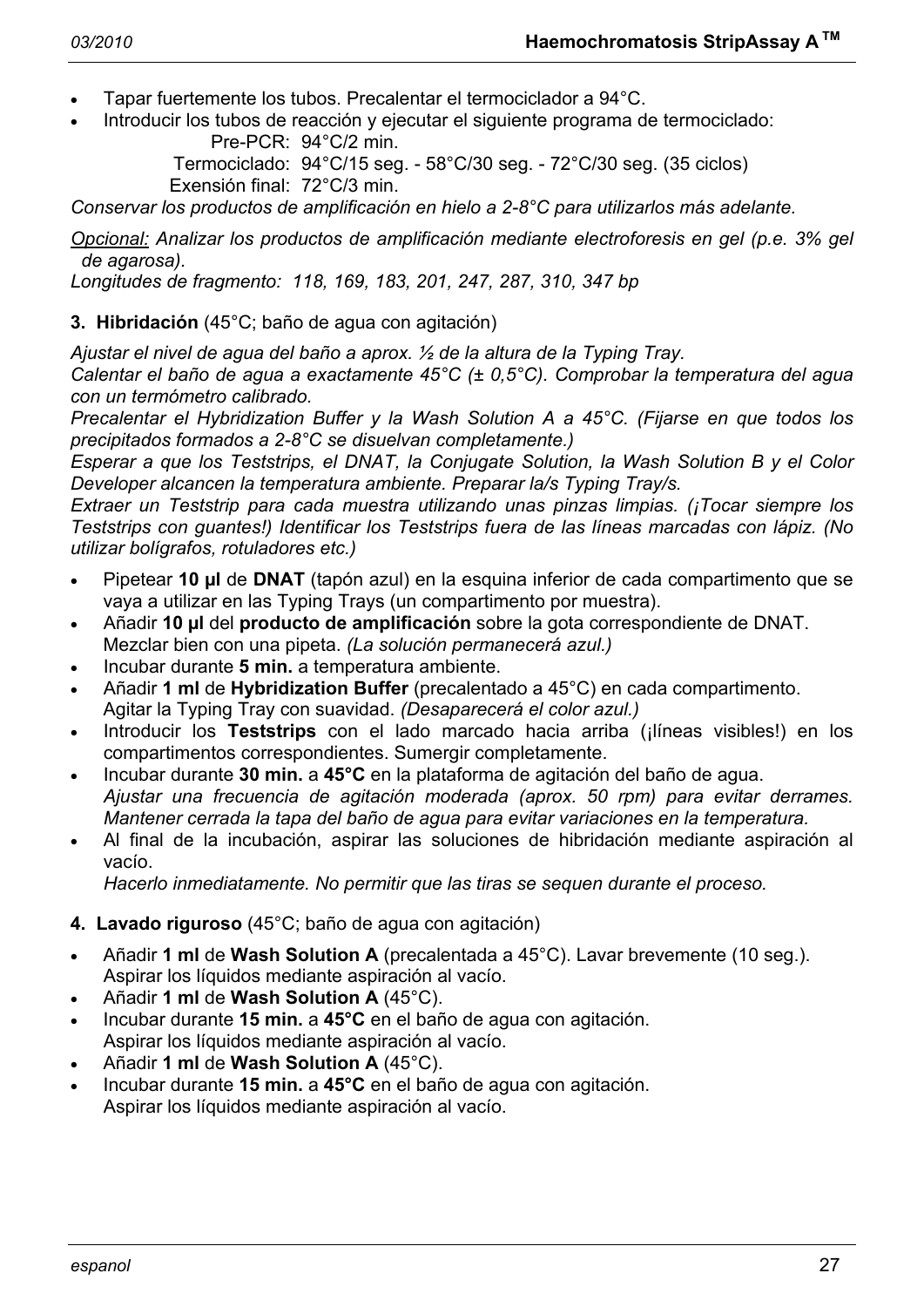- **5. Revelado del color** (temperatura ambiente)
- Añadir **1 ml** de **Conjugate Solution**.
- Incubar durante **15 min.** a **temperatura ambiente** en un agitador de balanceo u orbital. Aspirar los líquidos mediante aspiración al vacío.
- Añadir **1 ml** de **Wash Solution B**. Lavar brevemente (10 seg.). Aspirar los líquidos mediante aspiración al vacío.
- Añadir **1 ml** de **Wash Solution B**.
- Incubar durante **5 min.** a **temperatura ambiente** en un agitador de balanceo u orbital. Aspirar los líquidos mediante aspiración al vacío.
- Añadir **1 ml** de **Wash Solution B**.
- Incubar durante **5 min.** a **temperatura ambiente** en un agitador de balanceo u orbital. Aspirar los líquidos mediante aspiración al vacío.
- Añadir **1 ml** de **Color Developer**.
- Incubar durante **15 min.** a **temperatura ambiente** en la oscuridad en un agitador de balanceo u orbital.
- *Si se produce una reacción positiva, aparecerá un color morado.*
- Lavar varias veces los Teststrips con agua destilada. Dejar que los Teststrips se sequen en oscuridad sobre papel absorbente.  *No exponer los Teststrips a una luz intensa después del revelado del color.*

# **VI. INTERPRETACIÓN DE LOS RESULTADOS**

El genotipo de la muestra se determina utilizando el « Collector<sup>TM</sup> » suministrada.

Colocar el Teststrip procesado dentro de uno de los campos diseñados, alinearla con el dibujo esquemático utilizando la línea roja (arriba) y la línea verde (abajo), y pegarla con cinta adhesiva.

Una reacción positiva de la línea de Control superior indica el funcionamiento correcto de la Conjugate Solution y del Color Developer. Esta línea siempre debería dar positivo.

Para cada posición polimórfica, se debería obtener uno de los siguientes patrones de bandas: *Nota: Las intensidades de las bandas positivas pueden variar. Esto no tiene ningún significado para los resultados.* 



|            | banda « wild type » | banda « mutant » | genotipo           |
|------------|---------------------|------------------|--------------------|
| <b>NOR</b> | positivo            | negativo         | normal             |
| HET        | positivo            | positivo         | heterocigoto       |
| <b>HOM</b> | negativo            | positivo         | homocigoto mutante |

Véanse los ejemplos sobre los resultados del StripAssay de la página III (Fig. 3).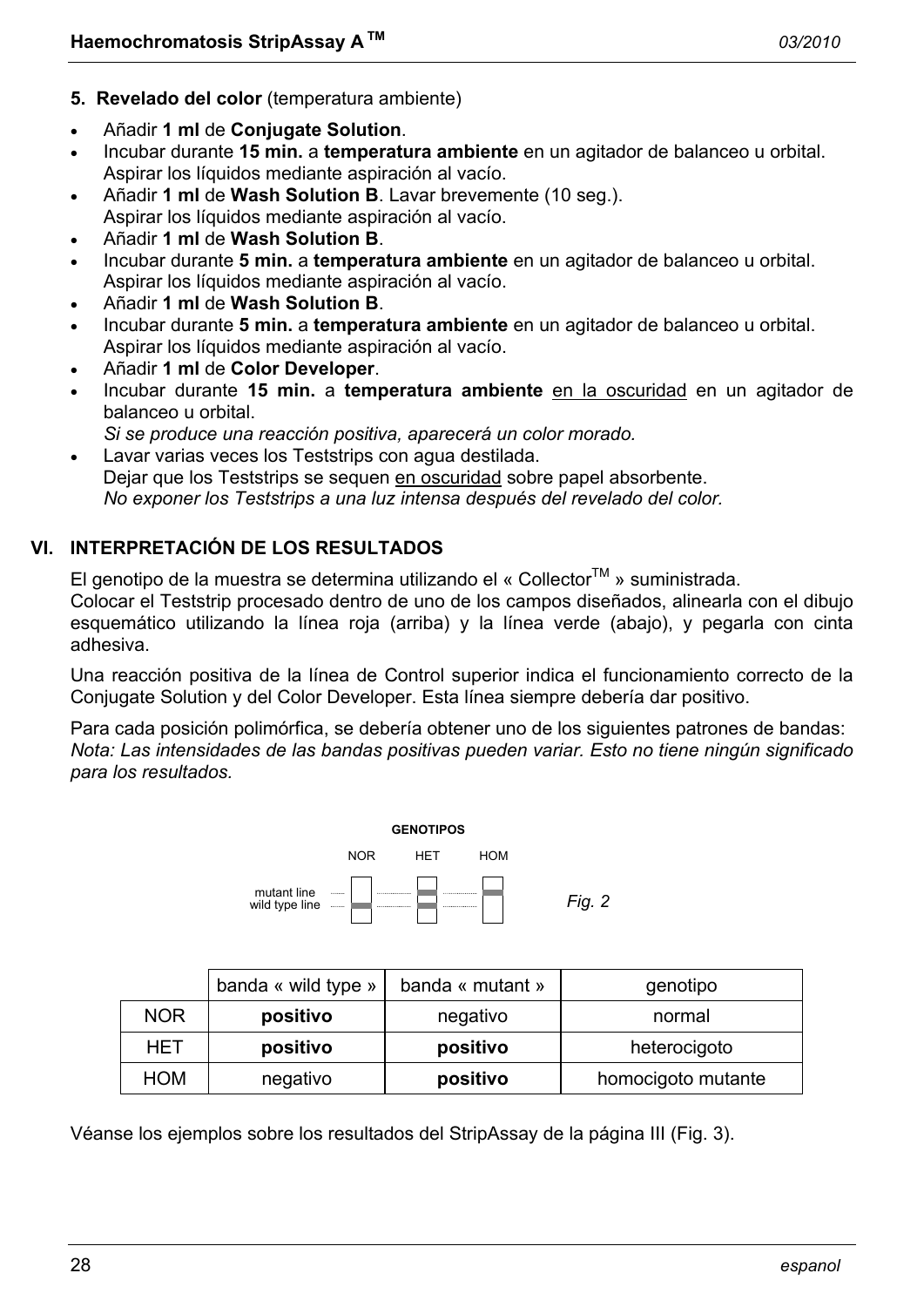Algunas de las mutaciones incluidas en el kit Haemochromatosis StripAssay A  $^{TM}$  están localizadas en unos pocos nucleótidos de sus respectivos genes. En las Teststrips, estas mutaciones están representadas por una sonda « wild type » común, de modo que las 18 mutaciones están cubiertas solamente por 13 sondas « wild type ».

| línea | sonda « wild type »   | mutación                     |
|-------|-----------------------|------------------------------|
| 19    | HFE: codon 53         | HFE: V53M                    |
| 20    | HFE: codon 59         | HFE: V59M                    |
| 21    | HFE: codon 63 a 65    | <b>HFE: H63D; H63H, S65C</b> |
| 22    | HFE: codon 127        | <b>HFE: Q127H</b>            |
| 23    | HFE: codon 160        | HFE: P160delC                |
| 24    | HFE: codon 168 a 169  | HFE: E168Q, E168X, W169X     |
| 25    | HFE: codon 282 a 283  | <b>HFE: C282Y, Q283P</b>     |
| 26    | TFR2: codon 60        | <b>TFR2: E60X</b>            |
| 27    | TFR2: codon 172       | <b>TFR2: M172K</b>           |
| 28    | TFR2: codon 250       | <b>TFR2: Y250X</b>           |
| 29    | TFR2: codon 594 a 597 | TFR2: AVAQ594-597del         |
| 30    | FPN1: codon 144       | <b>FPN1: N144H</b>           |
| 31    | FPN1: codon 162       | <b>FPN1: V162del</b>         |

Las muestras que sean heterocigotas compuestas para dos de estas mutaciones (p.e. H63D + S65C, C282Y + Q283P) carecerán de la banda « wild type » común (véase los ejemplos D y H, página III).

Se pueden encontrar consejos sobre los problemas que pueden surgir poniéndose en contacto con ViennaLab a través del distribuidor local o directamente en la dirección facilitada en la página I.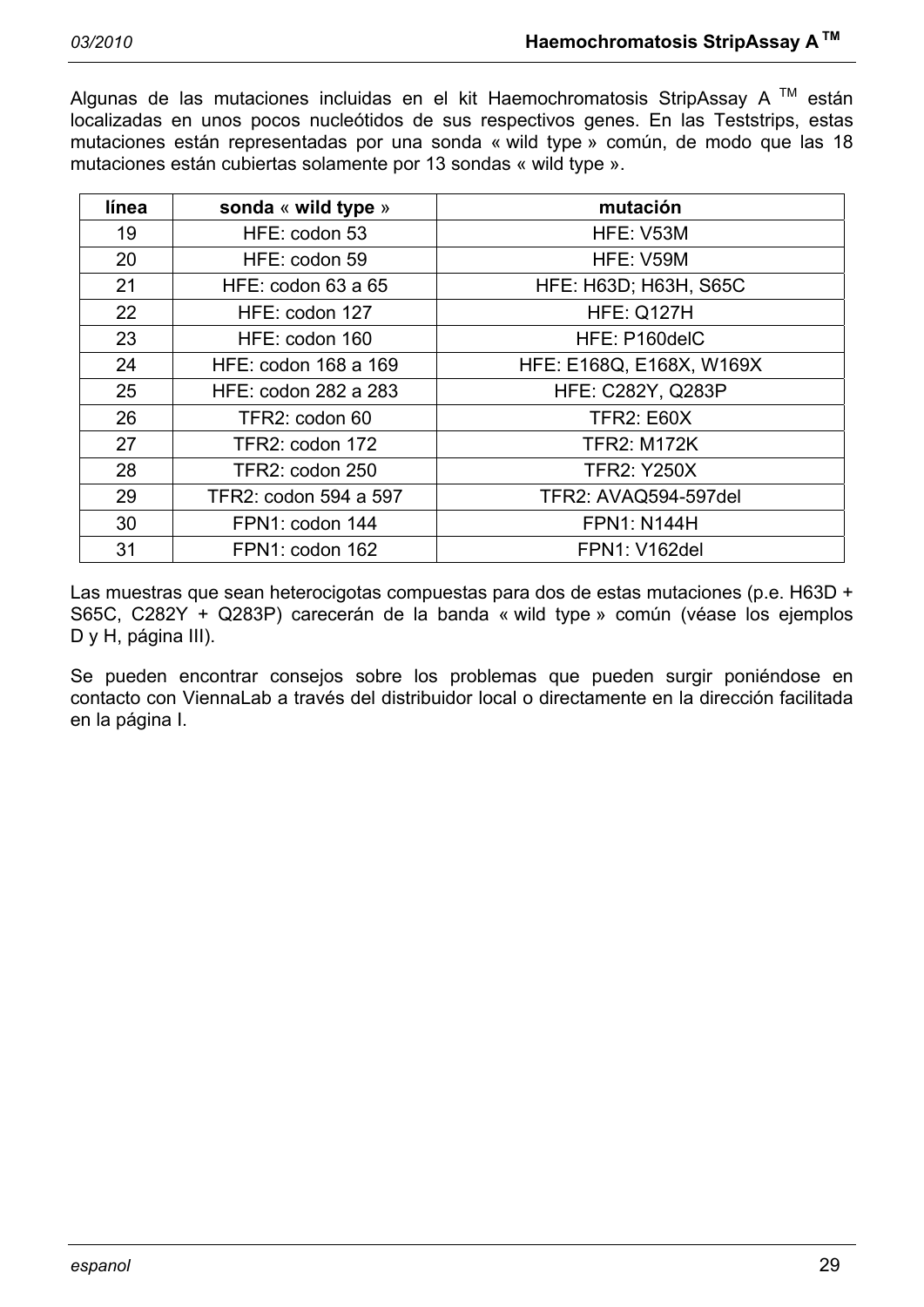# **VII. CONSIDERACIONES SOBRE LA CALIDAD**

- Para obtener resultados fiables, es preciso entender perfectamente el procedimiento aquí resumido, así como disponer de un equipo y técnicas de laboratorio precisos. El uso del StripAssay para diagnóstico humano in vitro debe estar limitado al personal adecuadamente formado y experimentado.
- No utilizar los componentes del StripAssay pasada la fecha de caducidad impresa en el exterior de la caja. No mezclar reactivos pertenecientes a lotes diferentes.
- Evitar la contaminación microbiana y la contaminación cruzada de los reactivos o de las muestras utilizando puntas de pipetas estériles y desechables durante todo el proceso. No intercambiar los tapones de los frascos.
- La línea de control de cada Teststrip permite realizar un control del rendimiento del sistema de detección cromógena. Para monitorizar y validar la especificidad de los pasos de hibridación y lavado, se deberían incluir controles de genotipos conocidos cada dvez que se realizaran estudios genéticos.

# **VIII. SEGURIDAD**

- No beber, comer, fumar o utilizar productos cosméticos en las áreas de trabajo designadas. Llevar ropa de laboratorio y guantes desechables mientras se manipulan las muestras y los reactivos del kit. Lavarse bien las manos al finalizar.
- Manipular las muestras como si fueran capaces de transmitir agentes infecciosos. Limpiar y desinfectar a fondo todos los materiales y superficies que hayan entrado en contacto con las muestras. Eliminar todos los residuos asociados a las muestras clínicas en un contenedor para residuos biológicos potencialmente peligrosos.
- Evitar el contacto del DNAT con la piel, los ojos o las membranas mucosas. Si se produce el contacto, lavar inmediatamente con mucha agua. En caso de derrame, diluir con agua antes de secar el área afectada con un trapo.
- Seguir la normativa de seguridad medioambiental local y estatal vigente.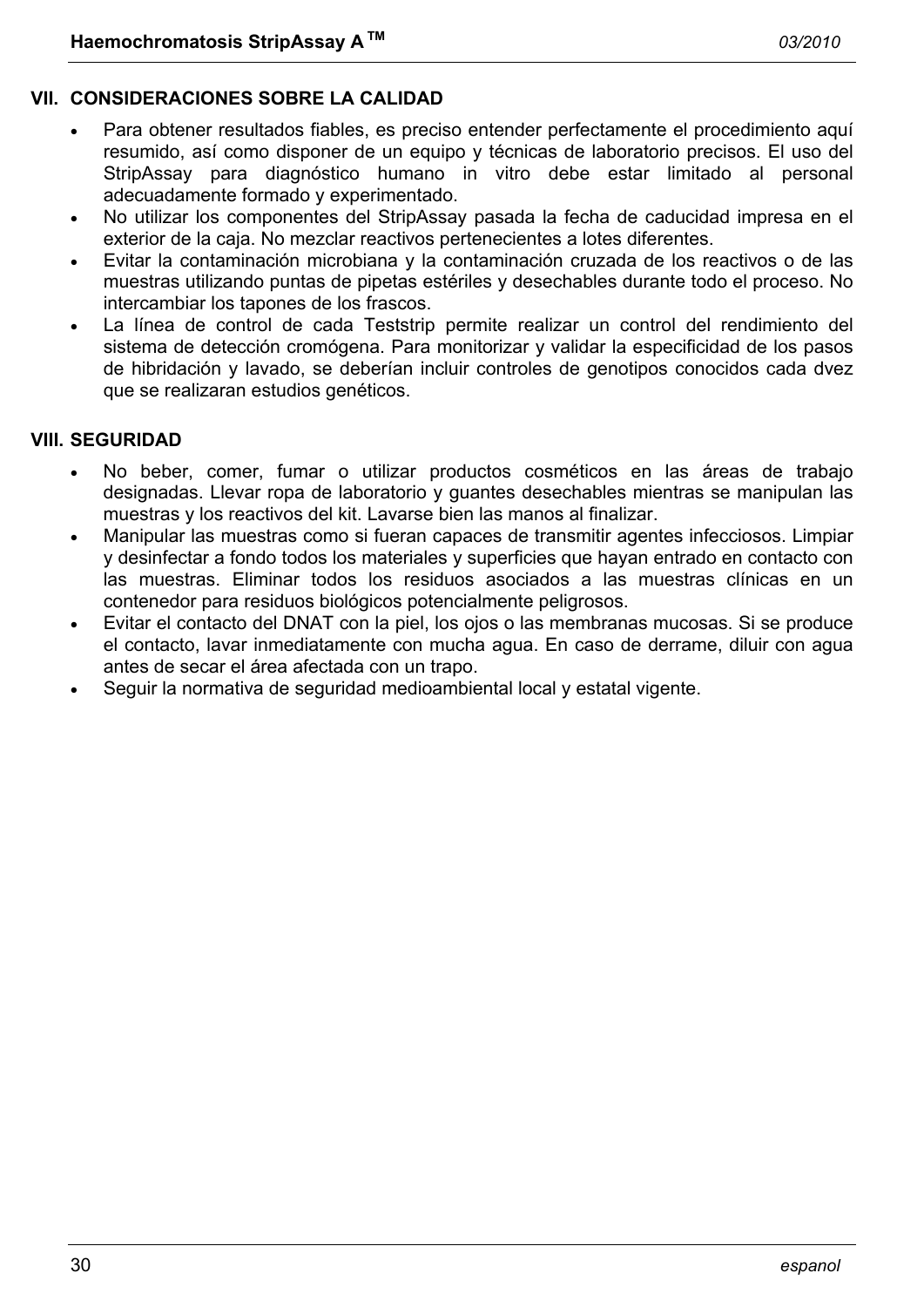# Instruções de utilização

# **I. UTILIZAÇÃO PREVISTA**

Ensaio para a identificação das mutações no gene HFE, TFR2 e FPN1 baseado na reacção em cadeia da polimerase (PCR) e hibridação reversa.

### **II. METHODOLOGY**

O procedimento incluí três passos: (1) isolamento do DNA, (2) amplificação por PCR utilizando *primers* biotinilados, (3) hibridação de produtos de amplificação numa tira de teste com sondas oligonucleotidicas específicas de alelo num *array* de linhas paralelas (Fig. 1). As sequências biotiniladas ligadas são detectadas usando fosfatase alcalina-estreptavidina e substratos de cor.

O ensaio engloba 12 mutações no gene HFE (V53M, V59M, H63D, H63H, S65C, Q127H, P160delC, E168Q, E168X, W169X, C282Y, Q283P), 4 mutações no gene TFR2 (E60X, M172K, Y250X, AVAQ594-597del), e 2 mutações no gene FPN1 (N144H, V162del).

Masi informação genética está disponível na OMIM (Online Mendelian Inheritance in Man): www.ncbi.nlm.nih.gov/entrez/query.fcgi?db=OMIM

#### **III. COMPONENTES DO KIT**

Ver lista de todos os components do kit na página I.

 $\blacktriangleright$  DNAT contém 1.6% NaOH (R 36/38).

Amplification Mix, Taq Dilution Buffer, Conjugate Solution, Wash solution B contém 0.05% NaN3. Conjugate Solution contém fosfatase alcalina-estreptavidina. Color Developer contém Nitroazul de tetrazólio (NBT) e 5-bromo-4-cloro-3-indolil fosfato (BCIP).

#### *Conserve todos os reagentes a 2-8°C quando não estiverem a ser utilizados !*

# **IV. MATERIAIS NECESSÁRIOS MAS NÃO FORNECIDOS**

Adicionalmente ao material padrão do laboratório de biologia molecular, é necessário:

- Microcentrífuga ajustável com capacidade para 3,000-12,000 rpm (1,000-12,000 x g)
- Incubadora (ex. bloco de aquecimento, banho de água) de  $56^{\circ}$ C e  $98^{\circ}$ C ( $\pm 2^{\circ}$ C)
- Aparelho de termociclos e tubos adequados de paredes de plástico finas/tiras
- Taq DNA polimerase
- Banho de água com plataforma de agitação e temperatura ajustável (45°C ± 0.5°C)
- Aparelho de aspiração de vácuo
- Agitador (de leito ou orbital)
- • *Opcional: equipamento de electroforese em gel de agarose (para controlo dos produtos da amplificação)*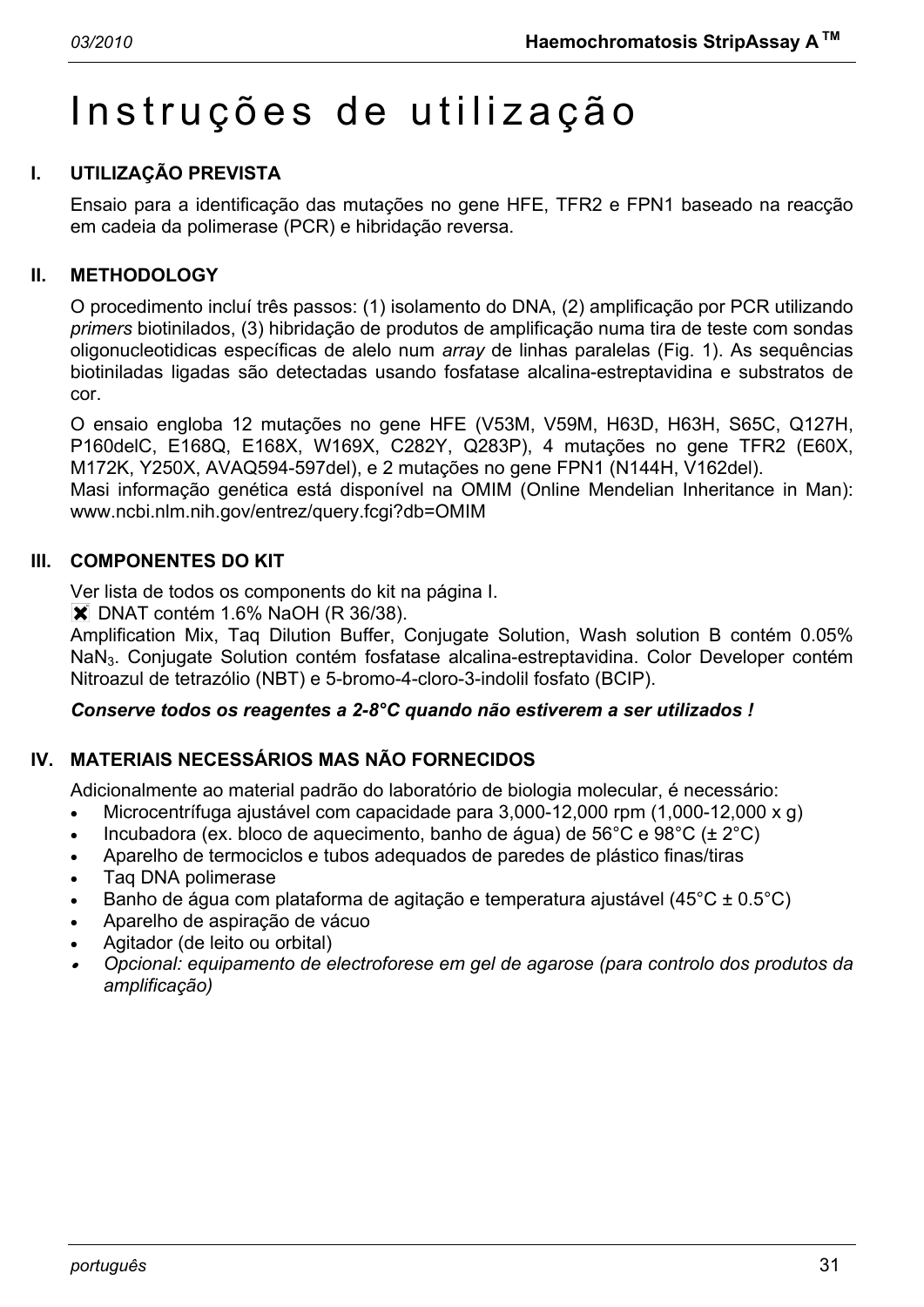#### **V. PROCEDIMENTO DO ENSAIO**

#### **1. Isolamento do DNA**

*Utilize sangue fresco ou congelado com EDTA ou anticoagulante citrato; evite sangue com heparina.* 

*Não conserve o sangue durante mais do que 3 dias à temperatura ambiente ou mais do que uma semana a 2-8°C antes de utilizar. O sangue que foi mantido congelado durante mais do que um ano, ou que esteve sujeito a mais do que três ciclos de congelação/descongelação é inapropriado para ser utilizado neste procedimento.* 

*Deixe as amostras estabilizar à temperatura ambiente. Misture bem invertendo cuidadosamente, várias vezes, os tubos de sangue. Repita a mistura cada vez, antes de retirar uma aliquota do sangue.* 

*Deixe que a Lysis Solution e a GENxTRACT Resin estabilizem à temperatura ambiente.*

- Pipete **100 µl** da **amostra de sangue** para um microtubo de 1.5 ml com tampa de enroscar.
- Adicione **1 ml** da **Lysis Solution**, feche o tubo e misture várias vezes por inversão.
- Deixe estabilizar **15 min.** à temperatura ambiente.
- Centrifugue **5 min.** a **3,000 rpm** (aprox. 1,000 x g) numa microcentrifuga.
- Remova e rejeite a porção de cima (topo) 1 ml de sobrenadante.
- Adicione **1 ml** de **Lysis Solution**, feche o tubo e misture várias vezes por inversão.
- Centrifugue **5 min.** a **12,000 rpm** (aprox. 12,000 x g) numa microcentrifuga.
- Remova e rejeite o sobrenadante excepto aprox. 50 µl de um pellet suave e vísivel.
- Resuspenda a GEN<sup>X</sup>TRACT Resin por rotação insistente do recipiente.
- Adicione **200 µl** da **GENxTRACT Resin** ao pellet. Feche o tubo e agite no vortex 10 seg. *A GENxTRACT Resin sedimenta rapidamente. Repita a resuspensão de cada vez e imediatamente antes de remover outra aliquota.*
- Incube **20 min.** a **56°C**. Agite no vortex 10 seg.
- Incube **10 min.** a **98°C**. Agite no vortex 10 seg.
- Centrifugue **5 min.** a **12,000 rpm** numa microcentrifuga. Arrefeça no gelo.

*O sobrenadante resultante contém um template de DNA adequado para uso imediato em PCR. Para manter conservado, o sobrenadante deve ser transferido para um tubo novo arrefecido e manter a refrigeração (2-8°C; até uma semana) ou congelado a -20°C.* 

#### **2. Amplificação** *In Vitro* **(PCR)**

*Mantenha todos os reagentes de PCR e os templates de DNA sempre refrigerados ao longo do procedimento. Realize todos os passos até ao inicio do programa de termociclos em gelo (0-4°C).* 

- Prepare uma diluição de trabalho nova (0.2 U/µl) de **Taq DNA polimerase** no **Taq Dilution Buffer** (tampa transparente).
- Prepare um tubo de reacção para cada amostra a ser amplificada. Coloque os tubos no gelo.
- Para cada amostra prepare a mistura de reacção final de PCR no gelo:
	- **15 µl Amplification Mix** (tampa amarela)
	- **5 µl Taq DNA polimerase diluida** (1U)

#### **5 µl template de DNA**

 *Se os templates de DNA utilizados não foram preparados de acordo com o protocolo do kit de isolamento (capítulo V/1), é recomendada a utilização de um intervalo de concentração de DNA de 5-40 µg/ml (= 25-200 ng DNA por reacção).*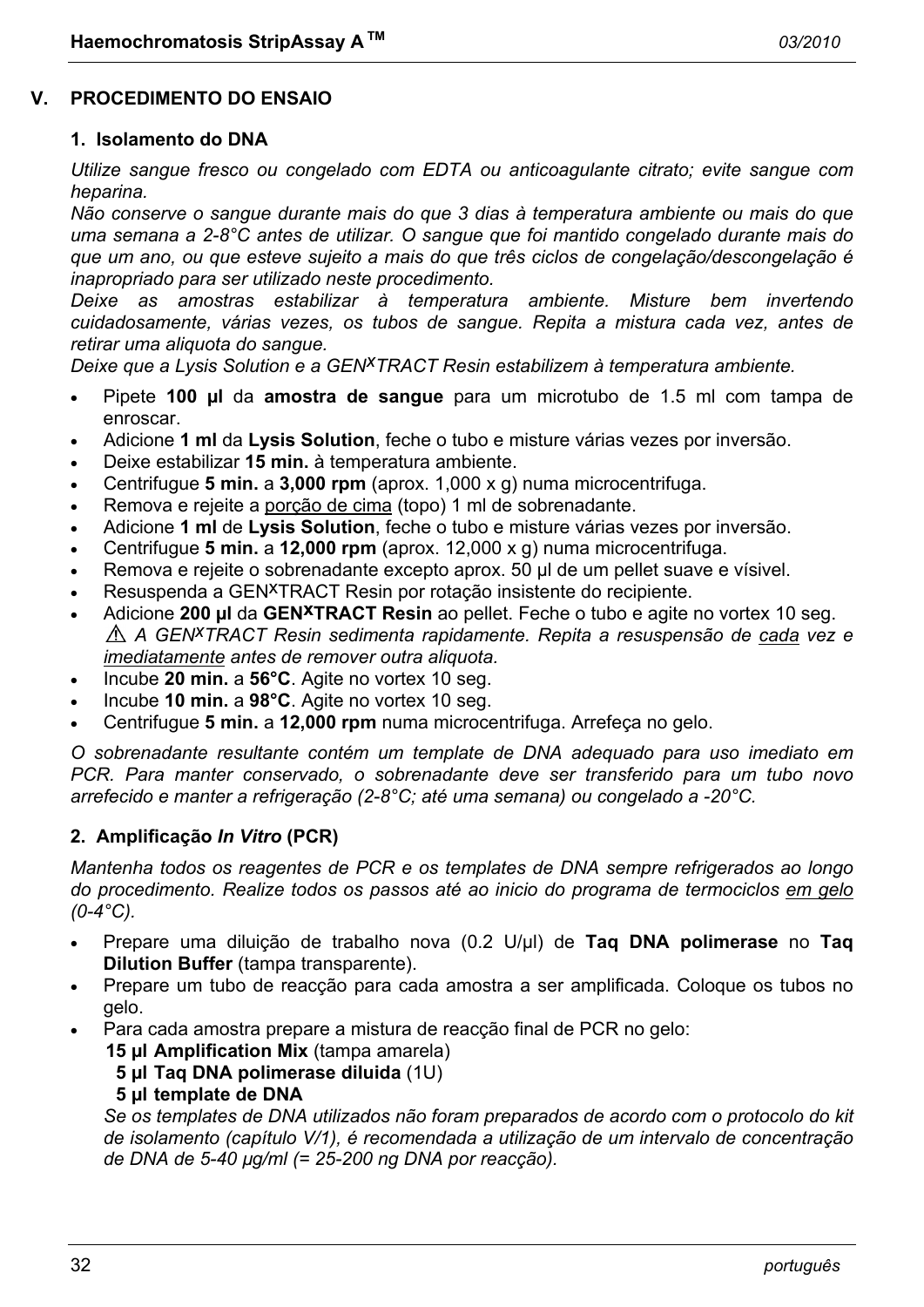- Coloque bem as tampas nos tubos. Pré-aqueça o aparelho de termociclos a 94°C.
- Insira os tubos de reacção e ponha a funcionar o seguinte programa de termociclos: pré-PCR: 94°C/2 min.

 termociclos: 94°C/15 seg. - 58°C/30 seg. - 72°C/30 seg. (35 ciclos) extensão final: 72°C/3 min.

*Conserve os produtos de amplificação no gelo ou a 2-8°C para utilização futura.* 

*Opcional: Analise os produtos de amplificação por electroforese em gel de agarose (ex. gel de agarose a 3%).* 

*Comprimentos dos fragmentos: 118, 169, 183, 201, 247, 287, 310, 347 bp* 

# **3. Hibridação** (45°C; banho de água com agitação)

*Ajuste o nível de água no banho até aprox. ½ da altura do Typing Tray.* 

*Aqueça banho de água a exactamente 45°C (± 0.5°C). Verifique a temperatura da água com termómetro calibrado* 

*Pré-aqueça o Hybridization Buffer e a Wash Solution A a 45°C. (Tenha atenção, que todos os precipitados formados a 2-8°C sejam completamente dissolvidos.)* 

*Deixe que as Teststrips, DNAT, Conjugate Solution, Wash Solution B e o Color Developer estabilizem à temperatura ambiente. Prepare o Typing Tray(s).* 

*Remova uma Teststrip para cada amostra usando uma pinça limpa. (Toque nas Teststrips apenas com luvas!). Identifique as Teststrips fora das zonas marcadas com um lápis. (Não utilize esferográficas, marcadores, etc)* 

- Pipete **10 µl DNAT** (tampa azul) para o canto inferior de cada pista a ser utilizada nos Typing Trays (uma pista por amostra).
- Adicione **10 µl** de **produto de amplificação** à gota correspondente de DNAT. Misture bem com pipeta. *(A solução deverá permanecer azul.)*
- Deixe em repouso durante **5 min.** à temperatura ambiente.
- Adicione **1 ml** de **Hybridization Buffer** (pré-aquecido a 45°C) em cada pista. Agite o tabuleiro (tray) cuidadosamente. *(A cor azul vai desaparecer.)*
- Insira **Teststrips** com os lados marcados para cima (linhas vísiveis!) nas pistas respectivas. Submerja completamente.
- Incube **30 min.** a **45°C** na plataforma de agitação do banho de água.  *Programe uma velocidade de agitação moderada (aprox. 50 rpm) para evitar salpicos. Mantenha a tampa do banho fechada para evitar variações de temperatura.*
- No final da incubação remova as soluções de hibridação por aspiração de vácuo.  *Continue imediatamente. Não deixe que as Teststrips sequem durante todo o procedimento.*

# **4. Lavagem de estringência** (45°C; banho de água com agitação)

- Adicione **1 ml** de **Wash Solution A** (pré-aquecido a 45°C). Lave ligeiramente (10 seg.). Remova os liquidos por aspiração de vácuo.
- Adicione **1 ml** de **Wash Solution A** (45°C).
- Incube **15 min.** a **45°C** no banho de água com agitação. Remova os liquidos por aspiração de vácuo.
- Adicione **1 ml** de **Wash Solution A** (45°C).
- Incube **15 min.** a **45°C** no banho de água com agitação. Remova os liquidos por aspiração de vácuo.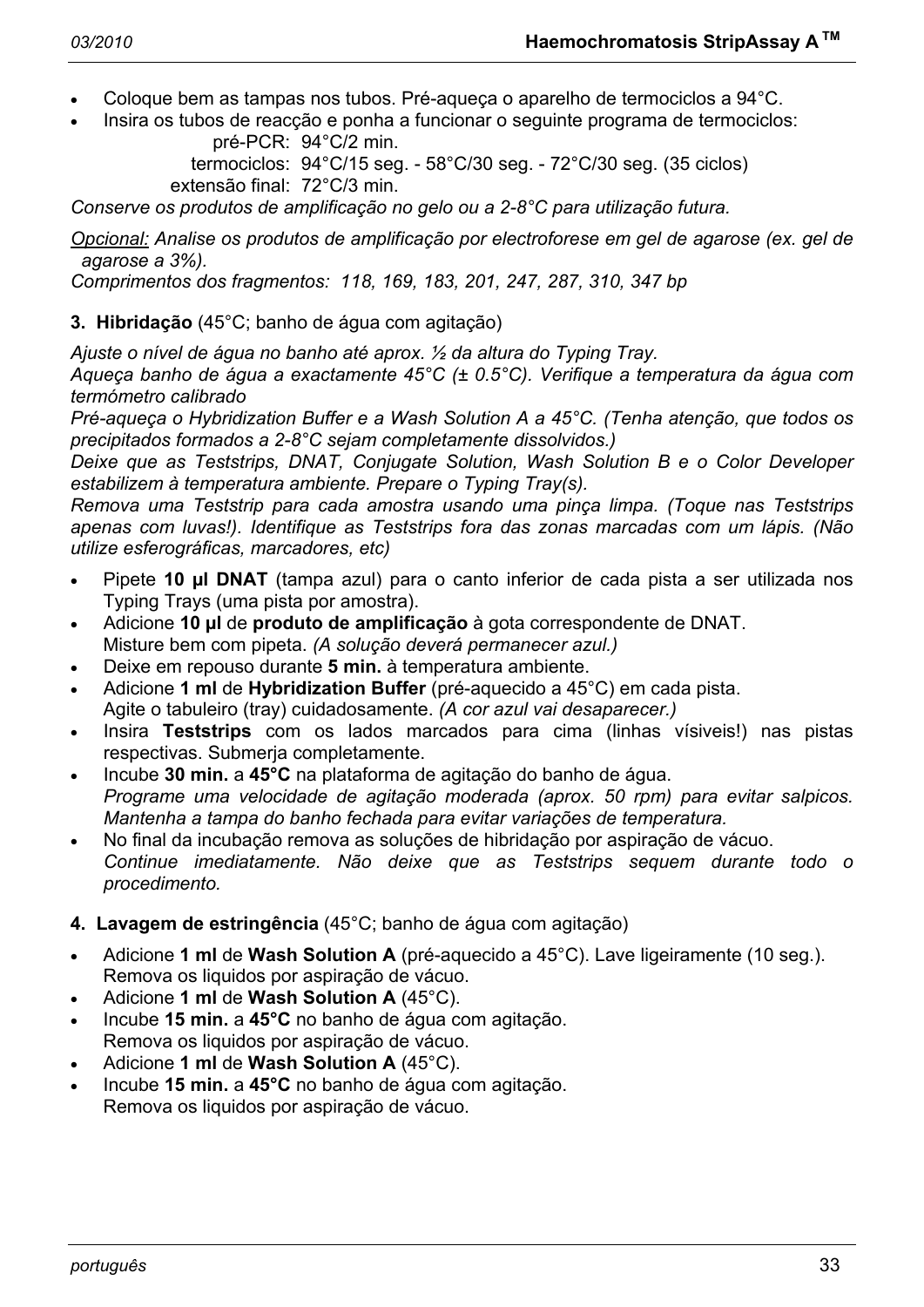- **5. Desenvolvimento de cor** (temperatura ambiente)
- Adicione **1 ml** de **Conjugate Solution**.
- Incube **15 min.** à **temperatura ambiente** num leito com agitação ou agitador orbital. Remova os liquidos por aspiração de vácuo.
- Adicione **1 ml** de **Wash Solution B**. Lave ligeiramente (10 seg.). Remova os liquidos por aspiração de vácuo.
- Adicione **1 ml** de **Wash Solution B**.
- Incube **5 min.** à **temperatura ambiente** num leito com agitação ou agitador orbital. Remova os liquidos por aspiração de vácuo.
- Adicione **1 ml** de **Wash Solution B**.
- Incube **5 min.** à **temperatura ambiente** num leito com agitação ou agitador orbital. Remova os liquidos por aspiração de vácuo.
- Adicione **1 ml** de **Color Developer**.
- Incube **15 min.** à **temperatura ambiente** no escuro num leito com agitação ou agitador orbital.
- *Vai surgir uma coloração púrpura depois da reacção positiva.*
- Lave várias vezes as Teststrips com água destilada. Deixe que as tiras sequem no escuro em papel absorvente.  *Não exponha a luz intensa as Teststrips depois do Desenvolvimento de cor.*

# **VI. INTERPRETAÇÃO DOS RESULTADOS**

O genótipo da amostra é determinado usando a folha Collector<sup>TM</sup> inclusa.

Coloque a Teststrip processada num dos campos designados, alinhe-a ao desenho esquemático usando a linha marcadora vermelha (topo) e a linha marcadora verde (fundo), e cole-a com fita adesiva.

Uma reacção positiva da linha de controlo mais acima indica o funcionamento correcto da Conjugate Solution e do Color Developer. Esta linha deve sempre colorir-se de modo positivo.

Para cada posição polimórfica, um dos segunites padrões de coloração deve ser obtido: *Nota: As intensidades de coloração das linhas positivas podem variar. Tal não tem significado para o resultado.* 



|            | linha $\kappa$ wild type $\kappa$ | linha « mutant » | genótipo             |
|------------|-----------------------------------|------------------|----------------------|
| <b>NOR</b> | positivo                          | negativo         | normal               |
| HET        | positivo                          | positivo         | heterozigótico       |
| <b>HOM</b> | negativo                          | positivo         | mutante homozigótico |

Ver exemplos do resultados das StripAssay na página III (Fig. 3).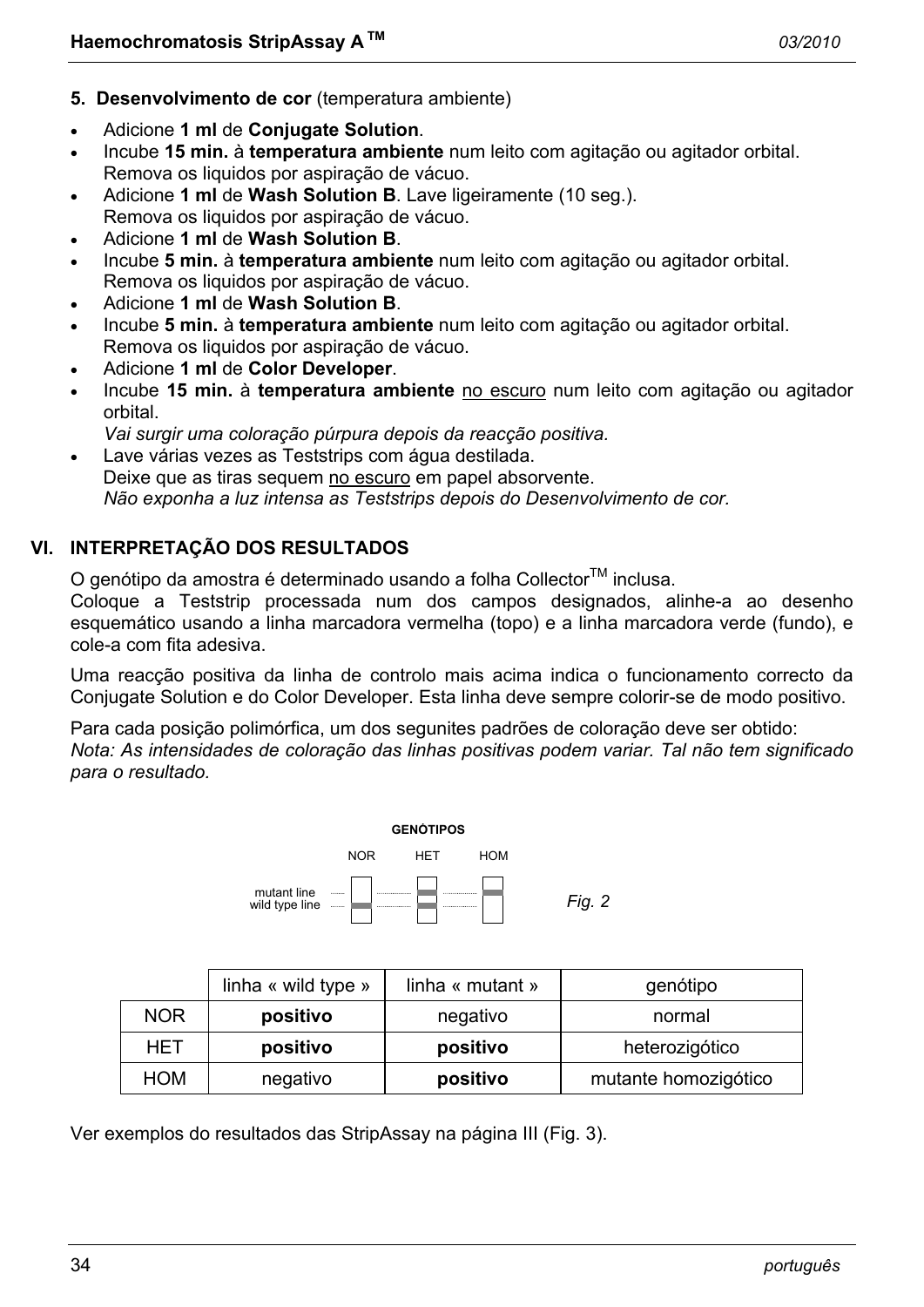Algumas das mutações englobadas pelo Haemochromatosis StripAssay A TM localizam-se num pequeno número de nucleótidos, nos seus genes respectivos. Nos Teststrips estes são representados por uma sonda « wild type » comum, para que as 18 mutações sejam englobados apenaspor 13 sondas « wild type ».

| linha | sonda « wild type »    | mutação                      |  |
|-------|------------------------|------------------------------|--|
| 19    | HFE: codon 53          | HFE: V53M                    |  |
| 20    | HFE: codon 59          | HFE: V59M                    |  |
| 21    | HFE: codon 63 to 65    | <b>HFE: H63D; H63H, S65C</b> |  |
| 22    | HFE: codon 127         | <b>HFE: Q127H</b>            |  |
| 23    | HFE: codon 160         | HFE: P160delC                |  |
| 24    | HFE: codon 168 to 169  | HFE: E168Q, E168X, W169X     |  |
| 25    | HFE: codon 282 to 283  | <b>HFE: C282Y, Q283P</b>     |  |
| 26    | TFR2: codon 60         | <b>TFR2: E60X</b>            |  |
| 27    | TFR2: codon 172        | <b>TFR2: M172K</b>           |  |
| 28    | TFR2: codon 250        | <b>TFR2: Y250X</b>           |  |
| 29    | TFR2: codon 594 to 597 | TFR2: AVAQ594-597del         |  |
| 30    | FPN1: codon 144        | <b>FPN1: N144H</b>           |  |
| 31    | FPN1: codon 162        | <b>FPN1: V162del</b>         |  |

As amostras que são compostos heterozigóticos para duas destas mutações (ex. H63D + S65C, C282Y + Q283P) não têm o sinal comum de selvagem (ver exemplos D e H, página III).

Conselhos para resolução rápida de problemas podem ser obtidos por contacto com a ViennaLab através do distribuidor local ou por contacto directo para o endereço disponibilizado na página I.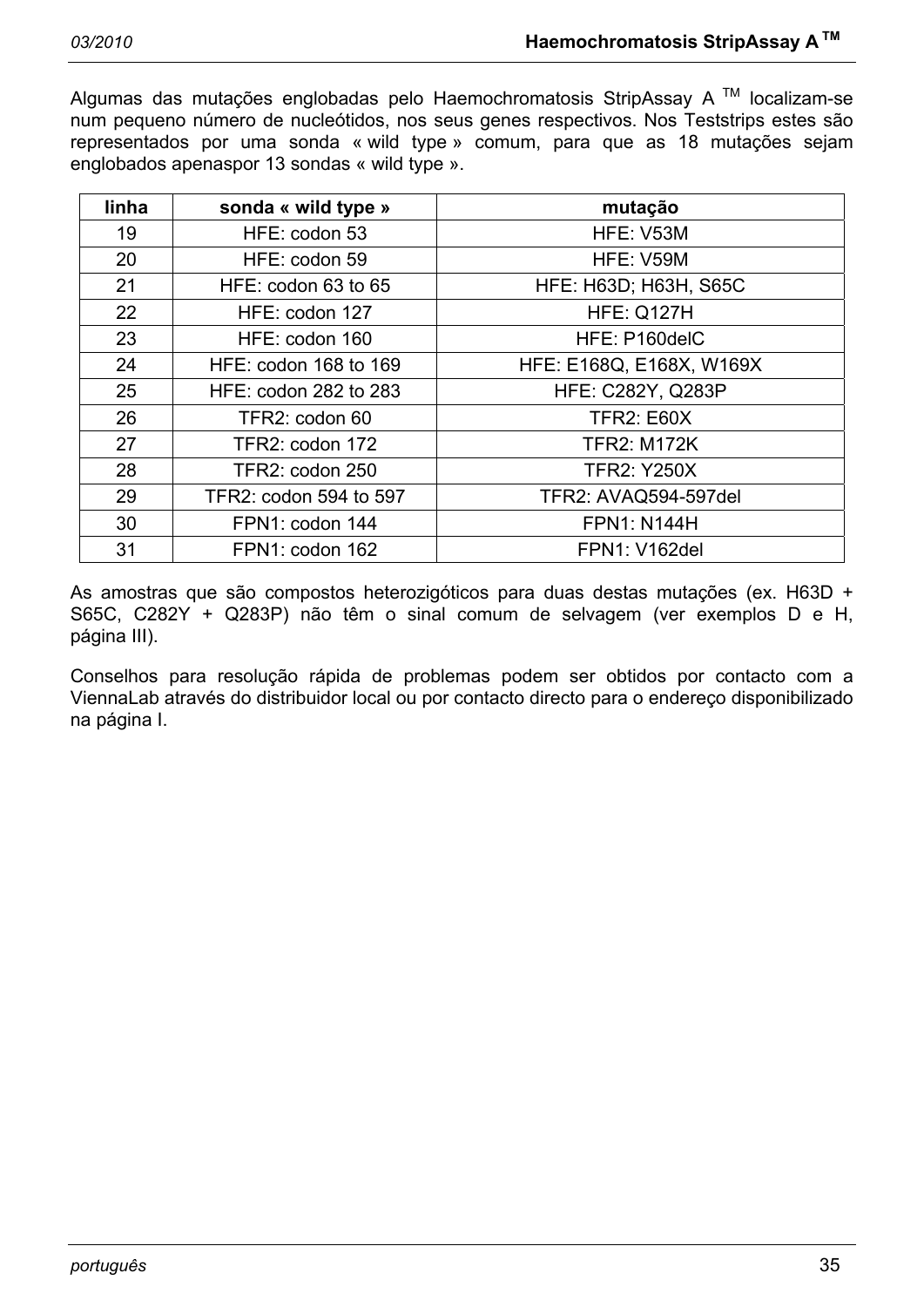# **VII. CONSIDERAÇÕES DE QUALIDADE**

- O entendimento detalhado do procedimento aqui explicado, e equipamento de laboratório e técnicas precisas, são necessárias para obter resultados fiáveis. Utilização do StripAssay para diagnóstico *in vitro* humano deve ser restrito a pessoal com o treino adequado.
- Não utilize componentes do StripAssay depois do prazo de validade ter expirado. O prazo de validade está impresso na parte exterior da caixa do kit. Não misture reagentes de lotes diferentes.
- Evite a contaminação microbiana e a contaminação cruzada de reagentes ou amostras pela utilização de pontas de pipetas estéreis e descartáveis, ao longo do procedimento. Não troque as tampas dos recipientes.
- A linha Control imobilizada em cada Teststrip permite um controlo do desempenho do sistema de detecção cromogénica. Para monitorizar e validar a especificidade dos passos de hibridação e lavagem, devem ser incluídos DNA's de controlo de um genótipo conhecido, em cada experiência individualizada.

#### **VIII. SEGURANÇA**

- Não beba, coma, fume, ou aplique cosméticos na área de trabalho. Utilize batas de laboratório e luvas descartáveis quando mnanipular as amostras e os reagentes do kit. A seguir, lave as mãos cuidadosamente.
- Manipule as amostras como potencialmente infecciosas. Lave e desinfecte cuidadosamente todos os materiais e superfícies que estiveram em contacto com as amostras. Rejeite todos os resíduos associados a amostras clínicas para um contentor de material bioperigoso.
- Evite o contacto do DNAT com a pele, olhos, ou membranas mucosas. Se ocorrer contacto, Lave imediatamente com abundante quantidade de água. Se houver salpicos, dilua com água antes de secar.
- Adira a todos os regualmentos locais e federais de segurança e ambientais que possam ser aplicáveis.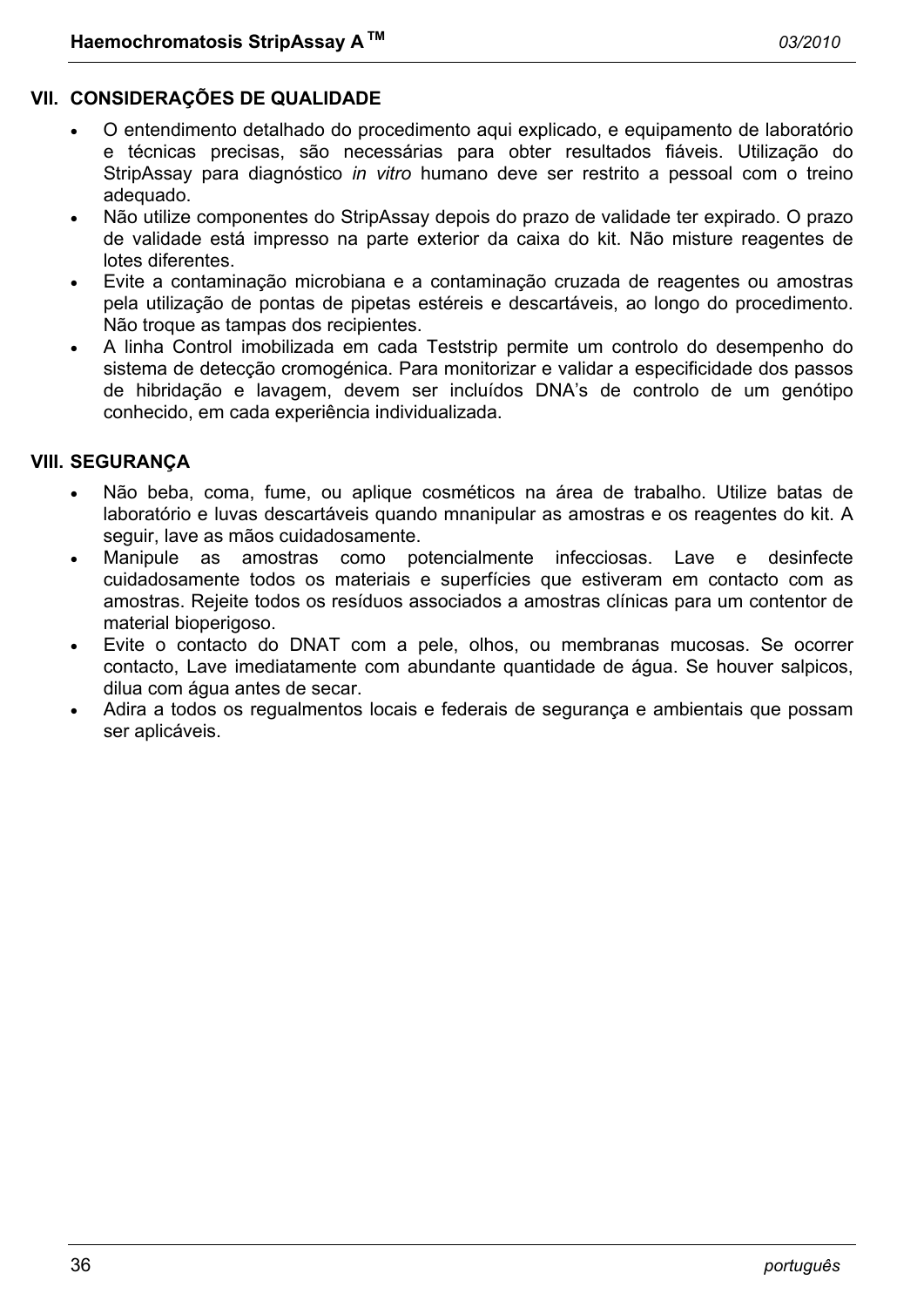# Fig. 3: Examples of test results



- 
- (C.) H63D C282Y compound heterozygous ( I.) C282Y homozygous
- (D.) H63D S65C compound heterozygous (J.) Y250X homozygous
- 
- 
- (A.) normal (G.) C282Y heterozygous
- (B.) H63D heterozygous (H.) C282Y Q283P compound heterozygous
	-
	-
- (E.) H63D homozygous (K.) H63D V162del compound heterozygous
- (F.) S65C homozygous (L.) negative control or PCR failure